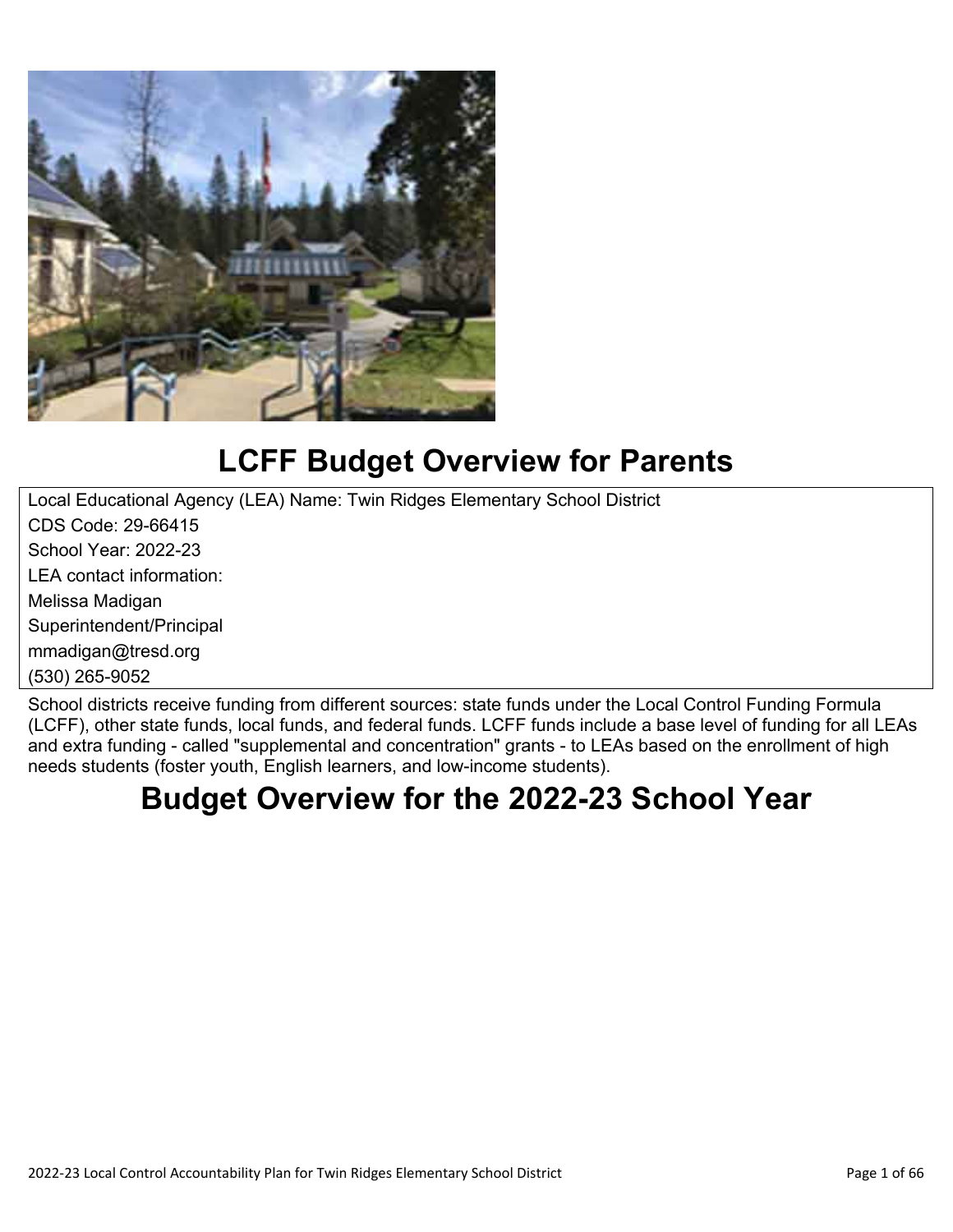

the coming year from all sources.

The text description for the above chart is as follows: The total revenue projected for Twin Ridges Elementary School District is \$2328744, of which \$1375927 is Local Control Funding Formula (LCFF), \$217212 is other state funds, \$95928 is local funds, and \$637577 is federal funds. Of the \$1375927 in LCFF Funds, \$269317 is generated based on the enrollment of high needs students (foster youth, English learner, and low-income students).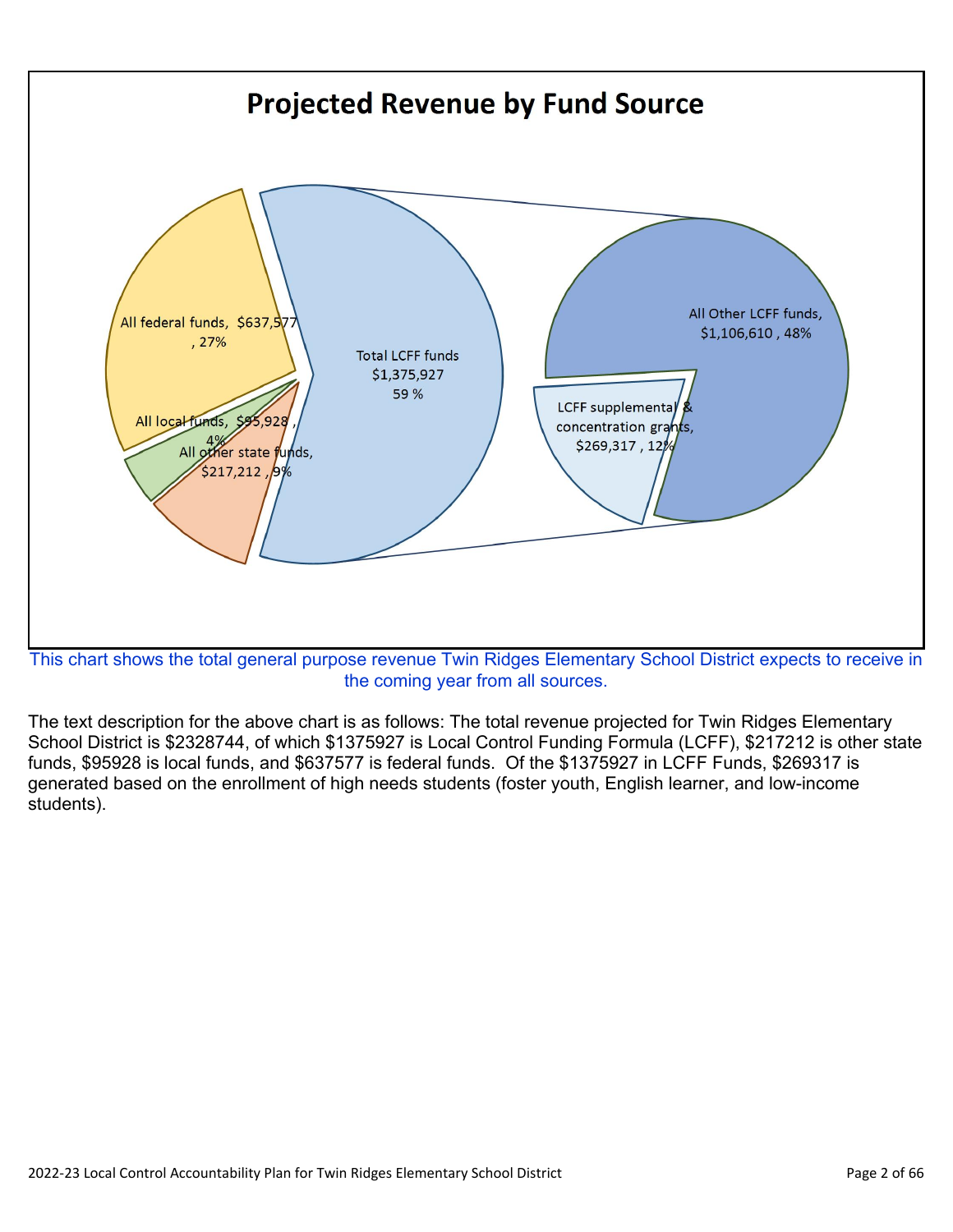## **LCFF Budget Overview for Parents**

The LCFF gives school districts more flexibility in deciding how to use state funds. In exchange, school districts must work with parents, educators, students, and the community to develop a Local Control and Accountability Plan (LCAP) that shows how they will use these funds to serve students.



This chart provides a quick summary of how much Twin Ridges Elementary School District plans to spend for 2022-23. It shows how much of the total is tied to planned actions and services in the LCAP.

The text description of the above chart is as follows: Twin Ridges Elementary School District plans to spend \$2798782 for the 2022-23 school year. Of that amount, \$1133092 is tied to actions/services in the LCAP and \$1665690 is not included in the LCAP. The budgeted expenditures that are not included in the LCAP will be used for the following:

## **Increased or Improved Services for High Needs Students in the LCAP for the 2022-23 School Year**

In 2022-23, Twin Ridges Elementary School District is projecting it will receive \$269317 based on the enrollment of foster youth, English learner, and low-income students. Twin Ridges Elementary School District must describe how it intends to increase or improve services for high needs students in the LCAP. Twin Ridges Elementary School District plans to spend \$280651 towards meeting this requirement, as described in the LCAP.

The amount of expenditure in the Learning Continuity Plan to increase the services for high need students primarily on Distance and Hybrid Learning due to COVID. Other expenditures not in the LCP to improve and increase services for high needs students include costs for food services transportation, enrichment and elective classes, counseling services and other instructional support services that are primarily directed toward low income, homelessness, and and English learning students.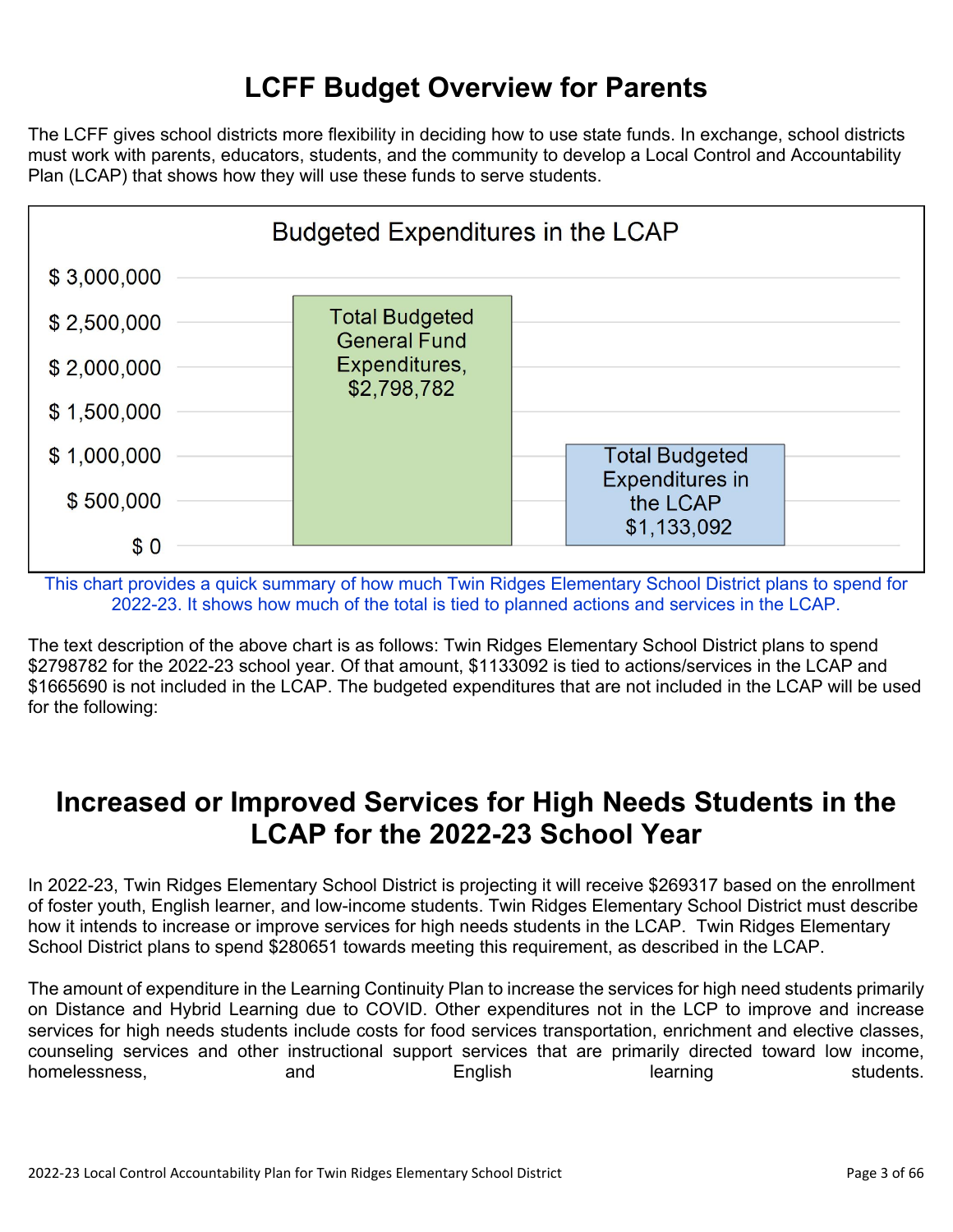# **LCFF Budget Overview for Parents**

# **Update on Increased or Improved Services for High Needs Students in 2021-22**



This chart compares what Twin Ridges Elementary School District budgeted last year in the LCAP for actions and services that contribute to increasing or improving services for high needs students with what Twin Ridges Elementary School District estimates it has spent on actions and services that contribute to increasing or improving services for high needs students in the current year.

The text description of the above chart is as follows: In 2021-22, Twin Ridges Elementary School District's LCAP budgeted \$260220 for planned actions to increase or improve services for high needs students. Twin Ridges Elementary School District actually spent \$290043 for actions to increase or improve services for high needs students in 2021-22.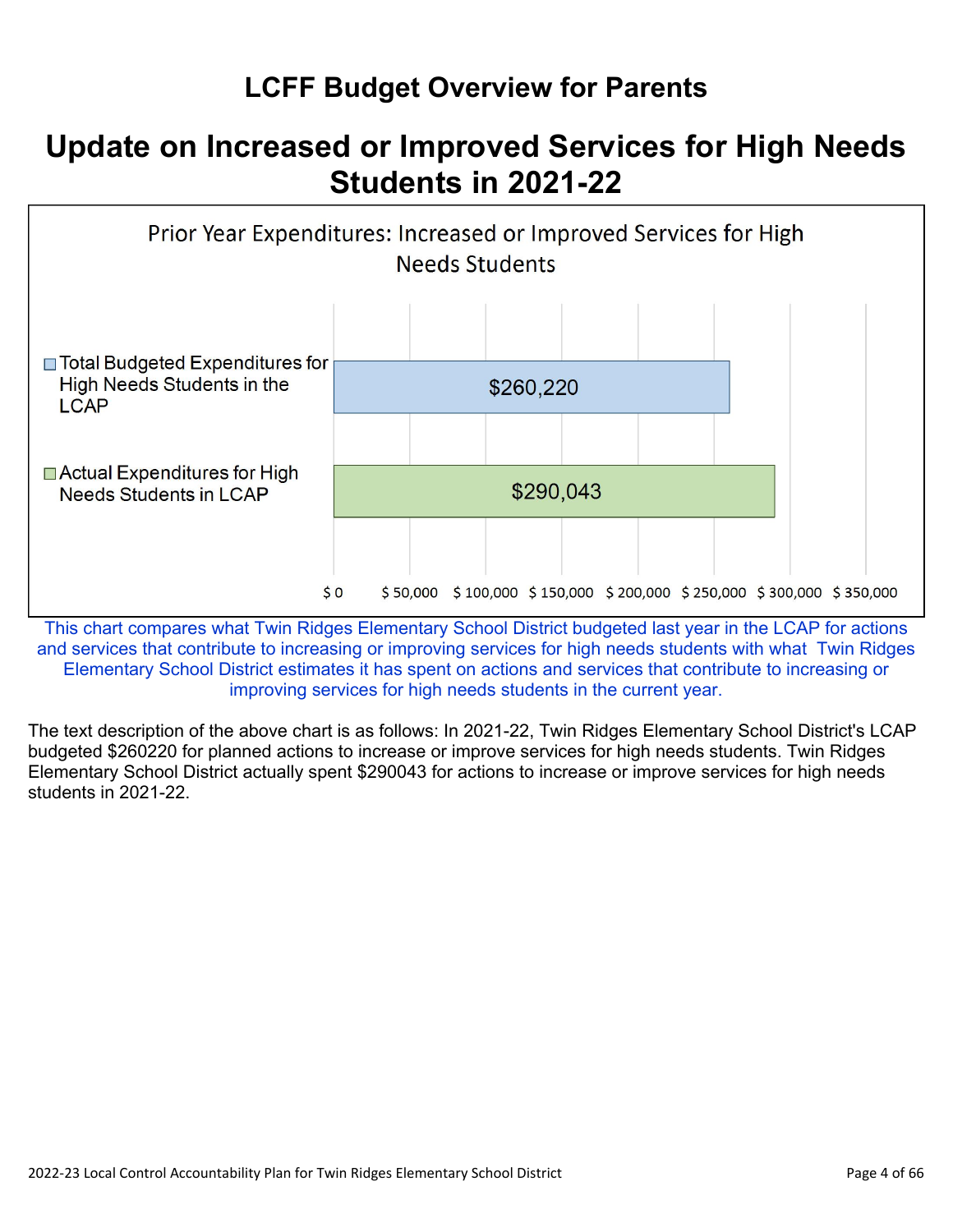

# **Supplement to the Annual Update to the 2021–22 Local Control and Accountability Plan**

| <b>Local Educational Agency (LEA) Name</b> | <b>Contact Name and Title</b> | <b>Email and Phone</b> |
|--------------------------------------------|-------------------------------|------------------------|
| Twin Ridges Elementary School District     | Melissa Madigan               | mmadigan@tresd.org     |
|                                            | Superintendent/Principal      | 530-263-9052           |

California's 2021–22 Budget Act, the federal American Rescue Plan Act of 2021, and other state and federal relief acts have provided local educational agencies (LEAs) with a significant increase in funding to support students, teachers, staff, and their communities in recovering from the COVID-19 pandemic and to address the impacts of distance learning on students. The following is a one-time mid-year report to the local governing board or body and educational partners related to engagement on, and implementation of, these Acts.

A description of how and when the LEA engaged, or plans to engage, its educational partners on the use of funds provided through the Budget Act of 2021 that were not included in the 2020–21 Local Control and Accountability Plan (LCAP).

The District has no funds through the Budget Act of 2021 that were not included in the 2021-2022 LCAP.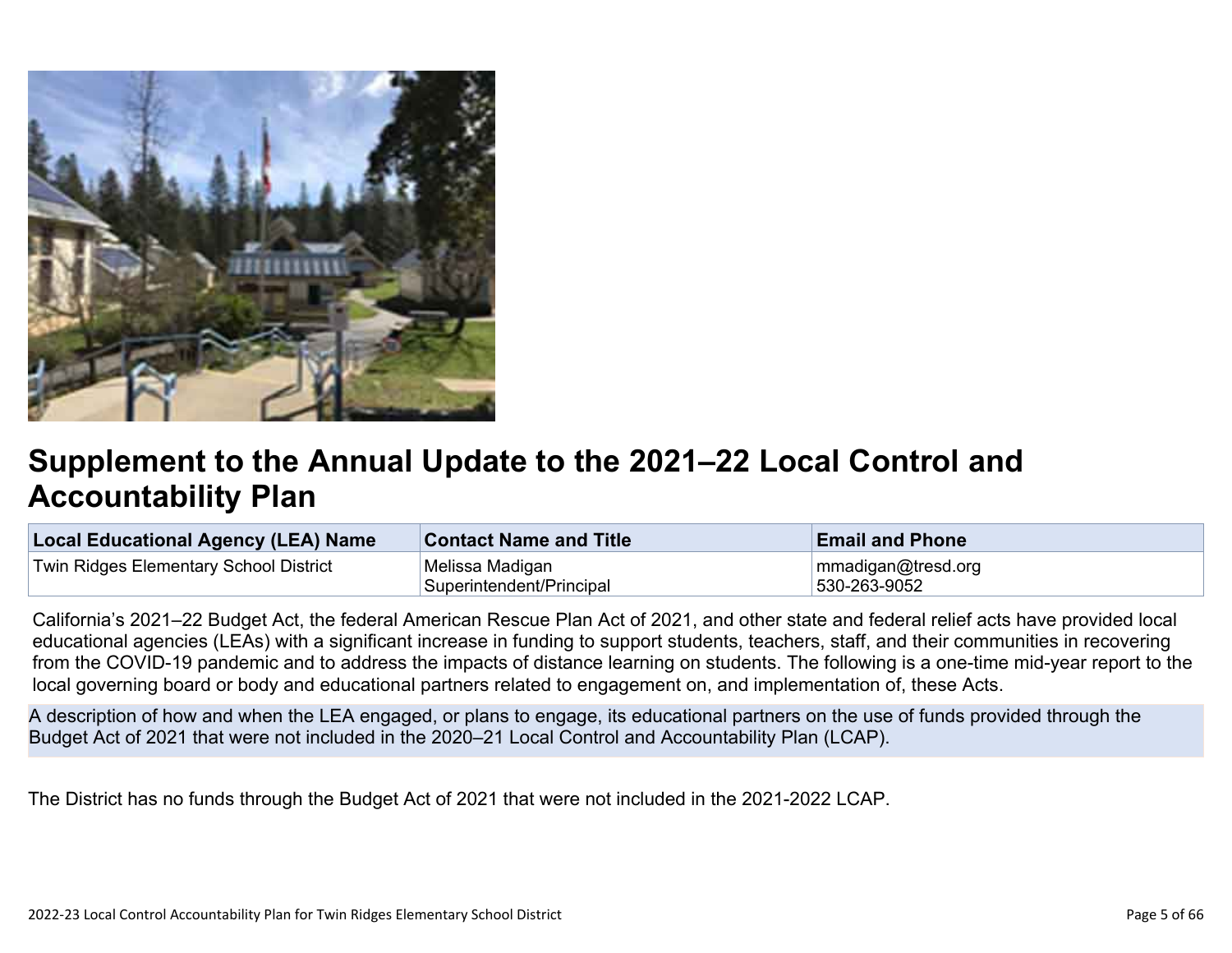A description of how the LEA used, or plans to use, the additional concentration grant add-on funding it received to increase the number of staff who provide direct services to students on school campuses with an enrollment of students who are low-income, English learners, and/or foster youth that is greater than 55 percent.

TRESD used, or plans to use, the additional concentration grant add-on funding it received to increase the number of staff who provide direct services to students on school campuses with an enrollment of students who are low-income, English learners, and/or foster youth that is greater than 55 percent. The District plans to do so by increasing staffing including support staff to improve student engagement and academic outcomes. We have faced some challenges with our efforts to hire and fill all of our district positions with qualified staff. We know that staff are essential to allowing us to provide high quality instruction for students. We will continue to the the best we can to recruit additional staff while also providing incentives and support to allow us to retain our existing staff.

A description of how and when the LEA engaged its educational partners on the use of one-time federal funds received that are intended to support recovery from the COVID-19 pandemic and the impacts of distance learning on pupils.

TRESD has established a practice of meaningful stakeholder engagement. These efforts have been refined and improved through the LCAP development process. The district maintained this practice through the 2020-21 school year, despite the varied limitations brought about by the pandemic. TRESD sought input and feedback from its educational partner groups regarding distance learning in the Spring of 2020, and during the return to school in its various formats during the 2020-21 school year (hybrid, full distance, etc.). Throughout the plan development process, the LEA received input on a variety of district programs and services provided to students. TRESD used this feedback to address the critical areas of need for our students, staff, and community. The District conducted district-wide surveys and we have encouraged feedback and support from all engagement partners. Surveys to gather feedback for planning and development were conducted throughout all of the 2020-2021 school year using Google Surveys.

The following links indicate how and when the district engaged its education partners in the use of funds received to support recovery from the COVID-19 Pandemic.

Expanded Learning Opportunities Grant Plan:

[https://www.twinridgeselementary.com/\\_files/ugd/8f3ce8\\_ed5695f1f8ec4fbda2430e9c0b5bc61c.pdf](https://www.twinridgeselementary.com/_files/ugd/8f3ce8_ed5695f1f8ec4fbda2430e9c0b5bc61c.pdf)

Local Control and Accountability Plan: [https://www.twinridgeselementary.com/\\_files/ugd/8f3ce8\\_11c27e5f7b674a52b27efdcc9a7aeff9.pdf](https://www.twinridgeselementary.com/_files/ugd/8f3ce8_11c27e5f7b674a52b27efdcc9a7aeff9.pdf)

ESSER III Expenditure Plan: [https://www.twinridgeselementary.com/\\_files/ugd/8f3ce8\\_b503de3e7fa84b5c9ada20a4c455cbc7.pdf](https://www.twinridgeselementary.com/_files/ugd/8f3ce8_b503de3e7fa84b5c9ada20a4c455cbc7.pdf)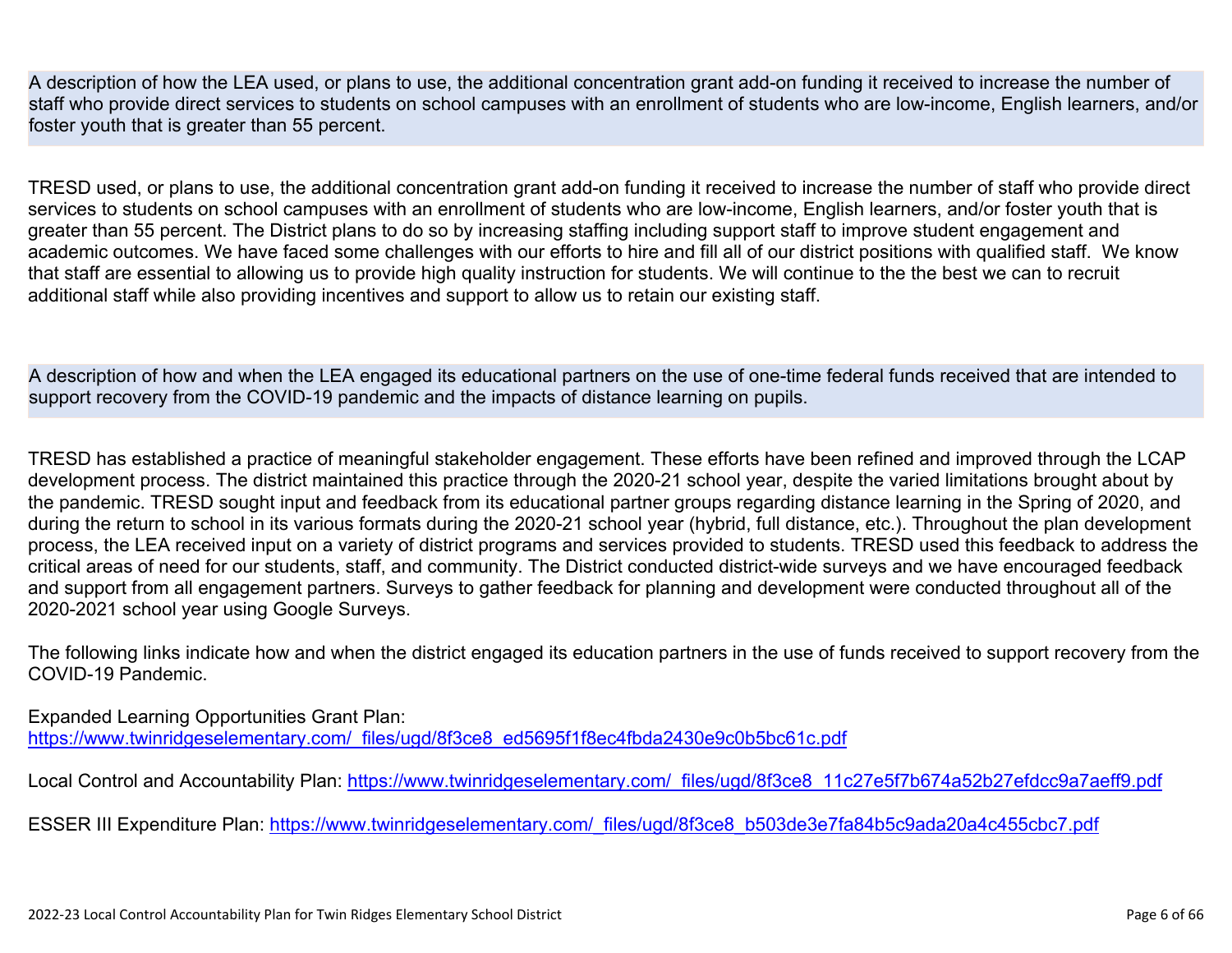A description of how the LEA is implementing the federal American Rescue Plan Act and federal Elementary and Secondary School Emergency Relief expenditure plan, and the successes and challenges experienced during implementation.

TRESD is or will be implementing the federal American Rescue Plan Act and federal Elementary and Secondary School Emergency Relief expenditure plan, and the successes and challenges experienced during implementation in the following ways:

It is a priority of TRESD to ensure the health and safety of students, educators, and other staff as well as to ensure continuity of services, as required by the American Rescue Plan (ARP) Action of 2021 ([https://www.twinridgeselementary.com/\\_files/ugd/8f3ce8\\_b503de3e7fa84b5c9ada20a4c455cbc7.pdf](https://www.twinridgeselementary.com/_files/ugd/8f3ce8_b503de3e7fa84b5c9ada20a4c455cbc7.pdf))

To this end, our LEA has implemented the following:

\*\* received and distributed shipments of PPE, cleaning and sanitizing equipment

- \*\*provided opportunities for staff, students, families, and volunteers to regularly test for COVID-19
- \*\*conducted a first-trimester student performance assessment using STAR testing for ELA
- \*\*supported staff groups with targeted intervention tools and time to support student academic and social-emotional needs.

Our district school sites continue to safely operate in person despite COVID-19. We provide weekly testing for unvaccinated staff as well as daily testing opportunities for staff, students, and families. This year we are experiencing a significant increase in student behavioral concerns due to the pandemic. Higher incidences of trauma and socially unacceptable behaviors make services challenging. We are addressing this need by implementing support such as restorative practices and counseling services. We continue to do all we can to support our students and staff with best-practice training, interventions, and support opportunities.

A description of how the LEA is using its fiscal resources received for the 2021–22 school year in a manner that is consistent with the applicable plans and is aligned with the LEA's 2021–22 LCAP and Annual Update.

TRESD received the following additional resources in 2021-22: ESSER III and the Educator Effectiveness Grant.

The funds are being utilized in line with approved expenditure plans and in alignment with LCAP goals and actions.

The funding is currently being utilized as follows:

• Additional site support to promote safe and continuous instruction through mental health two days a week, custodial staffing, campus aides who work as helpers in the classroom, instructional help, and as supervision staff.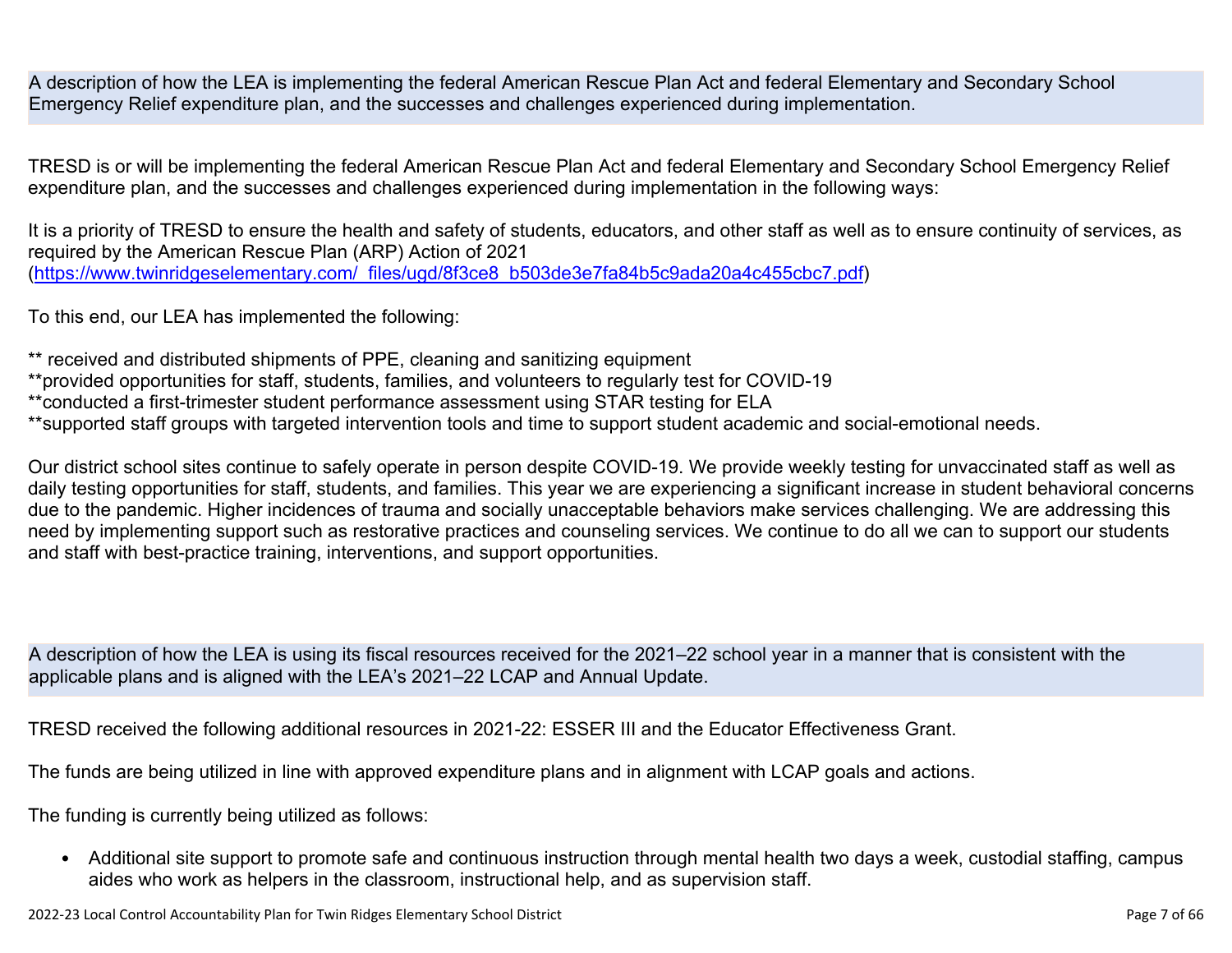• COVID contact tracing positions and ongoing PPE for staff and students.

The ESSER III expenditure plan will be monitored and adjusted to meet the needs of the school sites to allow for safe and continuous instruction.

# **Instructions for the Supplement to the Annual Update for the 2021–22 Local Control and Accountability Plan Year**

*For additional questions or technical assistance related to the completion of the Supplement to the Annual Update to the 2021–22 Local Control and Accountability Plan (LCAP), please contact the local county office of education (COE), or the California Department of Education's (CDE's)* Local Agency Systems Support Office, by phone at 916-319-0809 or by email at *[lcff@cde.ca.gov](mailto:lcff@cde.ca.gov)*.

# **Introduction**

California's 2021–22 Budget Act, the federal American Rescue Plan Act of 2021, and other state and federal relief acts have provided local educational agencies (LEAs) with a significant increase in funding to support students, teachers, staff, and their communities in recovering from the COVID-19 pandemic and to address the impacts of distance learning on students. Section 124(e) of Assembly Bill 130 requires LEAs to present an update on the Annual Update to the 2021–22 LCAP and Budget Overview for Parents on or before February 28, 2022, at a regularly scheduled meeting of the governing board or body of the LEA. At this meeting, the LEA must include all of the following:

- The Supplement to the Annual Update for the 2021–22 LCAP (2021–22 Supplement);
- All available mid-year outcome data related to metrics identified in the 2021–22 LCAP; and
- Mid-year expenditure and implementation data on all actions identified in the 2021–22 LCAP.

When reporting available mid-year outcome, expenditure, and implementation data, LEAs have flexibility to provide this information as best suits the local context, provided that it is succinct and contains a level of detail that is meaningful and accessible for the LEA's educational partners.

The 2021–22 Supplement is considered part of the 2022–23 LCAP for the purposes of adoption, review, and approval, and must be included with the LCAP as follows:

- The 2022–23 Budget Overview for Parents
- The 2021–22 Supplement
- The 2022-23 LCAP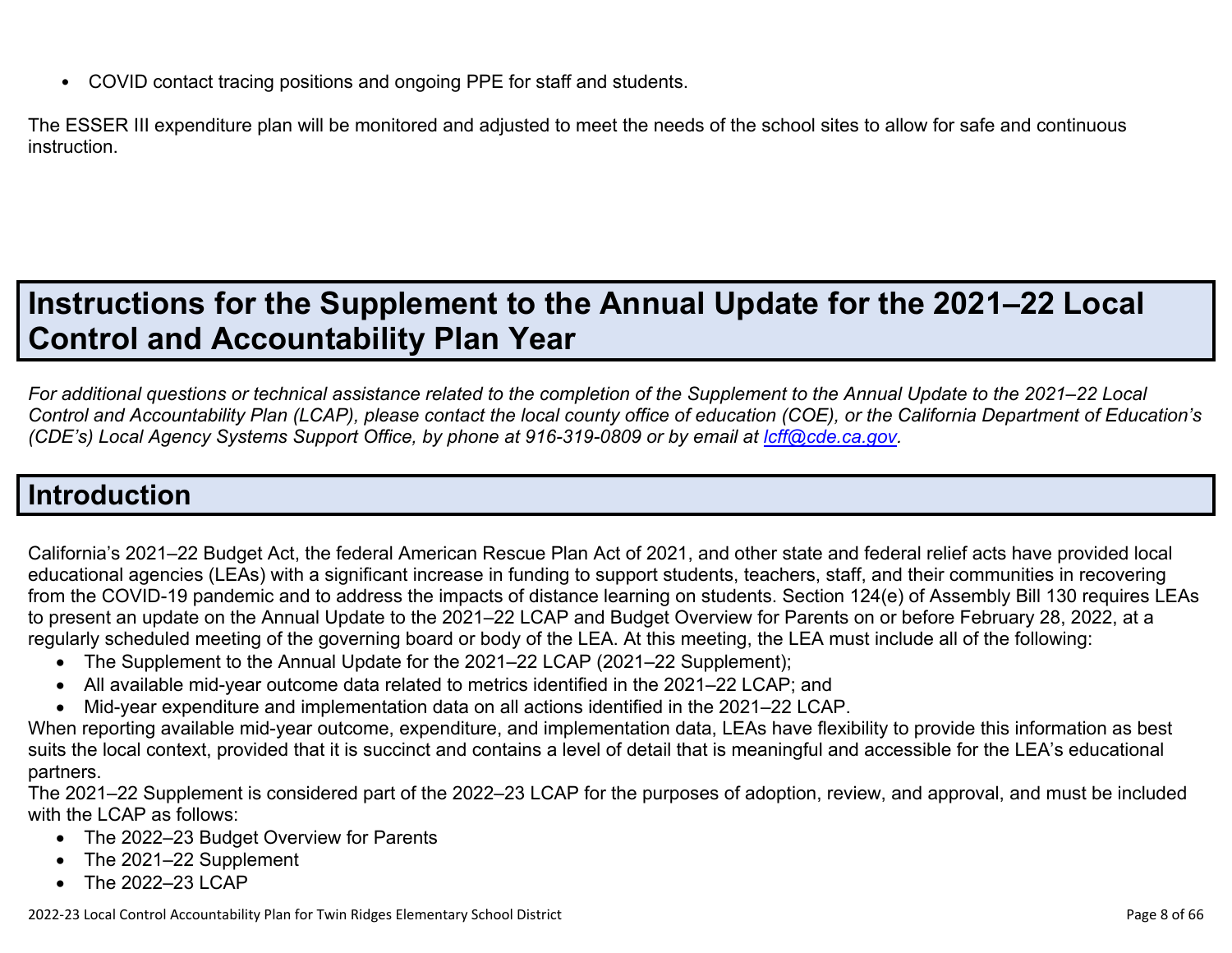- The Action Tables for the 2022–23 LCAP
- The Instructions for the LCAP Template

As such, the 2021–22 Supplement will be submitted for review and approval as part of the LEA's 2022–23 LCAP.

## **Instructions**

Respond to the following prompts, as required. In responding to these prompts, LEAs must, to the greatest extent practicable, provide succinct responses that contain a level of detail that will be meaningful and accessible for the LEA's educational partners and the broader public and must, to the greatest extent practicable, use language that is understandable and accessible to parents.

In responding to these prompts, the LEA has flexibility to reference information provided in other planning documents. An LEA that chooses to reference information provided in other planning documents must identify the plan(s) being referenced, where the plan(s) are located (such as a link to a web page), and where in the plan the information being referenced may be found.

**Prompt 1:** "*A description of how and when the LEA engaged, or plans to engage, its* educational partners *on the use of funds provided through the Budget Act of 2021 that were not included in the 2020–21 Local Control and Accountability Plan (LCAP).*"

In general, LEAs have flexibility in deciding what funds are included in the LCAP and to what extent those funds are included. If the LEA received funding through the Budget Act of 2021 that it would have typically included within its LCAP, identify the funds provided in the Budget Act of 2021 that were not included in the LCAP and provide a description of how the LEA has engaged its educational partners on the use of funds. If an LEA included the applicable funds in its adopted 2021–22 LCAP, provide this explanation.

**Prompt 2:** "*A description of how LEA used, or plans to use, the concentration grant add-on funding it received to increase the number of staff who provide direct services to students on school campuses with an enrollment of students who are low-income, English learners, and/or foster youth that is greater than 55 percent.*"

If LEA does not receive a concentration grant or the concentration grant add-on, provide this explanation.

Describe how the LEA is using, or plans to use, the concentration grant add-on funds received consistent with California *Education Code* Section 42238.02, as amended, to increase the number of certificated staff, classified staff, or both, including custodial staff, who provide direct services to students on school campuses with greater than 55 percent unduplicated pupil enrollment, as compared to schools with an enrollment of unduplicated students that is equal to or less than 55 percent.

In the event that the additional concentration grant add-on is not sufficient to increase the number of staff providing direct services to students at a school with an enrollment of unduplicated students that is greater than 55 percent, describe how the LEA is using the funds to retain staff providing direct services to students at a school with an enrollment of unduplicated students that is greater than 55 percent.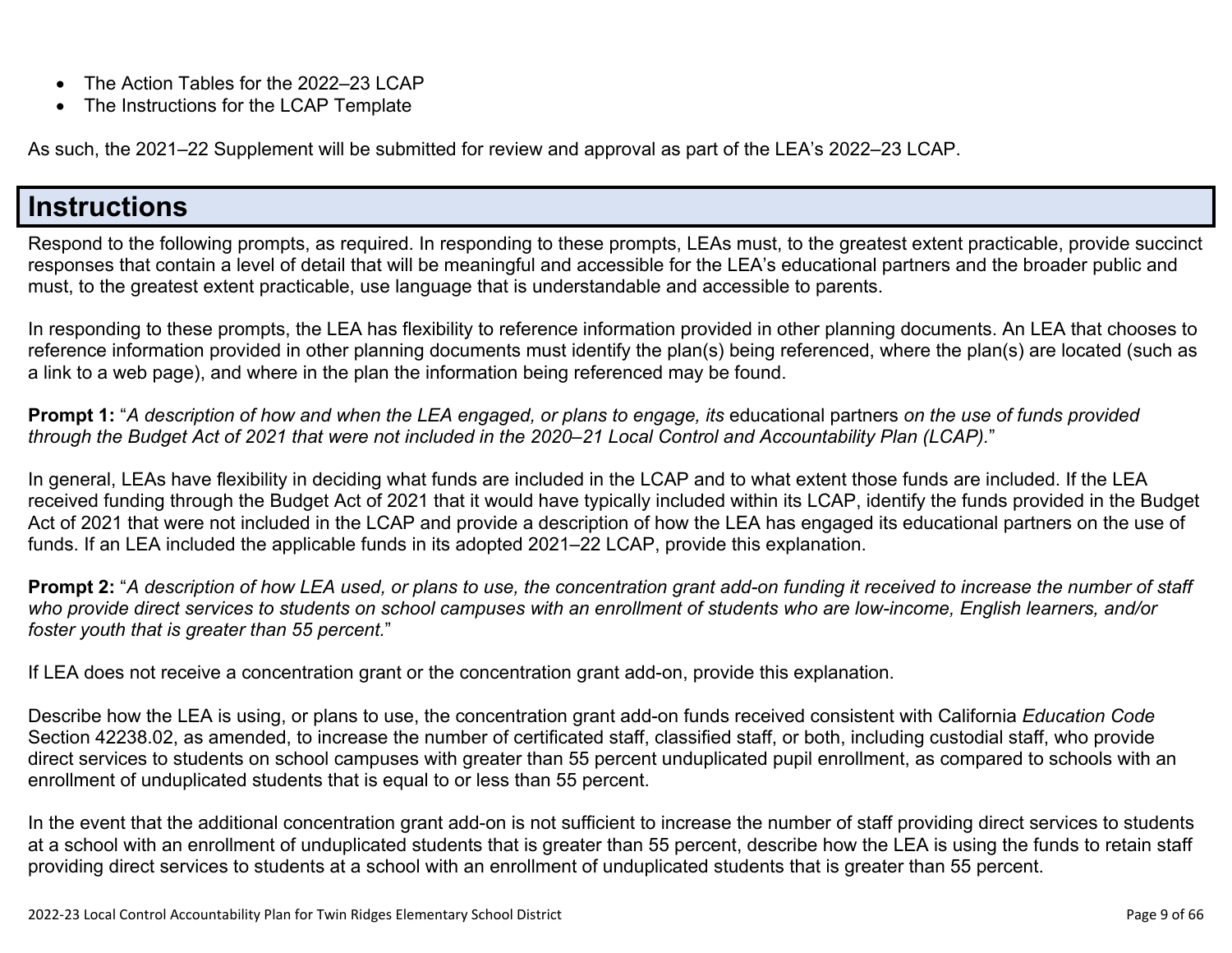**Prompt 3:** "*A description of how and when the LEA engaged its educational partners on the use of one-time federal funds received that are intended to support recovery from the COVID-19 pandemic and the impacts of distance learning on pupils.*"

If the LEA did not receive one-time federal funding to support recovery from the COVID-19 pandemic and the impacts of distance learning on students, provide this explanation.

Describe how and when the LEA engaged its educational partners on the use of one-time federal funds it received that are intended to support recovery from the COVID-19 pandemic and the impacts of distance learning on students. See the COVID-19 Relief Funding Summary Sheet web page [\(https://www.cde.ca.gov/fg/cr/relieffunds.asp\)](https://www.cde.ca.gov/fg/cr/relieffunds.asp) for a listing of COVID-19 relief funding and the Federal Stimulus Funding web page (<https://www.cde.ca.gov/fg/cr/>) for additional information on these funds. The LEA is not required to describe engagement that has taken place related to state funds.

**Prompt 4:** "A description of how the LEA is implementing the federal American Rescue Plan Act and federal Elementary and Secondary School Emergency Relief expenditure plan, and the successes and challenges experienced during implementation."

If an LEA does not receive ESSER III funding, provide this explanation.

Describe the LEA's implementation of its efforts to maintain the health and safety of students, educators, and other staff and ensure the continuity of services, as required by the federal American Rescue Plan Act of 2021, and its implementation of the federal Elementary and Secondary School Emergency Relief (ESSER) expenditure plan to date, including successes and challenges.

**Prompt 5:** "A description of how the LEA is using its fiscal resources received for the 2021–22 school year in a manner that is consistent with the applicable plans and is aligned with the LEA's 2021–22 LCAP and Annual Update."

Summarize how the LEA is using its fiscal resources received for the 2021–22 school year to implement the requirements of applicable plans in a manner that is aligned with the LEA's 2021–22 LCAP. For purposes of responding to this prompt, "applicable plans" include the Safe Return to In-Person Instruction and Continuity of Services Plan and the ESSER III Expenditure Plan.

California Department of Education November 2021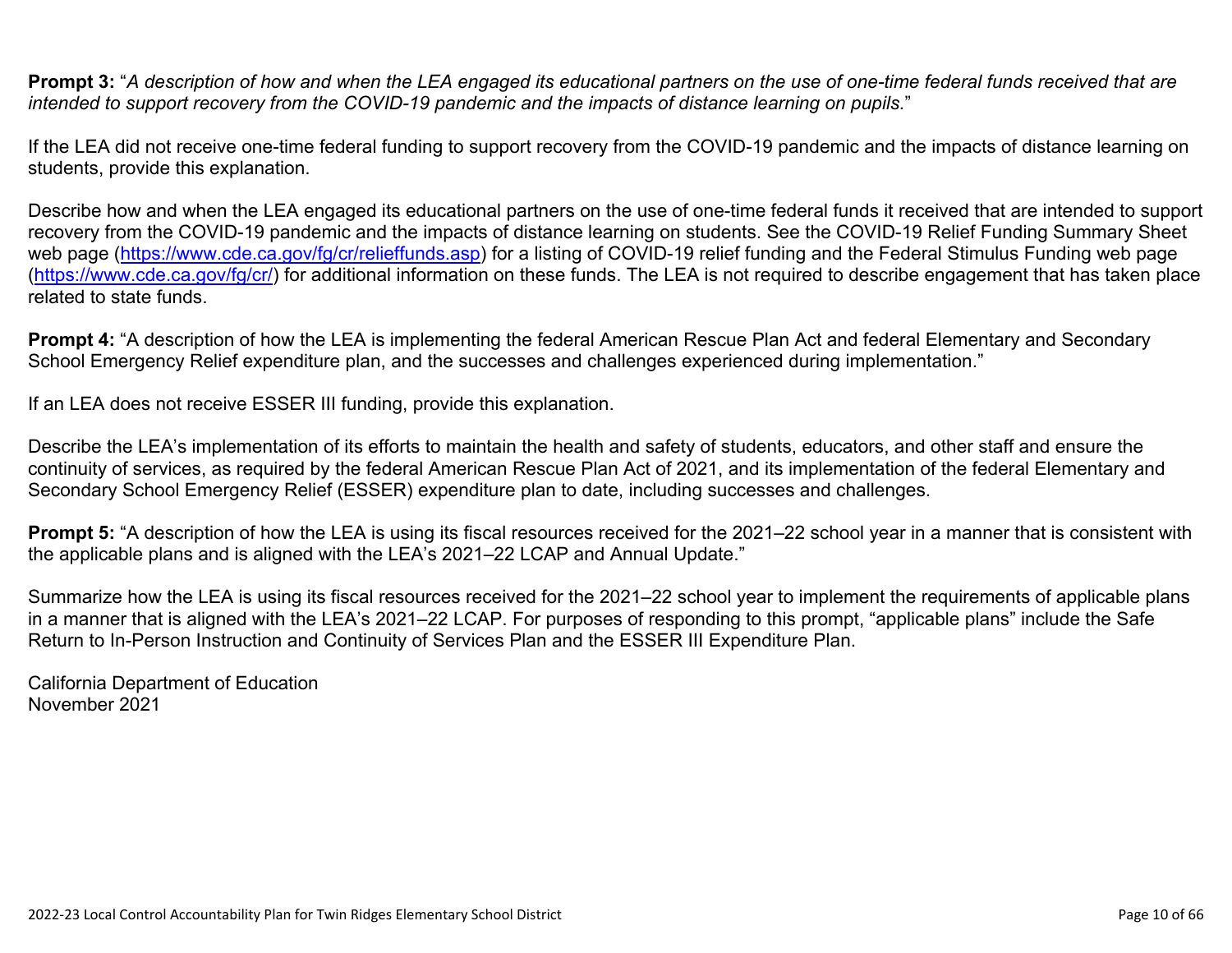

# **Local Control Accountability Plan**

**The instructions for completing the Local Control and Accountability Plan (LCAP) follow the template.**

| <b>Local Educational Agency (LEA) Name</b> | <b>Contact Name and Title</b>               | <b>Email and Phone</b>                 |
|--------------------------------------------|---------------------------------------------|----------------------------------------|
| Twin Ridges Elementary School District     | Melissa Madigan<br>Superintendent/Principal | mmadigan@tresd.org<br>$(530)$ 265-9052 |

# **[Plan Summary \[2022-23\]](http://www.doc-tracking.com/screenshots/22LCAP/Instructions/22LCAPInstructions.htm#PlanSummary)**

## **[General Information](http://www.doc-tracking.com/screenshots/22LCAP/Instructions/22LCAPInstructions.htm#generalinformation)**

A description of the LEA, its schools, and its students in grades transitional kindergarten–12, as applicable to the LEA.

The Twin Ridges Elementary School District is a small rural/frontier district composed of three school sites; Grizzly Hill is the largest with ninety-five students, Oak Tree houses the Family Resource Center and our new preschool, Little Acorns, and Washington School will be an educational hub for the students in Washington. There are six classroom teachers at Grizzly Hill, a part-time counselor, part-time special education service providers, one full-time special education teacher, and ten classified employees spread across food services, transportation, maintenance, groups keepers, and instructional aides. Little Acorns has two instructors and Washington School has an after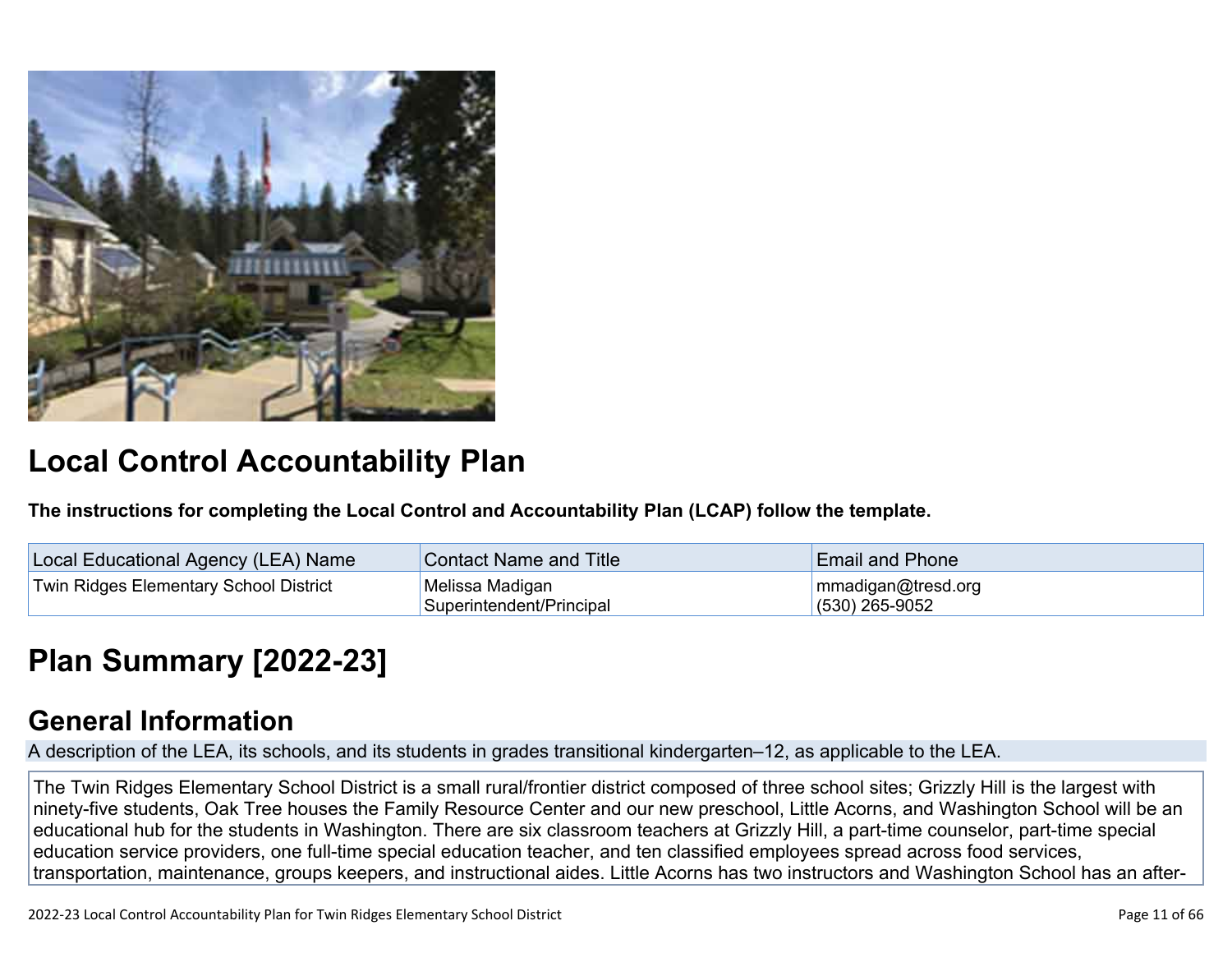school position. These schools are representative of their communities in which they serve. Many families choose to live in this area due to its beautiful rural and remote setting. The District has an 85% free/reduced meal participant rate and a 91% Title 1 population. This number is the highest in the county and historically directly impacts student learning and academic success. The Twin Ridges Elementary School District staff strives to create, sustain, and encourage high-quality educational programs for all students. High academic standards, safe and engaging learning environments, and community partnerships helps in our mission to prepare students for the future. TRESD schools serve as a hub of their communities. Students and their families rely on our schools, not only for after-school care, meals, internet access, and education but also for essential resources such as mental health services and connections to local resources such as the hygiene pantry, events to gather and connect, and a provide a sense of pride.

## **[Reflections: Successes](http://www.doc-tracking.com/screenshots/22LCAP/Instructions/22LCAPInstructions.htm#ReflectionsSuccesses)**

A description of successes and/or progress based on a review of the California School Dashboard (Dashboard) and local data.

Twin Ridges ESD has invested for the past few years in building staff capacity around classroom/school environments and enhancing curricular offerings for both adopted curriculum and elective offerings. The district provided beginning of school inservice days to build trust among staff, to build an appreciation for staffs' strengths and weaknesses, for acceptance of each staff member as someone who is unique and can offer some things other staff cannot. In other words, all staff matter! This starting point layed the foundation for staff to bring to students that all students matter! This has been a highly successful building block after COVID and a building block that allowed for the following successes.

As a district there is much to celebrate related to attendance, enrollment, academic growth, curriculum, parent connectedness, and internal processes that provide resources to students and families. Our students have found their way back to school. They have been able to attend more regularly than during COVID and as of this writing both GH and WS are at an enrollment that is consistent with pre-COVID levels. A strengthened internal system has provided a way to measure academic growth incrementally. This is now done by STAR testing at the beginning of the year to use as a baseline level and students are then tested right before the end of each trimester. Using the student familiar STAR testing allows students to more accurately show academic growth than just the yearly CAASPP testing. The district is incredibly proud of its new, approved, school wide curriculum. For the first time in decades, the entire curriculum will flow from TK-8th. There is articulation between grades and communication between teachers. This new curriculum will allow for ease of continuity and that alone will allow students to academically thrive. Also, to circle back around to the earlier comment that all staff matter, our outstanding elective program was born entirely out of our staff member uniqueness. To all extent possible, all staff participate in the Grizzly Hill electives program. They offer their skills, passions, and do so with pride. Grizzly Hill has been or will be able to offer electives such as: Band, Music I and II, Art, Spanish, French I and II, Sign Language, Drama, Leadership, Yearbook, Digital Photography, Poetry, Speech and Debate, Robotics, Gardening, Sports, Yoga, Academic Tutoring and the list will hopefully grow! Incoming staff have asked about taking our new Peer Court program to the next level and also add School Houses to enhance school connectedness and pride. This past year the district was able to open a preschool for families in our community. This has been met with tremendous enrollment and positivity in our community. Also, the district has provided space for adults to earn the GED. We've been able to continue offering space to our local Family Resource Center that does an outstanding job offering the food pantry, Parenting classes, and much needed family support throughout the year.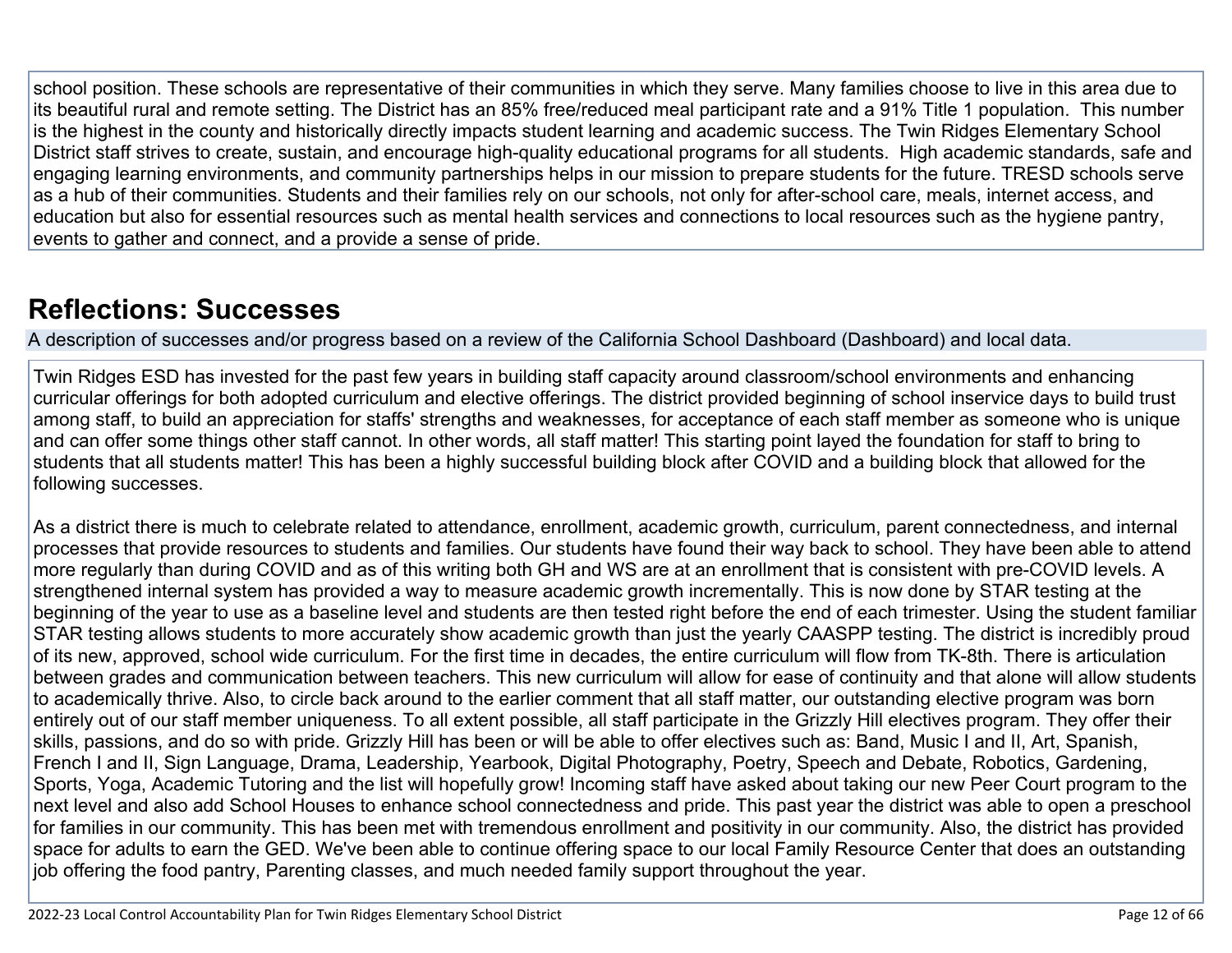Our part-time school counselor was able to bring life back to the campus through Boys and Girls Circles, and our vibrant TUPE program that puts on activities throughout the school year. Teachers created a Science Fair, Career Day, and did volunteering in the community.

In the traditional sense of success, those tangibles based on a review of performance on the state and local indicators measured by the California Dashboard, a review of our annual self- assessment tools, a review of stakeholder input, and a review of progress made towards LCAP goals, Twin Ridges ESD is most proud of:

1. 2020: TRESD only has one indicator in the red tier: Chronic Absenteeism (CA). Spring 2019 Chronic Absenteeism: 34.6% Spring 2020 Chronic Absenteeism: 36.1% 2. 2020: TRESD met the standard for all 5 local indicators. 3. 2020: TRESD had two indicators in the Orange Tier: Suspensions, ELA and Math Performance. Spring 2019 Suspensions were: 5.3% Spring 2020 Suspensions were: 4.3% Spring 2018 ELA below standard: 29.6% Spring 2019 ELA below standard: 18.3% Spring 2018 Math below standard: 71.8% Spring 2019 Math below standard: 62.2%

We increased our efforts to collect surveys this year, creating multiple opportunities for stakeholders to provide survey feedback through phone calls, texts, Google Forms, and virtual meetings. Meetings were held across the district to ensure that all stakeholders had the opportunity to provide input. In order to comply with health and safety guidelines, these meetings were held virtually through Zoom where parents could participate by phone or through the online platform. This feedback was collected, discussed with internal stakeholders and its outcome provided direction on staffing, curricular programs, and ways to engage students, parents, staff and community members to come onto campuses and participate in the educational process for our students.

## **[Reflections: Identified Need](http://www.doc-tracking.com/screenshots/22LCAP/Instructions/22LCAPInstructions.htm#ReflectionsIdentifiedNeed)**

A description of any areas that need significant improvement based on a review of Dashboard and local data, including any areas of low performance and significant performance gaps among student groups on Dashboard indicators, and any steps taken to address those areas.

Based on a review of performance on the state and local indicators measured by the California Dashboard, a review of our annual selfassessment tools, and a review of stakeholder input, TRESD has identified the following needs:

While the Dashboard did not publish a chronic absenteeism measure for 2021, internal data shows that this rate increased to 40-50%. In order to address this issue the district will look at new, more effective ways for staff to work directly with families, coordinate site efforts, make home visits, and create action plans for individual students. Next,TRESD will continue to provide social-emotional supports for students, such as mental health counseling, as well as provide all staff with training about increasing student attendance. TRESD schools will also include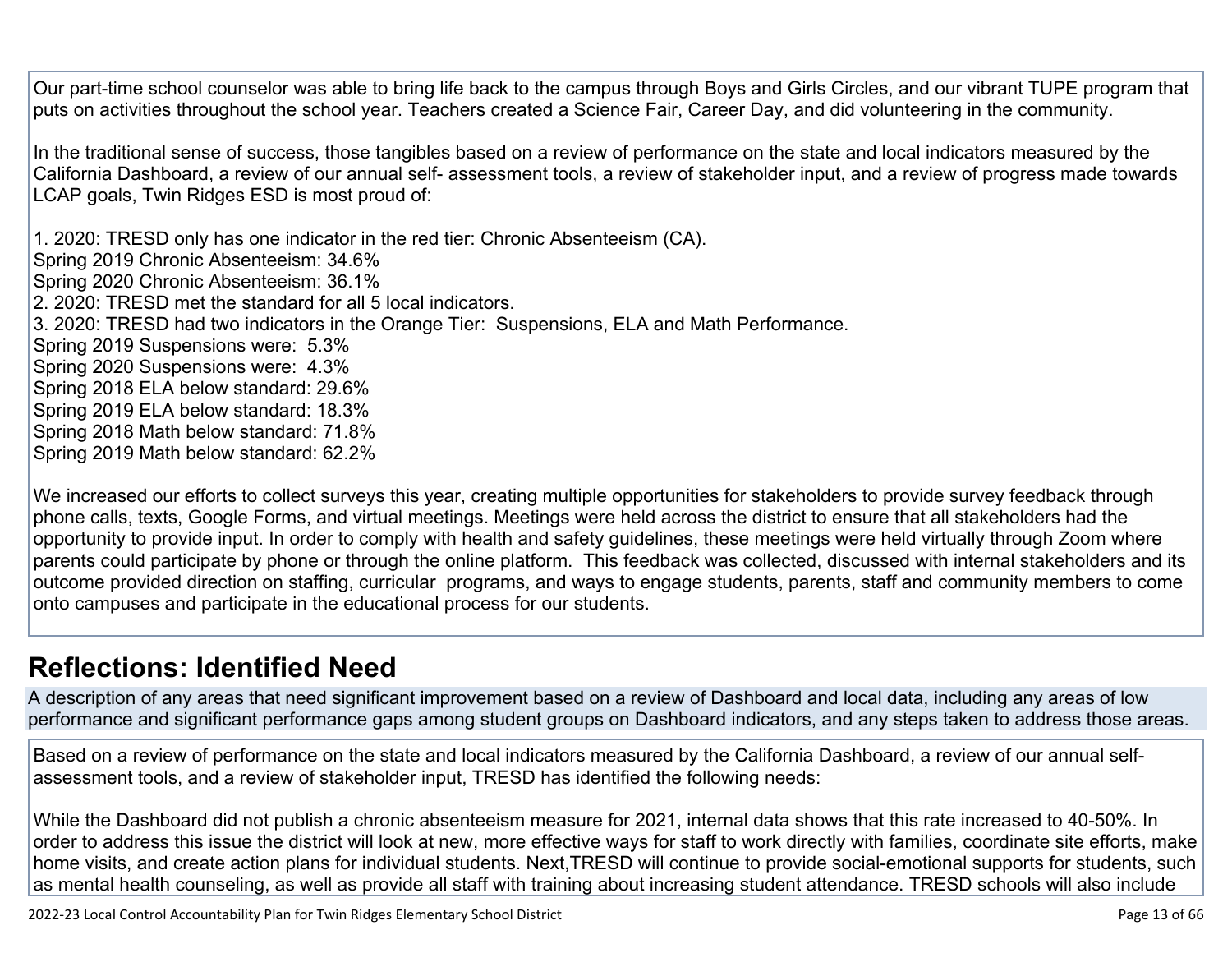attendance in their School Plans for Student Achievement (SPSA) so that appropriate goals, actions, and expenditures are aligned with the LCAP.

Suspension rate among students has decreased but in order to continue to decrease suspensions the district will introduce PBIS and Peer Court programs.

TRESD's rate of performance for both English Language Arts and Mathematics remains an area of need. Percent of students below the standard has declined in ELA from 18.3% to 29.6% Percent of students below the standard in math has declined from 71.8 % to 62.2% While the number of students meeting standards has improved the district aims to get more students to meet the standard.

In order to address academic achievement TRESD will take the following action: 1) Continue to fund the Preschool to increase elementary literacy rates, increase progress towards language proficiency , and systemize the intervention program for struggling students at the elementary level. 2) Provide professional development for staff to ensure evidence-based practices are being used in every classroom. 3) The district will continue to provide additional staff members to support the academic achievement of struggling students; including intervention teachers, intervention specialists, and instructional aides at each site. this additional staff includes monitoring foster youth, English learners and low socioeconomic students.

# **[LCAP Highlights](http://www.doc-tracking.com/screenshots/22LCAP/Instructions/22LCAPInstructions.htm#LCAPHighlights)**

A brief overview of the LCAP, including any key features that should be emphasized.

Three years ago, the district developed a vision to create actions that support three overarching goals: student achievement, engagement, and community involvement. An online version of the LCAP can be found on the Twinridgeselementary.org site. Aligning our goals with the state priorities for school districts made sense to ensure we met all aspects of the LCAP framework. As we reflect on the past three years, our district continues to celebrate our work behind those three goals as we are very proud of our overall success criteria.

Goal #1 focused on student achievement. Two areas of particular focus were mathematics and ELA. Mathematics standardized scores showed growth over the past three years. In the upper grades, the notion of allowing students to progress at a rate they are comfortable with, has shifted the mindset from frustration to personal achievement. The district has been using the online ALEKS math program, along with tutor support, to allows not only academic support but also math acceleration. The school has students working above grade level for the fist time in years. The district has put in place a structure for struggling readers. This program is from Otho Gillingham and Grizzly Hill has a fulltime teacher fully trained in this program to provide a comprehensive, articulated reading program. New curriculum adoptions in all subjects will start the 22-23 year off on solid footing. The district uses several online platforms to reinforce learning. All teachers but one are properly credentialed in their field, we have purchased and will implement our highly anticipated school wide new curriculum, and we have maintained and materials and a safe learning environment as required by the Williams Act with no reported violations over the past three years. These are in use throughout the grades.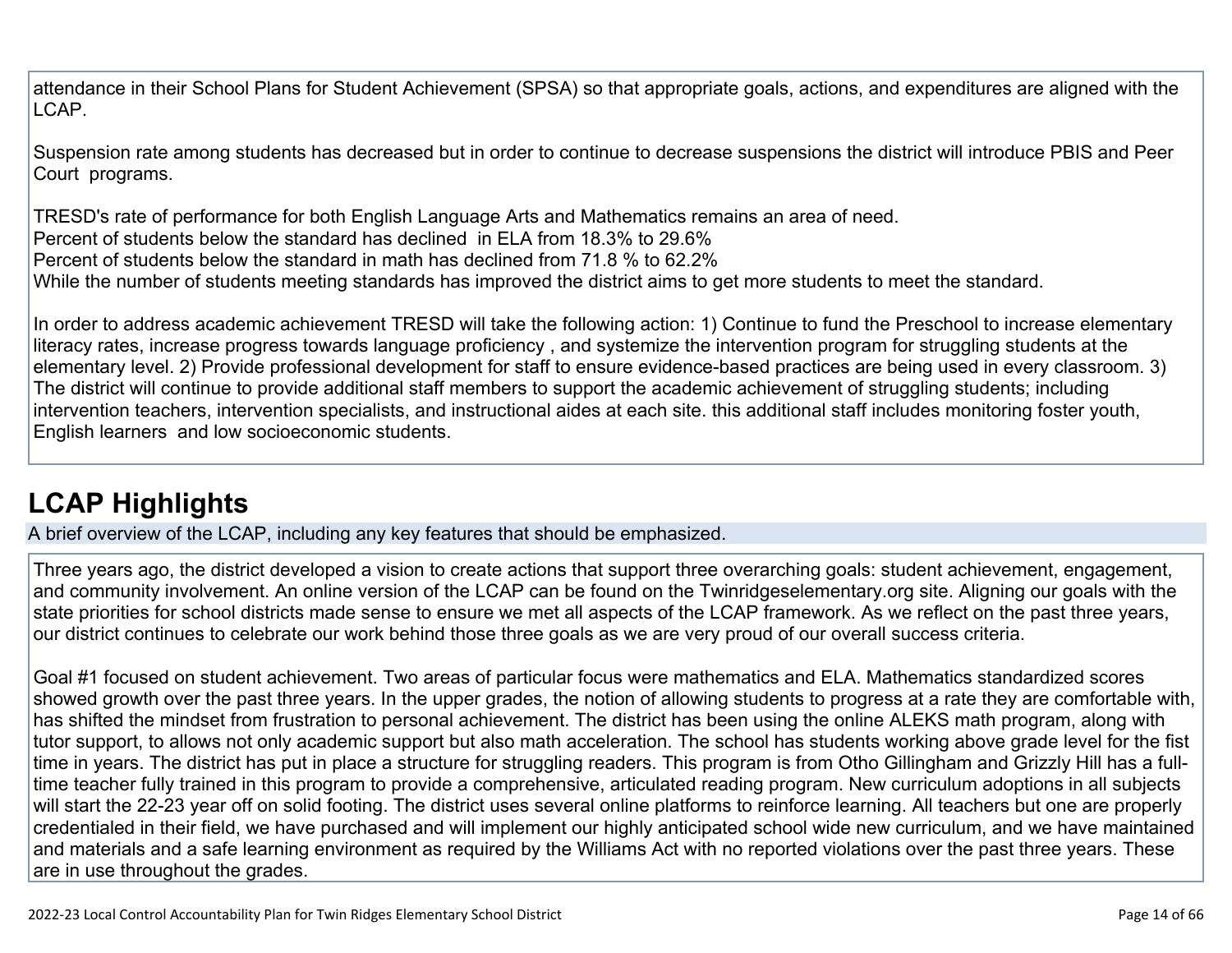Overall, we are pleased with the progress and systems designed for our students in receiving instruction. Goal #1 is viewed as a success in progress with continued work in tis area as a priority in the redesigned LCAP.

Goal #2 was designed to improve and maintain the standard of positive school climate. Some of the notable highlights are the active TUPE group who puts on school wide activities, booths, and help support middle school dances, the new Leadership elective where elected students representatives coordinate and promote activities for all students on campus, the revamped PTO which is highly supported and very active, The district put aides in every classroom and added staff to support students at every need. The theme of all staff matter has been sewed throughout the district that all kids matter. Overall, we are pleased with the progress and systems designed for our students in receiving instruction. Goal #2 is viewed as a success in progress with continued work in tis area as a priority in the redesigned LCAP.

Goal #3 was designed to strengthen the strong partnerships with our families and community. This goal was able to focus on creating multiple opportunities for stakeholders and the larger community to be involved. Events such as the Halloween Trunk-or-Treat, Back to School, Open House, the community garden at Oak Tree, the local support of Washington School, the new preschool, the GED offering at Oak Tree, the continued outstanding offerings the NSJ Family Resource Center provides at Oak Tree all are to be celebrated. Strengthening partnerships is about connecting with people and groups, to have dialogue about what resources are need and wanted, and then finding sustainable ways to have the ideas flourish. Overall, we are pleased with the progress and systems designed for our students in receiving instruction. Goal #3 is viewed as a success in progress with continued work in tis area as a priority in the redesigned LCAP.

## **Comprehensive Support and Improvement**

An LEA with a school or schools eligible for comprehensive support and improvement must respond to the following prompts.

### *[Schools Identified](http://www.doc-tracking.com/screenshots/22LCAP/Instructions/22LCAPInstructions.htm#SchoolsIdentified)*

A list of the schools in the LEA that are eligible for comprehensive support and improvement.

N/A

### *[Support for Identified Schools](http://www.doc-tracking.com/screenshots/22LCAP/Instructions/22LCAPInstructions.htm#SupportforIdentifiedSchools)*

A description of how the LEA has or will support its eligible schools in developing comprehensive support and improvement plans.

N/A

### *[Monitoring and Evaluating Effectiveness](http://www.doc-tracking.com/screenshots/22LCAP/Instructions/22LCAPInstructions.htm#MonitoringandEvaluatingEffectiveness)*

A description of how the LEA will monitor and evaluate the plan to support student and school improvement.

N/A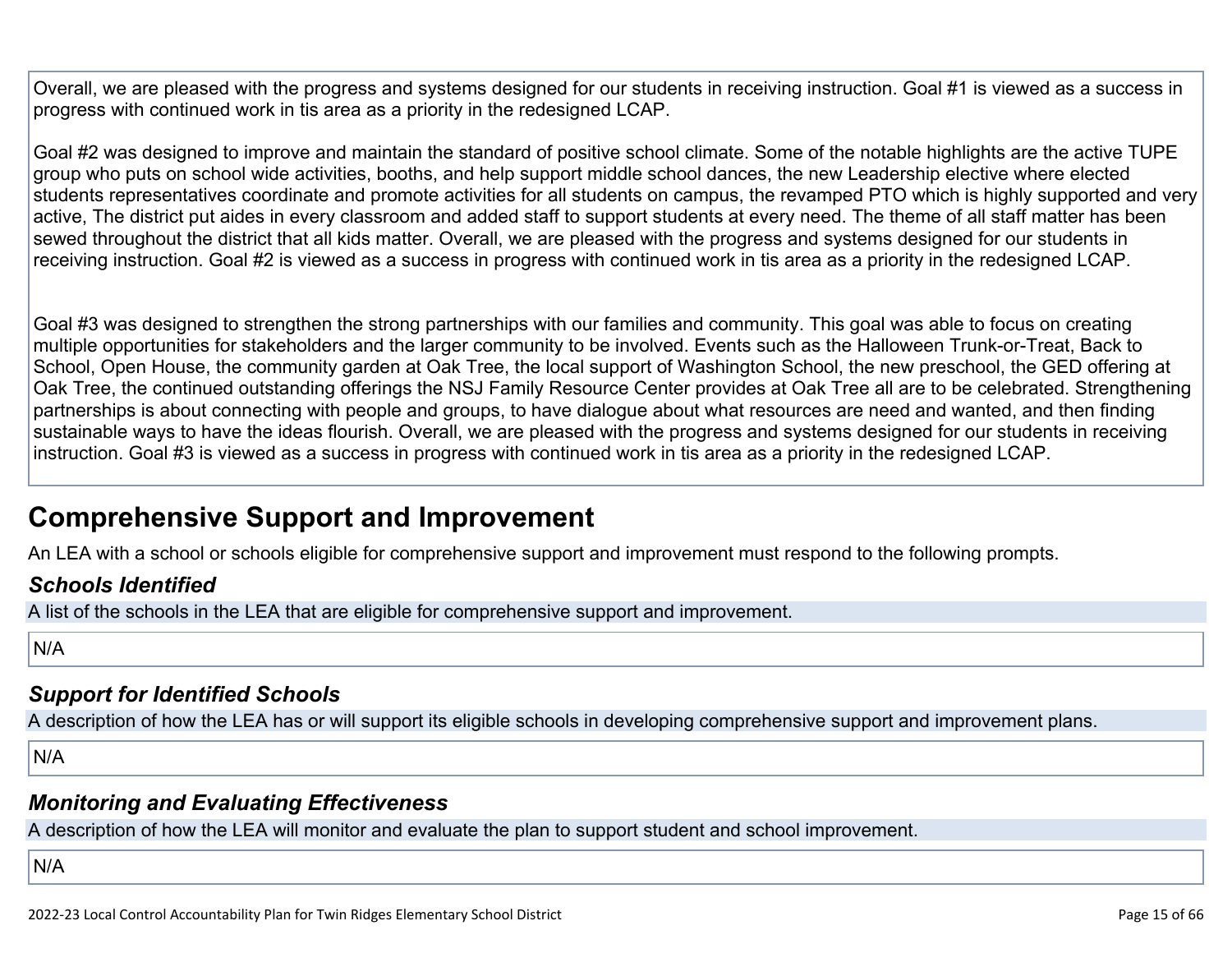# **Engaging Educational Partners**

A summary of the process used to engage educational partners and how this engagement was considered before finalizing the LCAP.

TRESD believes that stakeholder input drives the development of the LCAP. The District consulted parents, pupils, school personnel, local bargaining units, and the community over the course of the past three year to engage in the goals, and to provide input over the years. Parent and community involvement in all district processes has been a goal over the past three years and is an ongoing, annual process.

The following meetings listed below were hosted by TRESD and other organizations and committees. Some of these meetings took place before COVID-19 disruption, some during, and some after schools reopened. All meetings are important therefore, all schedules are included for transparency and to show an attempt and willingness for stakeholders to engage in school processes During some months there were restrictions due to state and local ordinances, parent, community, and student meetings were held virtually utilizing Zoom. Stakeholders could participate in person, by phone or by logging into the platform. Staff meetings were held both virtually and in-person as permitted by applicable health and safety guidelines.

- 1. CTA meetings held monthly since October, 2019.
- 2. PTO meetings held monthly since October 2019.
- 3. Site Staff Meetings including Certificated/Classified personnel scheduled each Wednesday since October 2019.
- 4. Cabinet Meetings scheduled each Monday since October 2019.
- 5. Weekly Sunday update sent to parents, students and staff starting in October 2019.
- 6. Districtwide Google Surveys were sent out five times to gather student, staff and parent input.
- 7. TRESD Board Meetings: 2nd Tuesday of each month beginning in October 2019.

It became more important during COVID schooling that the district reach out and elicit engagement with monthly surveys. These have been popular and have had a steady percentage of responses. The surveys asked questions about COVID related schooling options as well as when the district emerges from COVID restrictions what do the parents and students want to see most in a newly envisioned district. Stakeholder responses were taken into account by adding into the district's staffing and purchasing, programs that were most requested by stakeholders. Survey responses were shared with the school board during open meetings which are held the second Tuesday of each month.

An overview of the LCAP and the updates made this year were presented in draft form during the Open Session Board Meeting on May 10, during the Public Hearing. It is anticipated the final draft of the LCAP will be approved at the June, 2022 board meeting.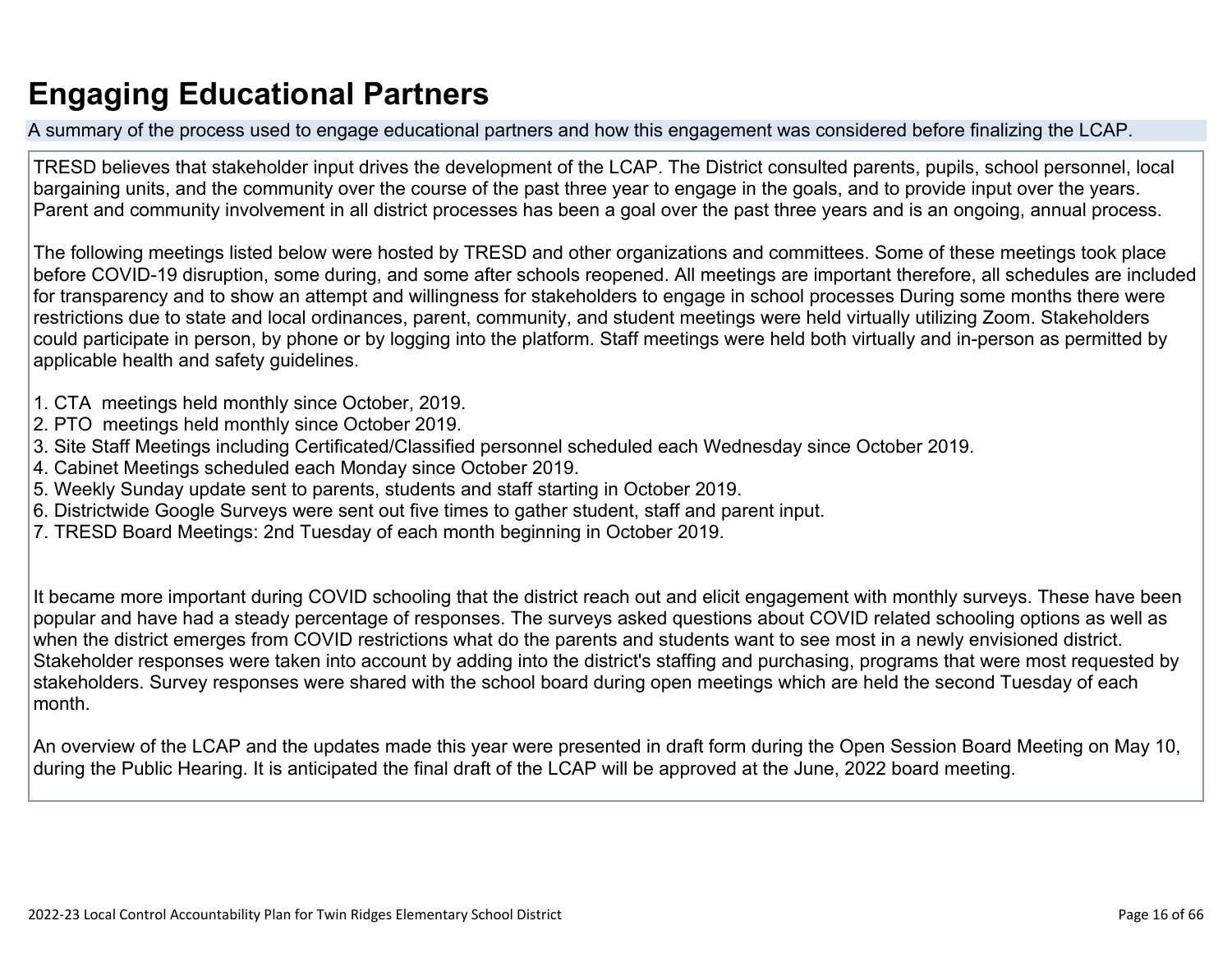A summary of the feedback provided by specific educational partners.

The stakeholder feedback provided the district with the following feedback results. Regarding options wanted in the district schools, here is the list, in order of preference: Outdoor Education/Field Trips (80%), Sports (80%), Music (73.3%), Art (73.3%), Cooking (60%), Academic Tournaments (60%), Foreign Language (53.3%) and Coding (46.7%).

A description of the aspects of the LCAP that were influenced by specific input from educational partners.

Stakeholder input continues to demonstrate that our efforts are focused in the right direction. The following will continue to remain the focus of this plan: 1) Increasing Parent and Community Communication and Participation, 2) Improving Student Achievement for All Students, and 3) Maintaining a Safe and Positive School Climate. Both fiscal and human resources will be dedicated to meeting the District's goals in these critical areas.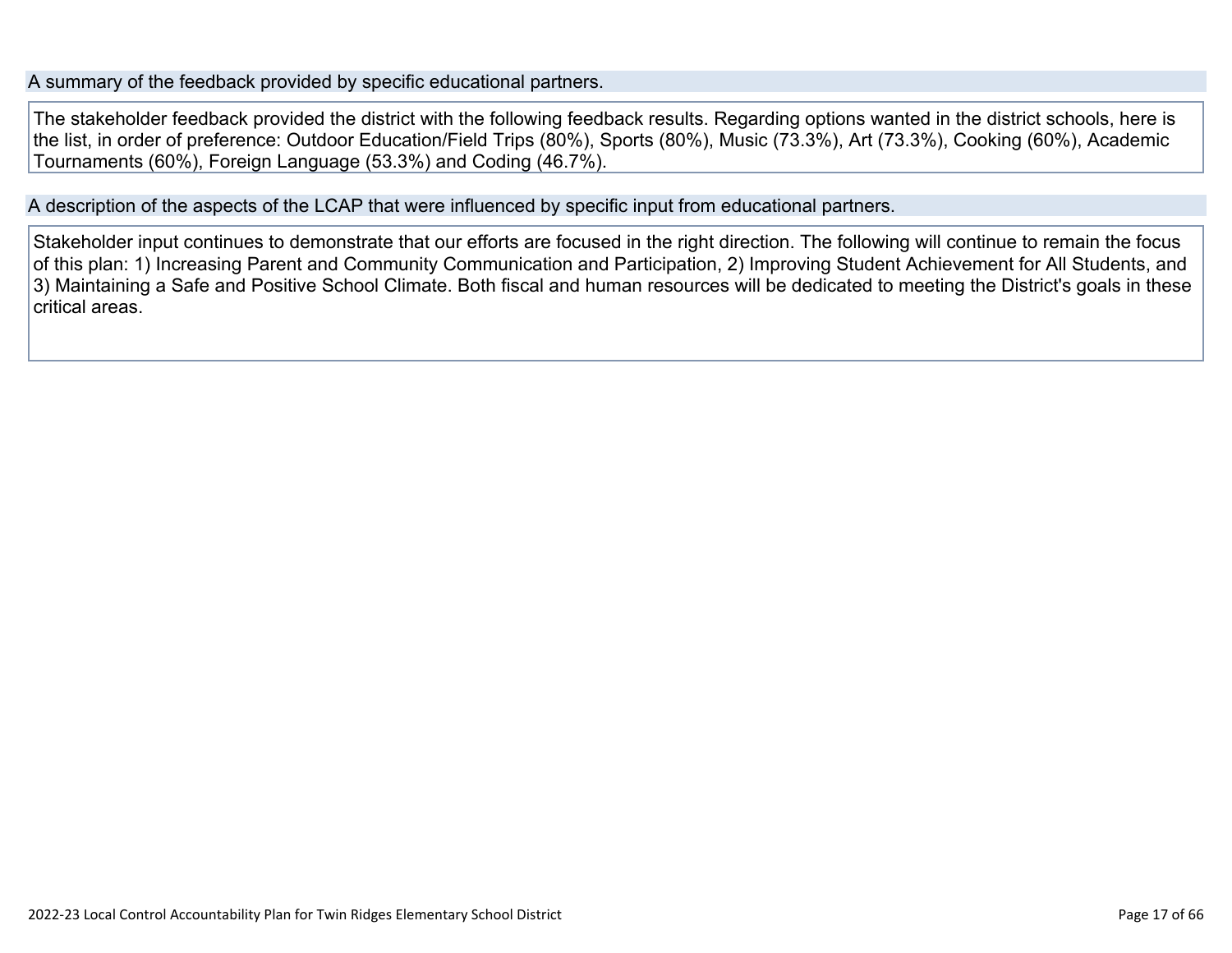# **[Goals and Actions](http://www.doc-tracking.com/screenshots/22LCAP/Instructions/22LCAPInstructions.htm#GoalsandActions)**

## **[Goal](http://www.doc-tracking.com/screenshots/22LCAP/Instructions/22LCAPInstructions.htm#goalDescription)**

| Goal # | <b>Description</b>                                                                                                                                                                                                                                                                                                                                                                                 |
|--------|----------------------------------------------------------------------------------------------------------------------------------------------------------------------------------------------------------------------------------------------------------------------------------------------------------------------------------------------------------------------------------------------------|
|        | TRESD will be a district of academic excellence that provides equity and access for all students in all subgroups, utilizing<br>academic rigor through the district's strategic academic interventions, newly added curriculum, outstanding learning<br>programs, and overall best instructional practices. TRESD will show academic growth for all students while closing the<br>achievement gap. |

#### An explanation of why the LEA has developed this goal.

Based on state and local assessment data the district identifies this Goal and subsequent Actions as priorities for the district. Goal 1 is a broad goal focused on improving performance across the wide range of metrics listed below. 100% of our students do not currently meet or exceed their grade-level standards in English Language Arts and Mathematics. Our students score in the lowest 5% of all scored schools in California. This performance rate is not only for our unduplicated students but also our entire student body.

Twin Ridges will use new data to measure academic priorities this year and year after year. The data will guide the programs and supports can be put in place so that all subgroups/students are showing growth year after year in academics. The TRESD mission has always been to increase instructional outcomes as to lower achievement gaps for all subgroups such as low income, foster youth and English learners. The district recognizes that mathematics and language acquisition play an important role in raising performance and the district will continue to be strategically focused on improving students' ability to progress.

### **[Measuring and Reporting Results](http://www.doc-tracking.com/screenshots/22LCAP/Instructions/22LCAPInstructions.htm#MeasuringandReportingResults)**

| <b>Metric</b>                   | <b>Baseline</b>                                                                                                                                                                   | Year 1 Outcome | Year 2 Outcome | Year 3 Outcome | Desired Outcome for<br>$2023 - 24$                                                                                        |
|---------------------------------|-----------------------------------------------------------------------------------------------------------------------------------------------------------------------------------|----------------|----------------|----------------|---------------------------------------------------------------------------------------------------------------------------|
| <b>Smarter Balanced</b><br>Math | In 2019, on the Math<br>CAASPP, 19.13% of<br><b>TRESD students met</b><br>or exceeded standard.<br>The 2020 CAASPP<br>assessments were<br>waived due to the<br>COVID-19 pandemic. | <b>TBD</b>     |                |                | Increased percentage<br>of students who have<br>met or exceeded<br>standard on the Math<br>CAASPP from the<br>prior year. |

2022-23 Local Control Accountability Plan for Twin Ridges Elementary School District **Page 18 of 66** and the state of 66 of 66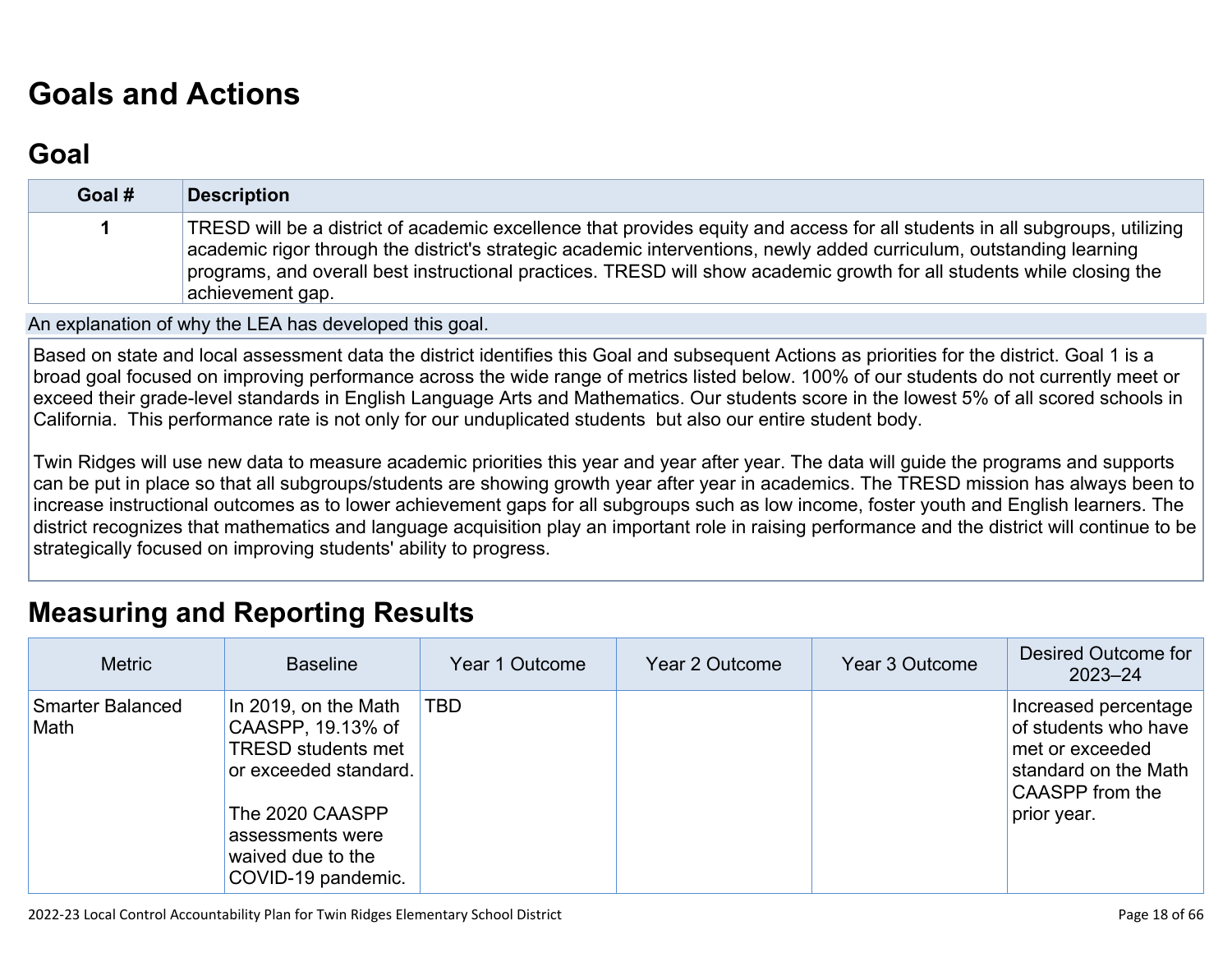| Metric                                | <b>Baseline</b>                                                                            | Year 1 Outcome | Year 2 Outcome | Year 3 Outcome | Desired Outcome for<br>2023-24                                                         |
|---------------------------------------|--------------------------------------------------------------------------------------------|----------------|----------------|----------------|----------------------------------------------------------------------------------------|
|                                       | Data from Spring<br>2022 will become our<br>baseline.                                      |                |                |                |                                                                                        |
|                                       |                                                                                            |                |                |                |                                                                                        |
| <b>Smarter Balanced</b><br><b>ELA</b> | In 2019, on the ELA<br>CAASPP, 21% of<br><b>TRESD students met</b><br>or exceeded standard | <b>TBD</b>     |                |                | Increased percentage<br>of students who have<br>met or exceeded<br>standard on the ELA |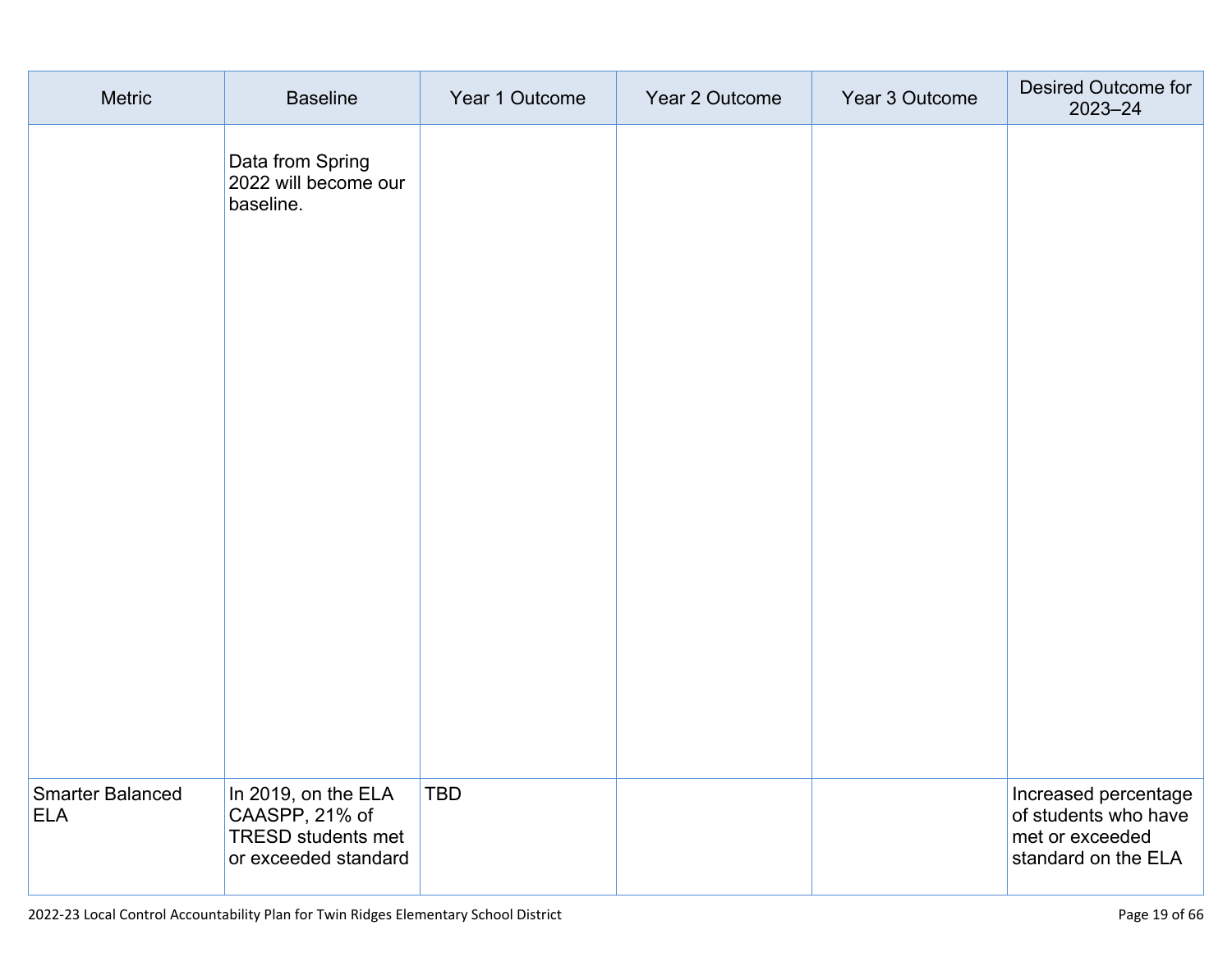| <b>Metric</b>            | <b>Baseline</b>                                                                                                                 | Year 1 Outcome | Year 2 Outcome | Year 3 Outcome | Desired Outcome for<br>$2023 - 24$ |
|--------------------------|---------------------------------------------------------------------------------------------------------------------------------|----------------|----------------|----------------|------------------------------------|
|                          | The 2020 CAASPP<br>assessments were<br>waived due to the<br>COVID-19 pandemic.<br>Spring 2022 data will<br>become the baseline. |                |                |                | CAASPP from the<br>prior yea       |
| <b>STAR Testing Math</b> | Spring 2022 will<br>become the baseline                                                                                         | <b>TBD</b>     |                |                | Student growth year<br>over year   |
| <b>STAR testing ELA</b>  | Spring 2022 will<br>become our baseline                                                                                         | <b>TBD</b>     |                |                | Student growth year<br>over year   |

# **[Actions](http://www.doc-tracking.com/screenshots/22LCAP/Instructions/22LCAPInstructions.htm#actions)**

| Action # | Title                                                                                | <b>Description</b>                                                                                                                                                                                                                                                                                                                                                                                                                                                                                                                                                                                                                                                                                                                  | <b>Total Funds</b> | Contributing |
|----------|--------------------------------------------------------------------------------------|-------------------------------------------------------------------------------------------------------------------------------------------------------------------------------------------------------------------------------------------------------------------------------------------------------------------------------------------------------------------------------------------------------------------------------------------------------------------------------------------------------------------------------------------------------------------------------------------------------------------------------------------------------------------------------------------------------------------------------------|--------------------|--------------|
| 1.1      | Reading and<br><b>Mathmatics</b><br>Intervention<br><b>Teachers/Aides</b>            | Our Low Income, Foster Youth, and English Learner students have<br>the most opportunity for continued academic growth according to the<br>most current state and local assessments indicating a need for<br>academic support for students. In an effort to continue to provide<br>increased support, TRESD will provide 1.5 full-time Intervention<br>teachers/aides to serve students who are struggling to meet or exceed<br>grade-level academic standards as measured by the California<br>Assessment for Student Performance and Progress (CAASPP). This<br>action is principally directed toward unduplicated students and has<br>resulted in increases in achievement on state and local assessments<br>since its inception. | \$82,477.00        | <b>No</b>    |
| 1.2      | <b>Districtwide</b><br>instructional practices<br>for special education<br>students. | Students with disabilities participate in general education to the<br>maximum extent possible. Educational needs in Math and ELA are<br>driven by IEP goals for each student. Site based assistance will be<br>provided to students working below grade level through added time<br>with the Special Education Director and use of the resource room.                                                                                                                                                                                                                                                                                                                                                                               | \$511,914.00       | <b>No</b>    |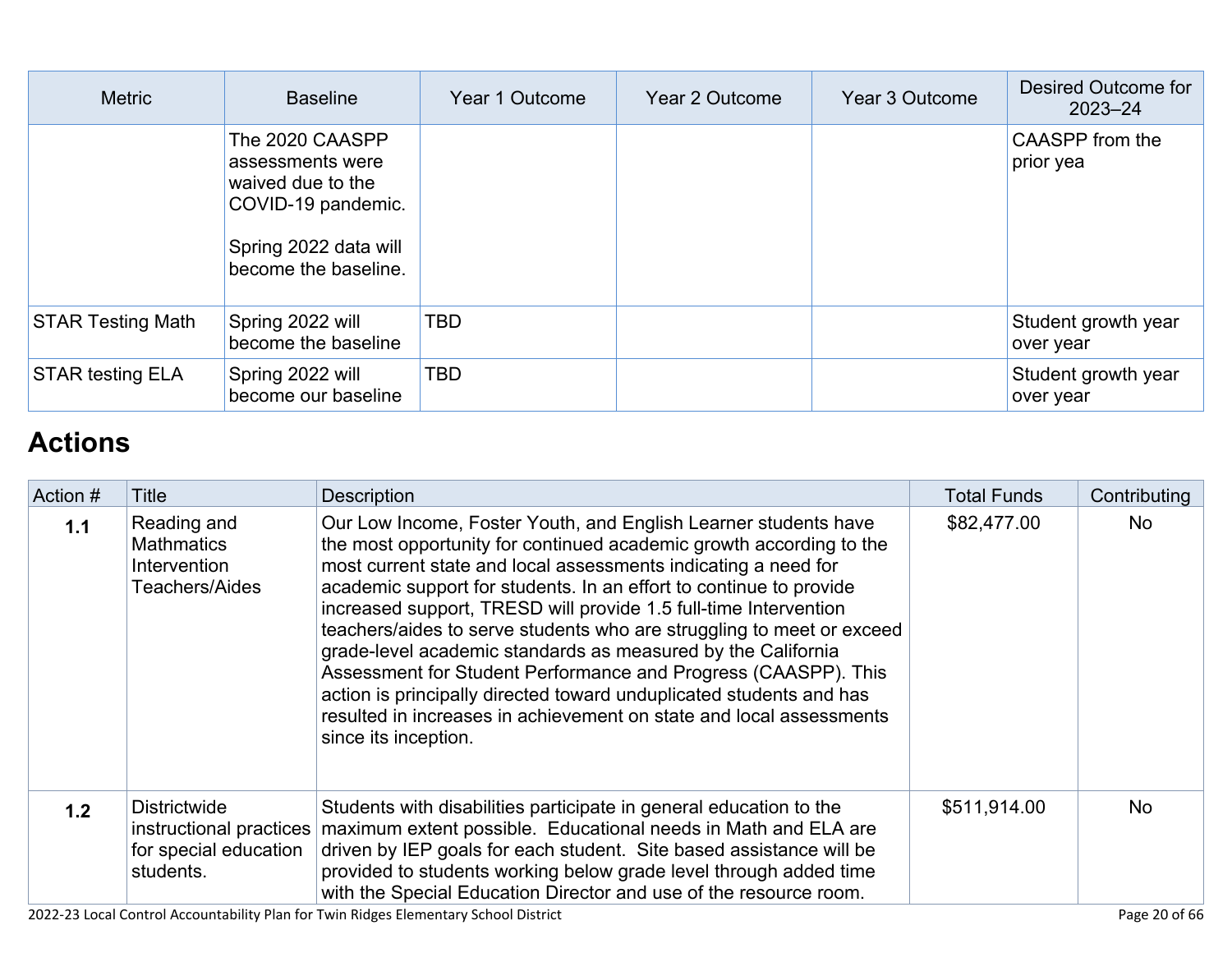| Action # | <b>Title</b>                                                      | <b>Description</b>                                                                                                                                                                                                                                                                                                                                                                                                                                                                                                                                                                                                                                                                                                | <b>Total Funds</b> | Contributing |
|----------|-------------------------------------------------------------------|-------------------------------------------------------------------------------------------------------------------------------------------------------------------------------------------------------------------------------------------------------------------------------------------------------------------------------------------------------------------------------------------------------------------------------------------------------------------------------------------------------------------------------------------------------------------------------------------------------------------------------------------------------------------------------------------------------------------|--------------------|--------------|
|          |                                                                   |                                                                                                                                                                                                                                                                                                                                                                                                                                                                                                                                                                                                                                                                                                                   |                    |              |
| 1.3      | <b>Enhanced Education</b><br>Curriculum                           | Our Low Income, Foster Youth, and English Learner students have<br>the most opportunity for continued academic growth according to the<br>most current state and local assessments. Enhanced educational<br>curriculum is needed to support the academic progress of<br>unduplicated students. The LEA will continue to provide intervention<br>curriculum for unduplicated students. This action is principally directed<br>toward unduplicated students and has resulted in increases in<br>achievement on state and local assessments since its inception.                                                                                                                                                     | \$10,000.00        | Yes          |
| 1.4      | Experiential<br><b>Education Director</b>                         | Learning directors are needed to provide academic, social, and<br>behavioral support for unduplicated students and instructional support<br>for teachers, data disaggregation, and program evaluation. This action<br>is principally directed toward unduplicated students and is targeted to<br>provide an in increases in achievement on state and local<br>assessments.                                                                                                                                                                                                                                                                                                                                        | \$131,846.00       | <b>No</b>    |
| 1.5      | <b>Supplemental Online</b><br><b>Academic Support</b><br>Programs | Our Low Income, Foster Youth, and English Learner students have<br>the most opportunity for continued academic growth according to the<br>most current state and local assessments. Multiple Supplemental<br>Online Academic Support Programs, subscriptions and software are<br>needed to support and monitor the academic achievement, reading<br>comprehension, and learning progress of unduplicated students. The<br>LEA will continue to provide supplemental online academic support<br>programs and software for unduplicated students. Since its inception,<br>this action has resulted in increased academic achievement, reading<br>comprehension, and the enhanced learning of unduplicated students. | \$4,400.00         | Yes          |
| 1.6      | After School Program                                              | Our Low Income, Foster Youth, English learners, Students with<br>Disabilities, and Homeless youth have the most opportunity for<br>continued academic growth according to the most current state and<br>local assessments. The After School Program will ensure that                                                                                                                                                                                                                                                                                                                                                                                                                                              | \$38,491.00        | <b>No</b>    |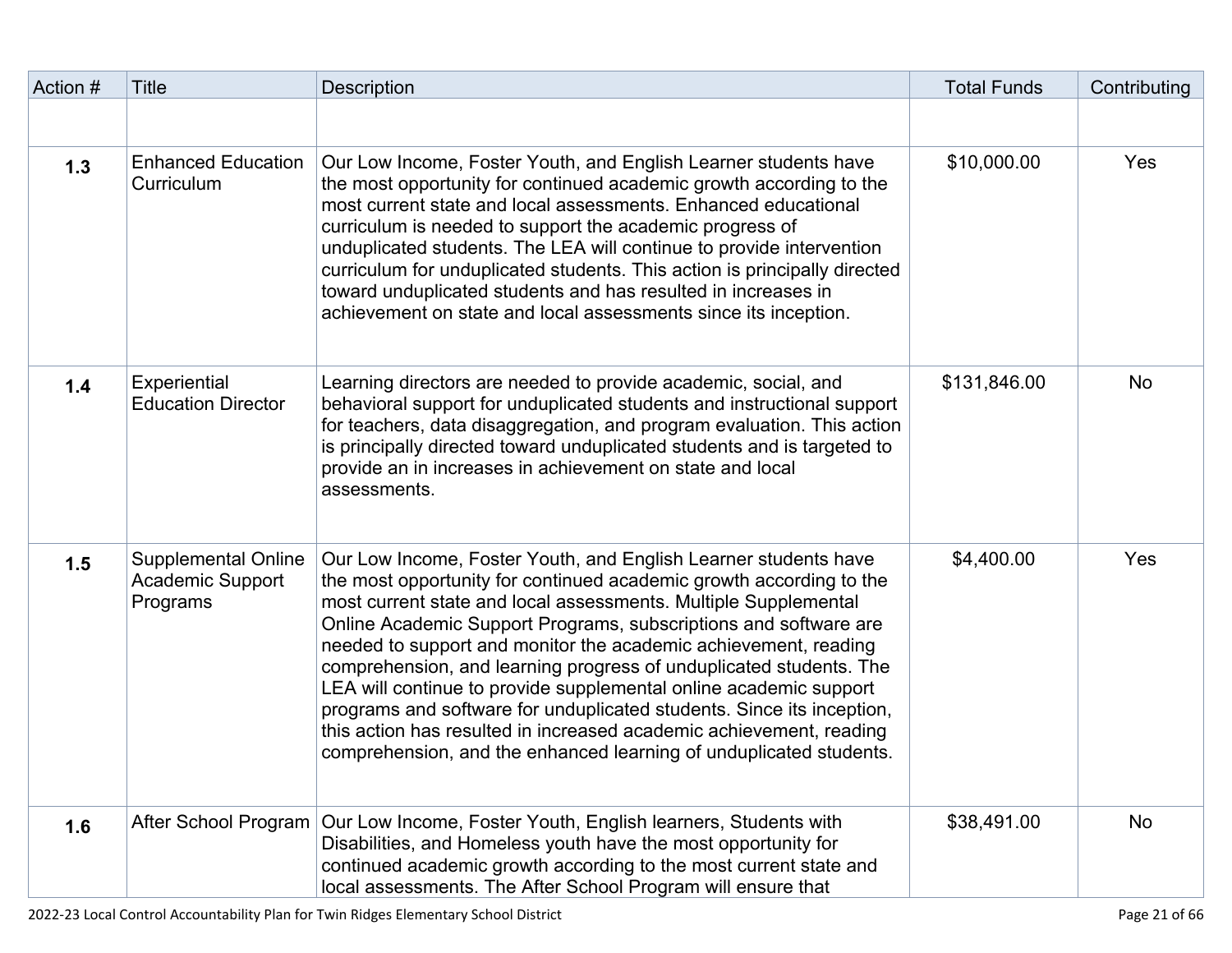| Action # | Title                                                                                 | <b>Description</b>                                                                                                                                                                                                                                                                                          | <b>Total Funds</b> | Contributing |
|----------|---------------------------------------------------------------------------------------|-------------------------------------------------------------------------------------------------------------------------------------------------------------------------------------------------------------------------------------------------------------------------------------------------------------|--------------------|--------------|
|          |                                                                                       | unduplicated students receive academic support, including tutoring<br>and assistance completing homework.                                                                                                                                                                                                   |                    |              |
| 1.7      | Low class sizes,<br>adding two teachers<br>to GH and a FT<br>teacher to<br>Washington | Our Low Income, Foster Youth, English learners, Students with<br>Disabilities, and Homeless youth have the most opportunity for<br>continued academic growth according to the most current state and<br>local assessments. Low class sizes will allow teachers to better direct<br>each student's learning. | \$128,525.00       | Yes          |

# **[Goal Analysis \[2021-22\]](http://www.doc-tracking.com/screenshots/22LCAP/Instructions/22LCAPInstructions.htm#GoalAnalysis)**

An analysis of how this goal was carried out in the previous year. A description of any substantive differences in planned actions and actual implementation of these actions.

Analysis of the 2021-2022 goals will occur during the 2022-2023 update cycle.

An explanation of material differences between Budgeted Expenditures and Estimated Actual Expenditures and/or Planned Percentages of Improved Services and Estimated Actual Percentages of Improved Services.

Analysis of the 2021-2022 goals will occur during the 2022-2023 update cycle.

An explanation of how effective the specific actions were in making progress toward the goal.

Analysis of the 2021-2022 goals will occur during the 2022-2023 update cycle.

A description of any changes made to the planned goal, metrics, desired outcomes, or actions for the coming year that resulted from reflections on prior practice.

Analysis of the 2021-2022 goals will occur during the 2022-2023 update cycle.

**A report of the Total Estimated Actual Expenditures for last year's actions may be found in the Annual Update Table. A report of the Estimated Actual Percentages of Improved Services for last year's actions may be found in the Contributing Actions Annual Update Table.**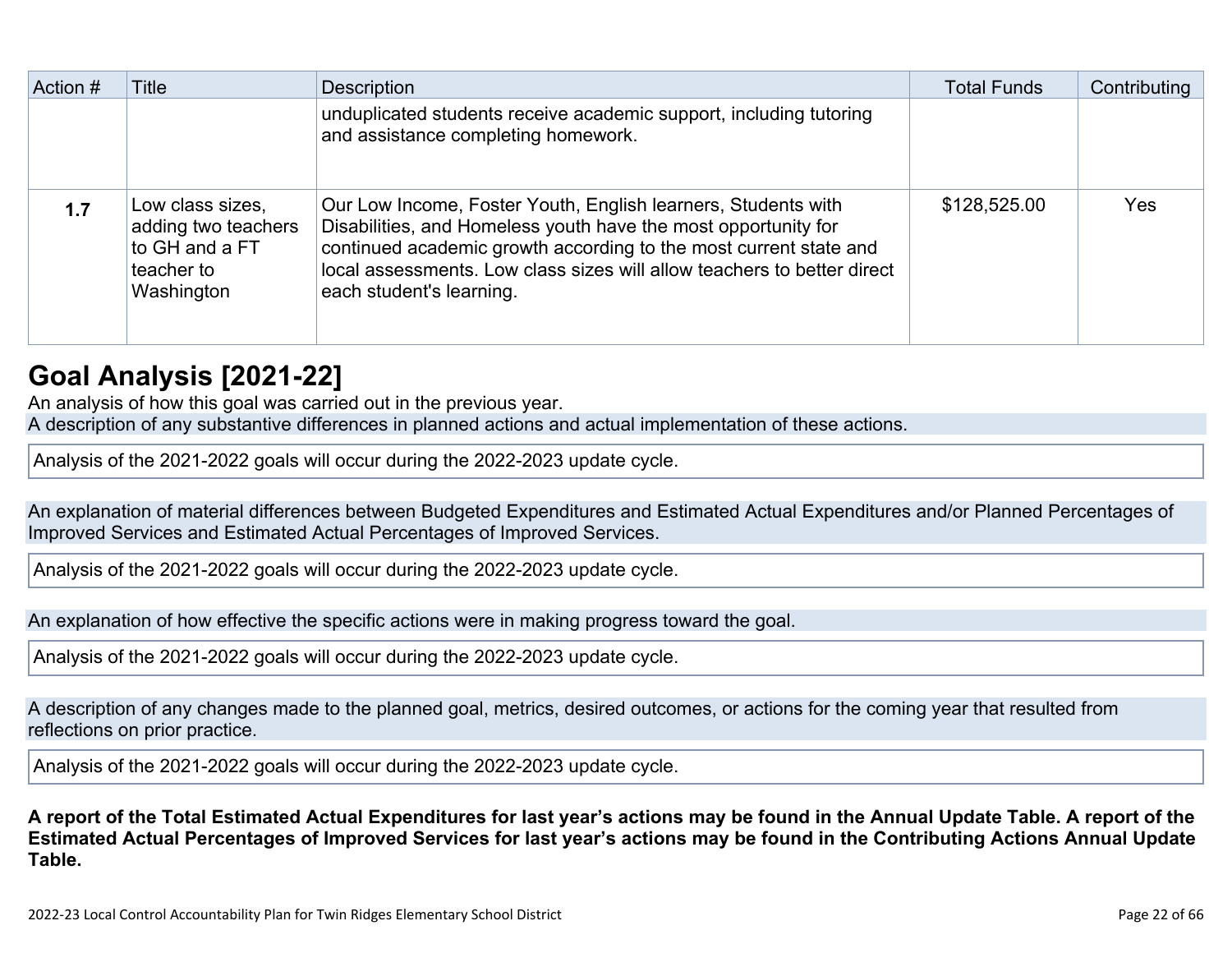# **[Goals and Actions](http://www.doc-tracking.com/screenshots/22LCAP/Instructions/22LCAPInstructions.htm#GoalsandActions)**

## **[Goal](http://www.doc-tracking.com/screenshots/22LCAP/Instructions/22LCAPInstructions.htm#goalDescription)**

| Goal #       | <b>Description</b>                                                                                                                                                                                                                                                                                             |
|--------------|----------------------------------------------------------------------------------------------------------------------------------------------------------------------------------------------------------------------------------------------------------------------------------------------------------------|
| $\mathbf{2}$ | The Twin Ridges ESD will be a place where all students in all subgroups are actively engaged in a safe and positive<br>school climate reflecting the diversity of our district as our strength. All students will be educated in learning environments<br>that are safe, drug free, and conducive to learning. |

An explanation of why the LEA has developed this goal.

Goal two is a broad goal focused on improving performance across the wide range of metrics listed below. Currently, 100% of not only unduplicated students, but all students do not attend school on a daily basis. Students need to be actively engaged in school daily in order to become high school ready. This goal come about in an effort to increase all sub populations; low income, English learners and foster youth, as well as the entire student population to feel safe, that they are free from drugs on campus, and in an environment that actively engages them is our goal. Educational experience that connect students' studies to their everyday life will promote a positive school climate.

# **[Measuring and Reporting Results](http://www.doc-tracking.com/screenshots/22LCAP/Instructions/22LCAPInstructions.htm#MeasuringandReportingResults)**

| <b>Metric</b>              | <b>Baseline</b>                                                                                                              | Year 1 Outcome | Year 2 Outcome | Year 3 Outcome | Desired Outcome for<br>$2023 - 24$                                                                                                                                                |
|----------------------------|------------------------------------------------------------------------------------------------------------------------------|----------------|----------------|----------------|-----------------------------------------------------------------------------------------------------------------------------------------------------------------------------------|
| Attendance rates           | ADA rate of 93% in<br>2019-2020<br>Currently no baseline<br>data. This data will be<br>available in Summer<br>2022.          | <b>TBD</b>     |                |                | <b>Maintain the District</b><br>attendance rate at or<br>above $93\%$ .                                                                                                           |
| <b>Chronic Absenteeism</b> | Chronic absenteeism<br>2020-2021 is ~45%<br>Currently no baseline<br>data. This data will be<br>available in Summer<br>2022. | <b>TBD</b>     |                |                | Decrease TRESD's<br><b>Chronic Absenteeism</b><br>rate from the prior<br>year according to the<br>California School<br>Dashboard Chronic<br>Absenteeism<br>performance indicator. |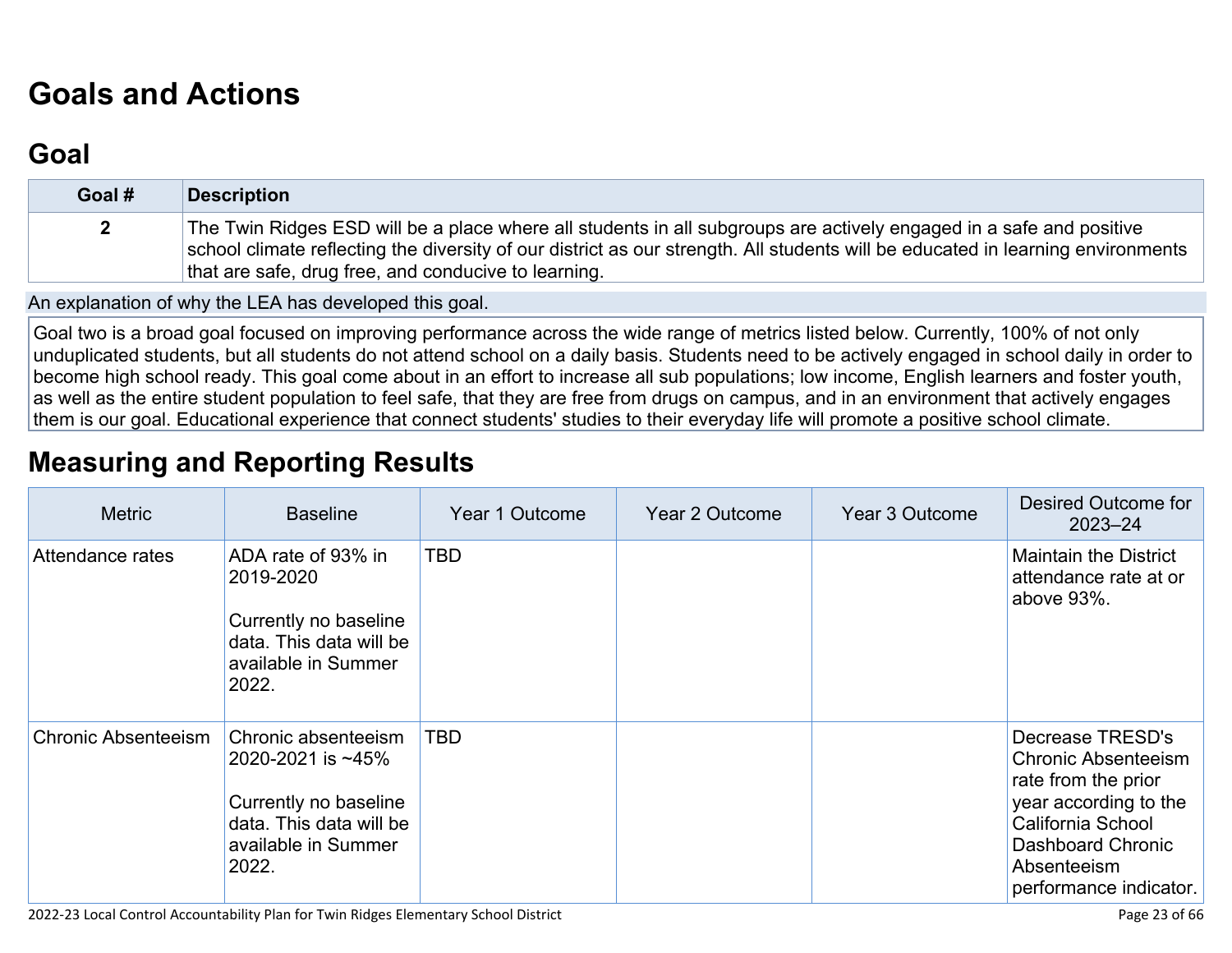| <b>Metric</b>                                                      | <b>Baseline</b>                                                                                                        | Year 1 Outcome | Year 2 Outcome | Year 3 Outcome | Desired Outcome for<br>$2023 - 24$                                                                                                                      |
|--------------------------------------------------------------------|------------------------------------------------------------------------------------------------------------------------|----------------|----------------|----------------|---------------------------------------------------------------------------------------------------------------------------------------------------------|
| <b>Healthy Kids Survey</b><br>Results                              | No Baseline data for<br>2020-2021.<br>Currently no baseline<br>data. This data will be<br>available in Summer<br>2022. | <b>TBD</b>     |                |                | The percentage of<br>students who reported<br>feeling safe at school<br>is at 100%, according<br>the the annual<br>California Healthy<br>Kids Survey.   |
| Participation in TUPE                                              | No baseline data in<br>2020-2021.<br>Currently no baseline<br>data. This data will be<br>available in Summer<br>2022.  | TBD            |                |                | The percentage of<br>students participating<br>in TUPE at school is<br>at 100%.                                                                         |
| Participation in<br><b>Experiential Education</b><br>opportunities | No baseline data in<br>2020-2021.<br>Currently no baseline<br>data. This data will be<br>available in Summer<br>2022.  | <b>TBD</b>     |                |                | The percentage of<br>students participating<br>in an engaging<br>learning environment<br>will be 100% based on<br>the end of the year<br>school survey. |

# **[Actions](http://www.doc-tracking.com/screenshots/22LCAP/Instructions/22LCAPInstructions.htm#actions)**

| Action # | <b>Title</b>                                                | Description                                                                                                                                                                     | <b>Total Funds</b> | Contributing |
|----------|-------------------------------------------------------------|---------------------------------------------------------------------------------------------------------------------------------------------------------------------------------|--------------------|--------------|
| 2.1      | Providing a drug free<br>and positive school<br>environment | Provide Professional Development and curriculum to promote positive<br>school climate.<br>• Positive Behavior Intervention and Support (PBIS) training<br>and<br>implementation | \$178,244.00       | Yes          |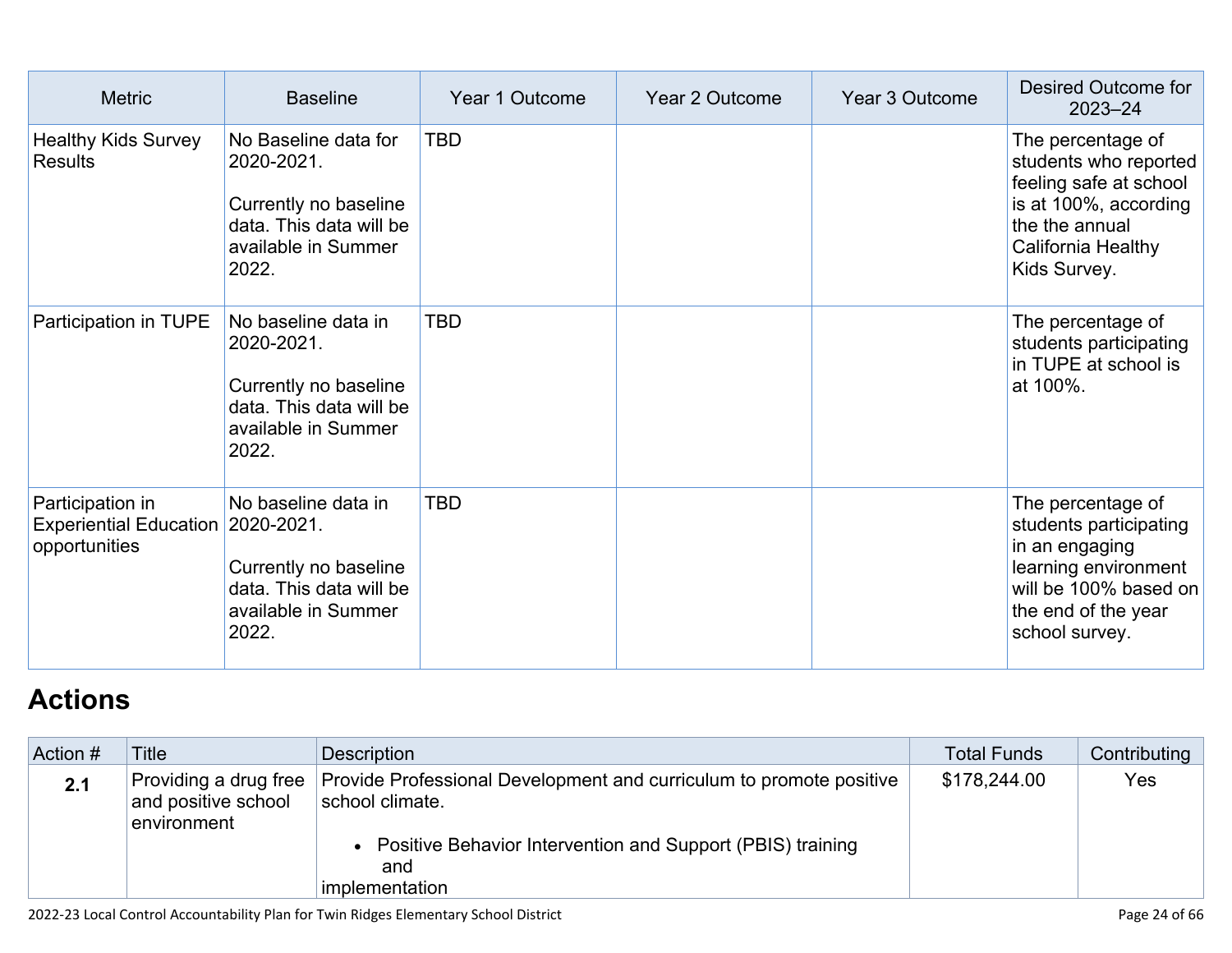| Action # | <b>Title</b>                                | <b>Description</b>                                                                                                                                                                                                                                                                                                                                                                                                                                                       | <b>Total Funds</b> | Contributing |
|----------|---------------------------------------------|--------------------------------------------------------------------------------------------------------------------------------------------------------------------------------------------------------------------------------------------------------------------------------------------------------------------------------------------------------------------------------------------------------------------------------------------------------------------------|--------------------|--------------|
|          |                                             | • Grizzly Hill Kitchen<br><b>Drug Intervention Training</b><br>Transportation to reduce absenteeism<br>Increased conferencing opportunities<br>Aide support to assist with student success in classrooms<br>Counseling and positive behavior support<br>Health and fitness education<br>• Partnerships with county agencies for life skills and behavior<br>management.<br>• Experiential Learning curriculum                                                            |                    |              |
| 2.2      | <b>Student Support</b><br>Services employee | Our Low Income, Foster Youth, and English Learner students have<br>the most opportunity for continued growth in attendance rates<br>according to the most current state and local data. and provide a safe<br>and drug free school environment. To address this need, TRESD will<br>provide a District Student Support employee. This support will<br>encompass calling parents regarding absences, offering counseling<br>services, food services, hygiene pantry bogs, | \$45,195.00        | <b>No</b>    |
| 2.3      | <b>TUPE Coordinator</b>                     | Our District will offer TUPE education to all students in an attempt to<br>achieve their feeling safe and attending a drug free school.<br>Expenditures for this Action are included with Goal 2, Action 1                                                                                                                                                                                                                                                               |                    | <b>No</b>    |

## **[Goal Analysis \[2021-22\]](http://www.doc-tracking.com/screenshots/22LCAP/Instructions/22LCAPInstructions.htm#GoalAnalysis)**

An analysis of how this goal was carried out in the previous year.

A description of any substantive differences in planned actions and actual implementation of these actions.

Analysis of the 2021-2022 goals will occur during the 2022-2023 update cycle.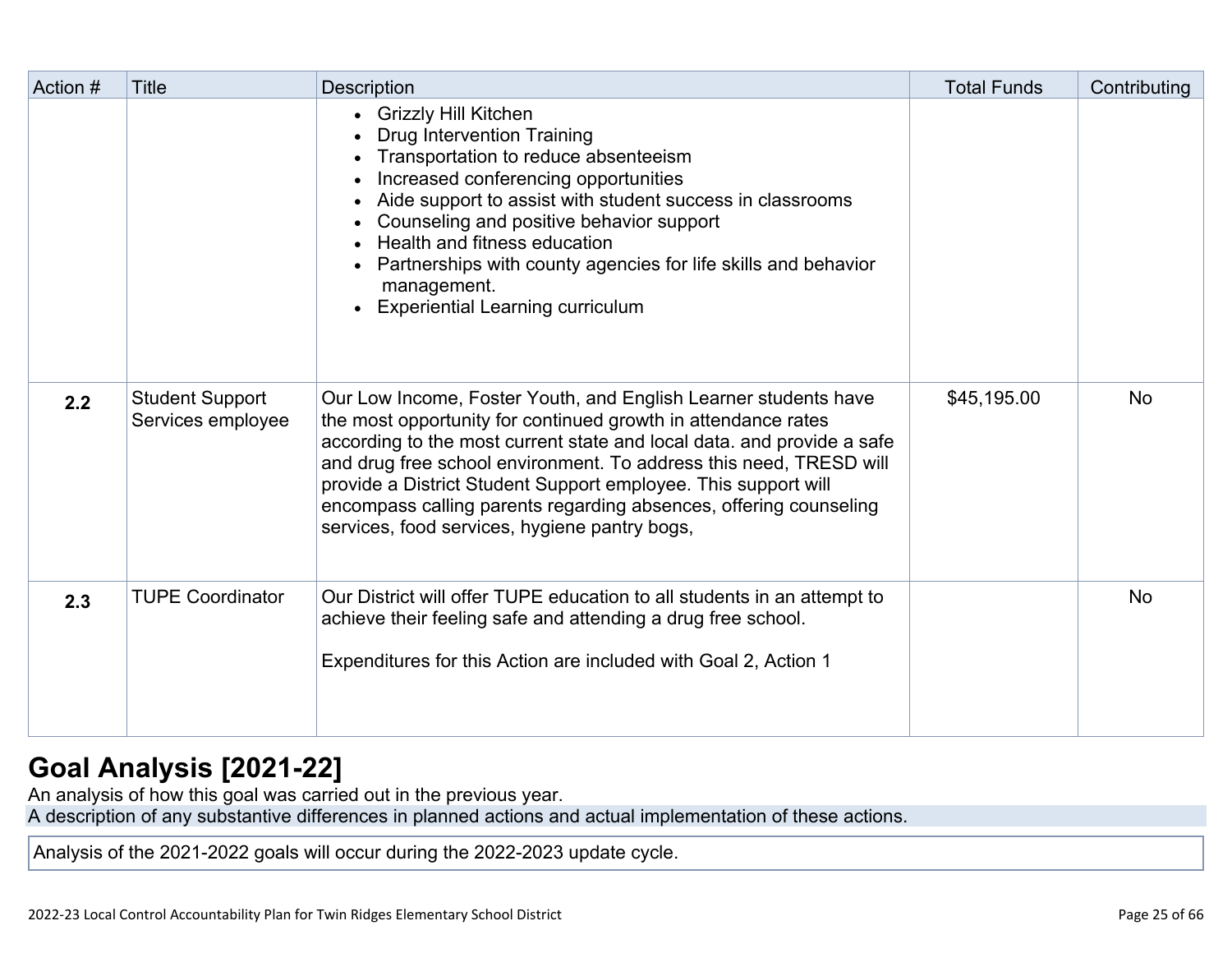An explanation of material differences between Budgeted Expenditures and Estimated Actual Expenditures and/or Planned Percentages of Improved Services and Estimated Actual Percentages of Improved Services.

Analysis of the 2021-2022 goals will occur during the 2022-2023 update cycle.

An explanation of how effective the specific actions were in making progress toward the goal.

Analysis of the 2021-2022 goals will occur during the 2022-2023 update cycle.

A description of any changes made to the planned goal, metrics, desired outcomes, or actions for the coming year that resulted from reflections on prior practice.

Analysis of the 2021-2022 goals will occur during the 2022-2023 update cycle.

**A report of the Total Estimated Actual Expenditures for last year's actions may be found in the Annual Update Table. A report of the Estimated Actual Percentages of Improved Services for last year's actions may be found in the Contributing Actions Annual Update Table.**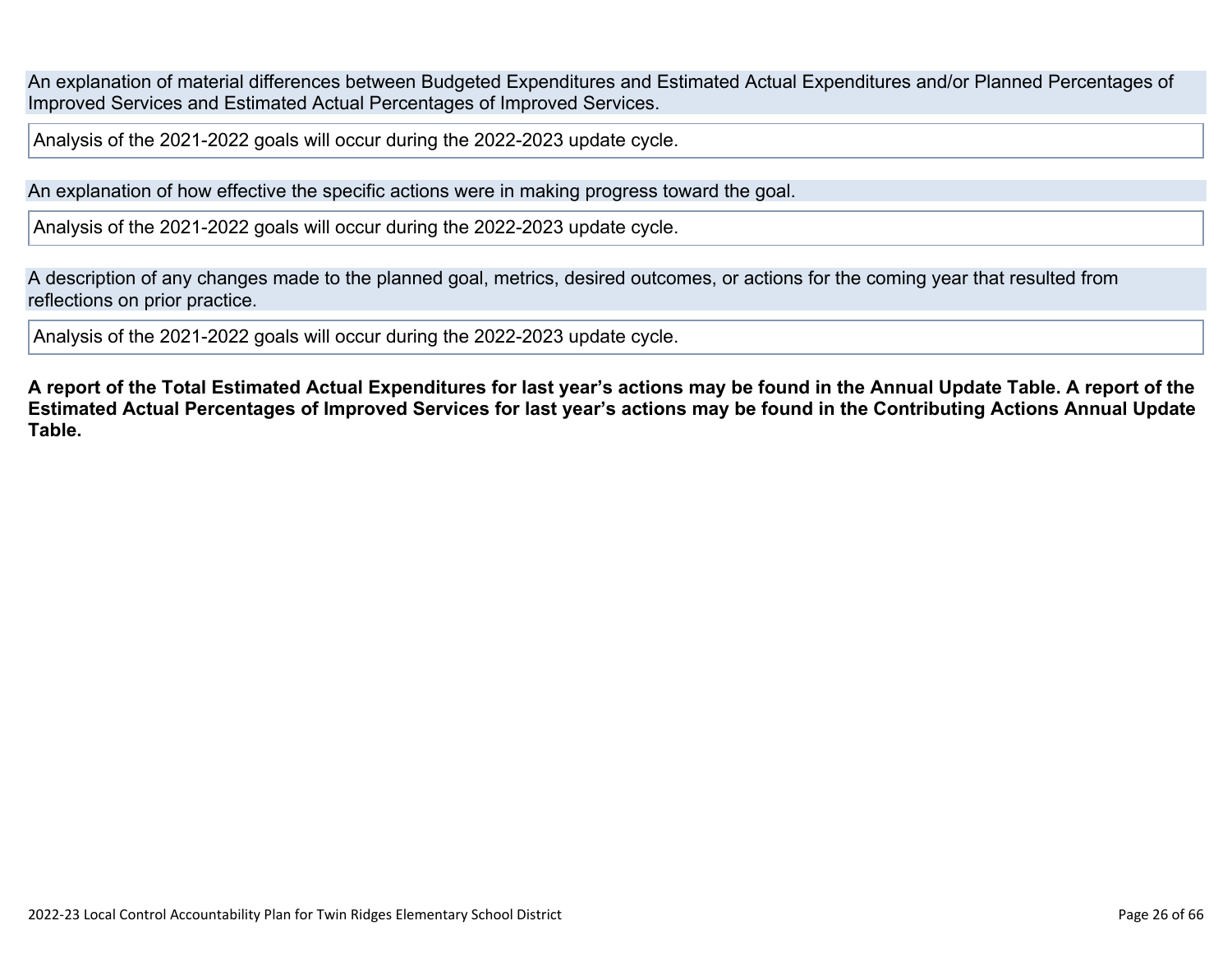# **[Goals and Actions](http://www.doc-tracking.com/screenshots/22LCAP/Instructions/22LCAPInstructions.htm#GoalsandActions)**

## **[Goal](http://www.doc-tracking.com/screenshots/22LCAP/Instructions/22LCAPInstructions.htm#goalDescription)**

| Goal # | <b>Description</b>                                                                                                                                                                                                                      |
|--------|-----------------------------------------------------------------------------------------------------------------------------------------------------------------------------------------------------------------------------------------|
|        | The TRESD district will operate with strong parent and community involvement, including efficient and effective<br>communication and opportunities for parents to participate in their own and their student's educational development. |

An explanation of why the LEA has developed this goal.

Goal 3 is a goal focused on improving participation across the wide range of metrics listed below. Opportunities for parents and our community to participate and communicate effectively need to continue to grow in order for students to reach their academic and socialemotional goals. Parents also need to be supported in their efforts to become informed and educated so that they can actively participate in the TRESD community and promote educational success for their children. The district understands that unduplicated students in subpopulations of low income, foster youth and English learners will benefit from the district achieve in those goal as will all students.

## **[Measuring and Reporting Results](http://www.doc-tracking.com/screenshots/22LCAP/Instructions/22LCAPInstructions.htm#MeasuringandReportingResults)**

| <b>Metric</b>                                                                                                                                            | <b>Baseline</b>                                                                                                                                                                                                                 | Year 1 Outcome | Year 2 Outcome | Year 3 Outcome | Desired Outcome for<br>$2023 - 24$                                                                 |
|----------------------------------------------------------------------------------------------------------------------------------------------------------|---------------------------------------------------------------------------------------------------------------------------------------------------------------------------------------------------------------------------------|----------------|----------------|----------------|----------------------------------------------------------------------------------------------------|
| Seek parent input &<br>promote parental<br>participation in<br>programs for<br>unduplicated<br>students and students<br>with<br>exceptional needs        | Response and<br>participation for<br>parents of<br>unduplicated students<br>and students with<br>exceptional needs will<br>increase to 100%<br>Currently no baseline<br>data. This data will be<br>available in Summer<br>2022. | TBD            |                |                | <b>Full Implementation</b><br>and Sustainability<br>according to the Fall<br>2024 Dashboard        |
| Maintain strong parent In 2020-21 both<br>communication.<br>Parent<br>Communication will be communicate with<br>measured by Remind   Parents. This usage | school sites utilized<br>Remind to                                                                                                                                                                                              | TBD            |                |                | 100% of school sites<br>utilized Remind and<br>School Messenger to<br>communicate with<br>Parents. |

2022-23 Local Control Accountability Plan for Twin Ridges Elementary School District **Page 27** of 66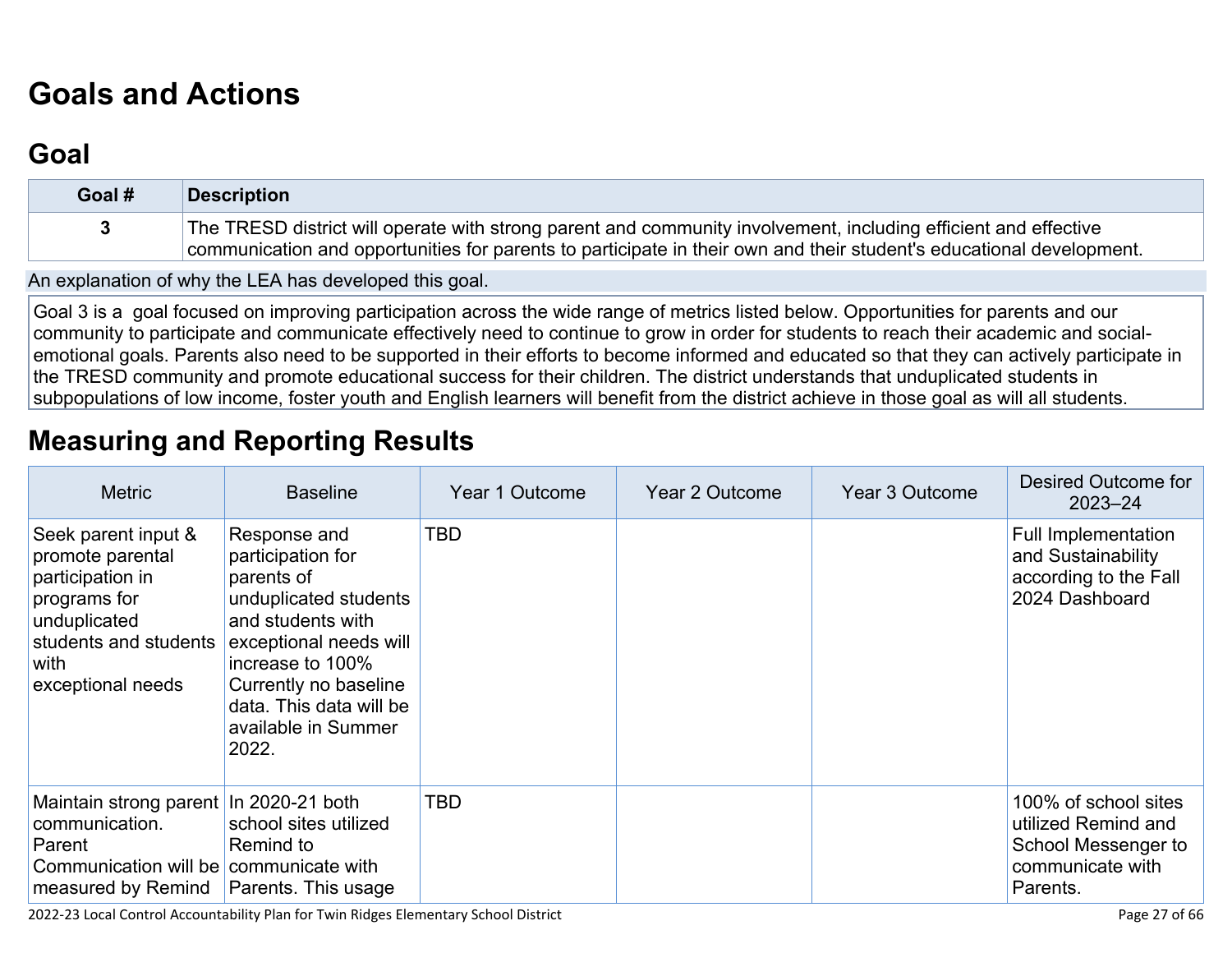| <b>Metric</b>                                                                    | <b>Baseline</b>                                                                                                                                                                                                                                                  | Year 1 Outcome | Year 2 Outcome | Year 3 Outcome | Desired Outcome for<br>$2023 - 24$                                   |
|----------------------------------------------------------------------------------|------------------------------------------------------------------------------------------------------------------------------------------------------------------------------------------------------------------------------------------------------------------|----------------|----------------|----------------|----------------------------------------------------------------------|
| and School<br>Messenger at all<br>school sites.                                  | will continue at 100%<br>participation.<br>Currently no baseline<br>data. This data will be<br>available in Summer<br>2022.                                                                                                                                      |                |                |                |                                                                      |
| <b>Provide Parent</b><br><b>Education classes for</b><br>all parents.            | In 2020-21, TRESD<br>was unable to offer<br>parent education<br>courses due to<br>restrictions placed on<br>in-person gatherings<br>as a result of the<br>COVID-19 pandemic.<br>Currently no baseline<br>data. This data will be<br>available in Summer<br>2022. | <b>TBD</b>     |                |                | <b>TRESD offered parent</b><br>education classes for<br>all parents. |
| Participation in PTC,<br>field trips, Open<br>House and Back to<br>School Night. | In 2020-21, TRESD<br>was unable to offer<br>these options due to<br>restrictions placed on<br>in-person gatherings<br>as a result of the<br>COVID-19 pandemic.<br>Currently no baseline<br>data. This data will be<br>available in Summer<br>2022.               | <b>TBD</b>     |                |                | 75% of parents<br>participate in at least<br>one school event.       |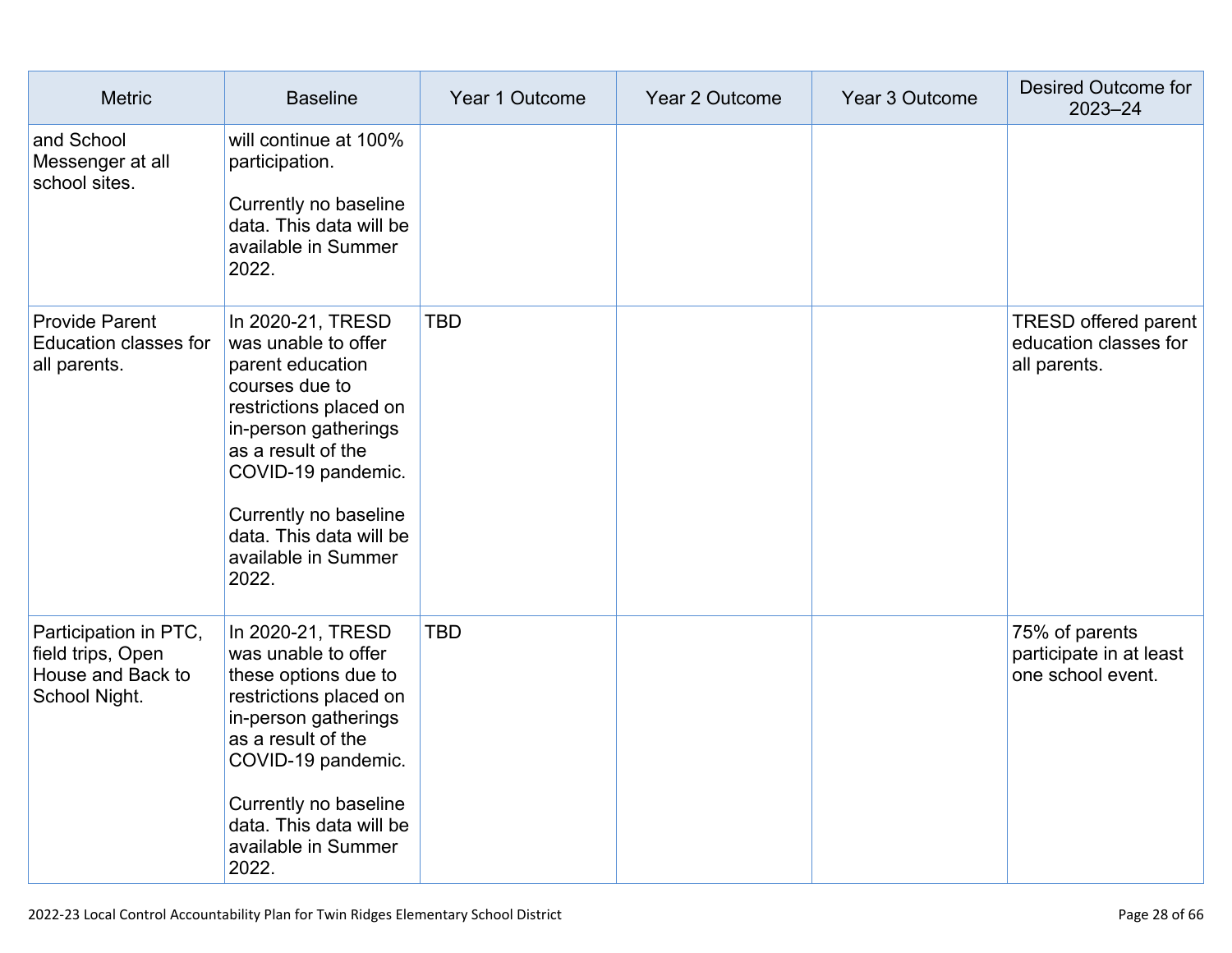| <b>Metric</b> | <b>Baseline</b> | Year 1 Outcome | Year 2 Outcome | Year 3 Outcome | Desired Outcome for<br>$2023 - 24$ |
|---------------|-----------------|----------------|----------------|----------------|------------------------------------|
|               |                 |                |                |                |                                    |

## **[Actions](http://www.doc-tracking.com/screenshots/22LCAP/Instructions/22LCAPInstructions.htm#actions)**

| Action # | Title                                                                              | <b>Description</b>                                                                                                                                                                                                                                                                                                                                                                                                                   | <b>Total Funds</b> | Contributing |
|----------|------------------------------------------------------------------------------------|--------------------------------------------------------------------------------------------------------------------------------------------------------------------------------------------------------------------------------------------------------------------------------------------------------------------------------------------------------------------------------------------------------------------------------------|--------------------|--------------|
| 3.1      | Parent Engagement,<br><b>Support Services</b><br>personnel, and<br><b>Supplies</b> | The Twin Ridges Elementary School District will increase parental<br>involvement in all school activities.<br>• Increase communication from the district/school to families<br>and the community<br>• Provide more food at school functions to increase<br>participation<br>• Increase school-wide activities to draw participation<br>Increase opportunities for volunteers<br>• Increase personnel to make these offerings happen. | \$2,000.00         | <b>Yes</b>   |

## **[Goal Analysis \[2021-22\]](http://www.doc-tracking.com/screenshots/22LCAP/Instructions/22LCAPInstructions.htm#GoalAnalysis)**

An analysis of how this goal was carried out in the previous year.

A description of any substantive differences in planned actions and actual implementation of these actions.

Analysis of the 2021-2022 goals will occur during the 2022-2023 update cycle.

An explanation of material differences between Budgeted Expenditures and Estimated Actual Expenditures and/or Planned Percentages of Improved Services and Estimated Actual Percentages of Improved Services.

Analysis of the 2021-2022 goals will occur during the 2022-2023 update cycle.

An explanation of how effective the specific actions were in making progress toward the goal.

Analysis of the 2021-2022 goals will occur during the 2022-2023 update cycle.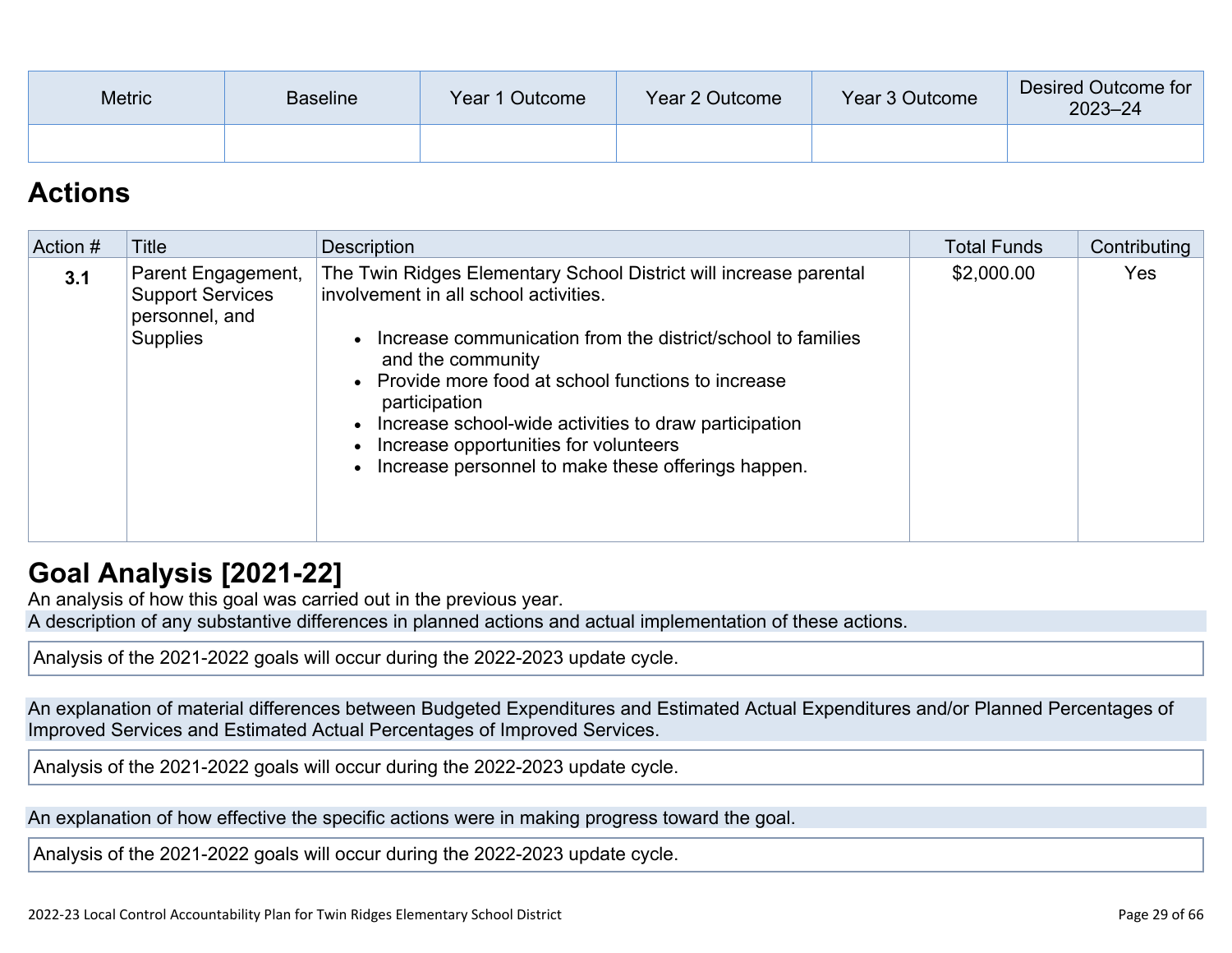A description of any changes made to the planned goal, metrics, desired outcomes, or actions for the coming year that resulted from reflections on prior practice.

Analysis of the 2021-2022 goals will occur during the 2022-2023 update cycle.

**A report of the Total Estimated Actual Expenditures for last year's actions may be found in the Annual Update Table. A report of the Estimated Actual Percentages of Improved Services for last year's actions may be found in the Contributing Actions Annual Update Table.**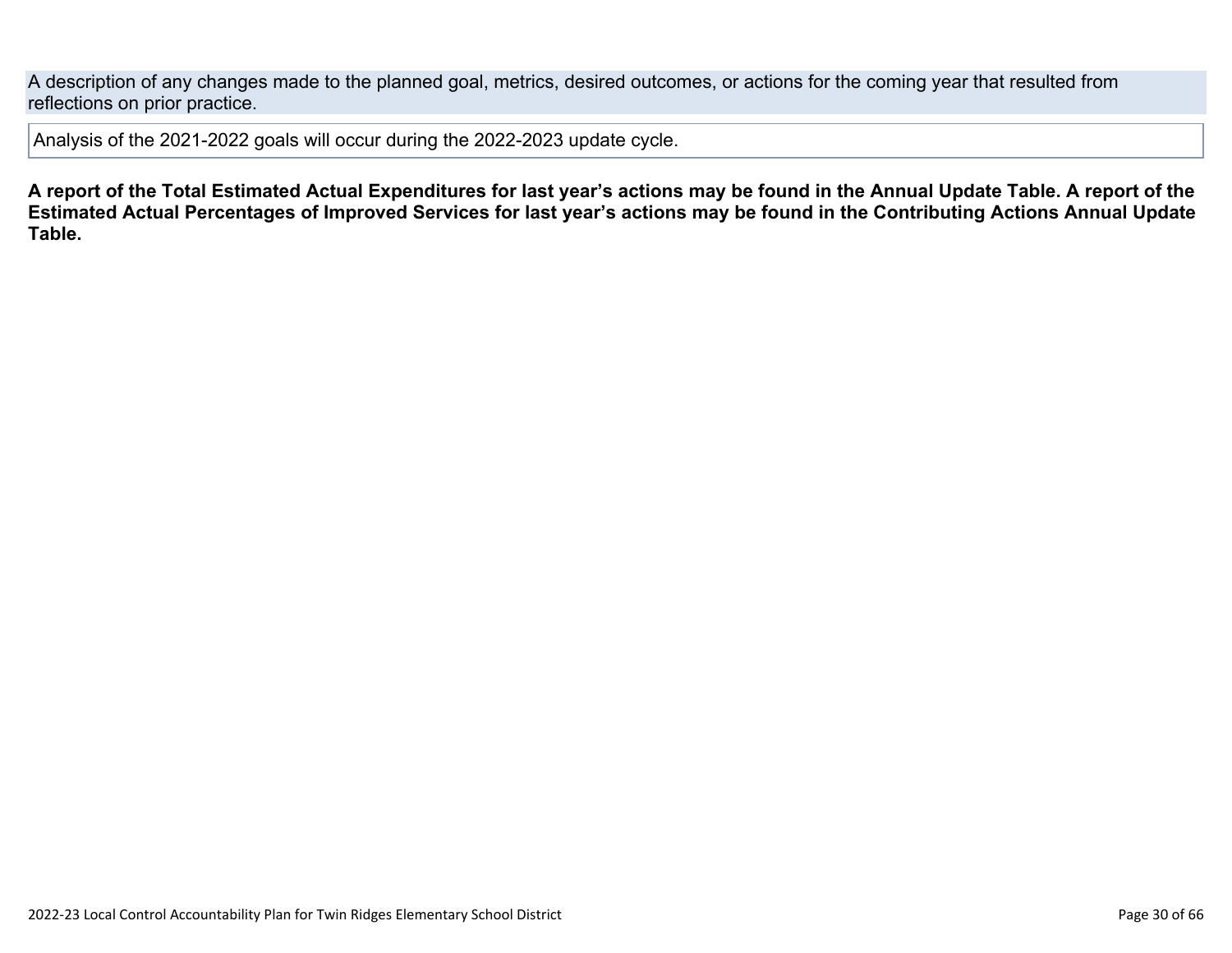# **[Goals and Actions](http://www.doc-tracking.com/screenshots/22LCAP/Instructions/22LCAPInstructions.htm#GoalsandActions)**

## **[Goal](http://www.doc-tracking.com/screenshots/22LCAP/Instructions/22LCAPInstructions.htm#goalDescription)**

| Goal #                                                 | <b>Description</b> |  |  |  |  |
|--------------------------------------------------------|--------------------|--|--|--|--|
|                                                        |                    |  |  |  |  |
| An explanation of why the LEA has developed this goal. |                    |  |  |  |  |

### **[Measuring and Reporting Results](http://www.doc-tracking.com/screenshots/22LCAP/Instructions/22LCAPInstructions.htm#MeasuringandReportingResults)**

| <b>Metric</b> | <b>Baseline</b> | Year 1 Outcome | Year 2 Outcome | Year 3 Outcome | Desired Outcome for<br>$2023 - 24$ |
|---------------|-----------------|----------------|----------------|----------------|------------------------------------|
|               |                 |                |                |                |                                    |

### **[Actions](http://www.doc-tracking.com/screenshots/22LCAP/Instructions/22LCAPInstructions.htm#actions)**

| Action # | Title | Description | <b>Total Funds</b> | utına<br><b>CONTINU</b> |
|----------|-------|-------------|--------------------|-------------------------|
|          |       |             |                    |                         |
|          |       |             |                    |                         |

### **[Goal Analysis \[2021-22\]](http://www.doc-tracking.com/screenshots/22LCAP/Instructions/22LCAPInstructions.htm#GoalAnalysis)**

An analysis of how this goal was carried out in the previous year.

A description of any substantive differences in planned actions and actual implementation of these actions.

An explanation of material differences between Budgeted Expenditures and Estimated Actual Expenditures and/or Planned Percentages of Improved Services and Estimated Actual Percentages of Improved Services.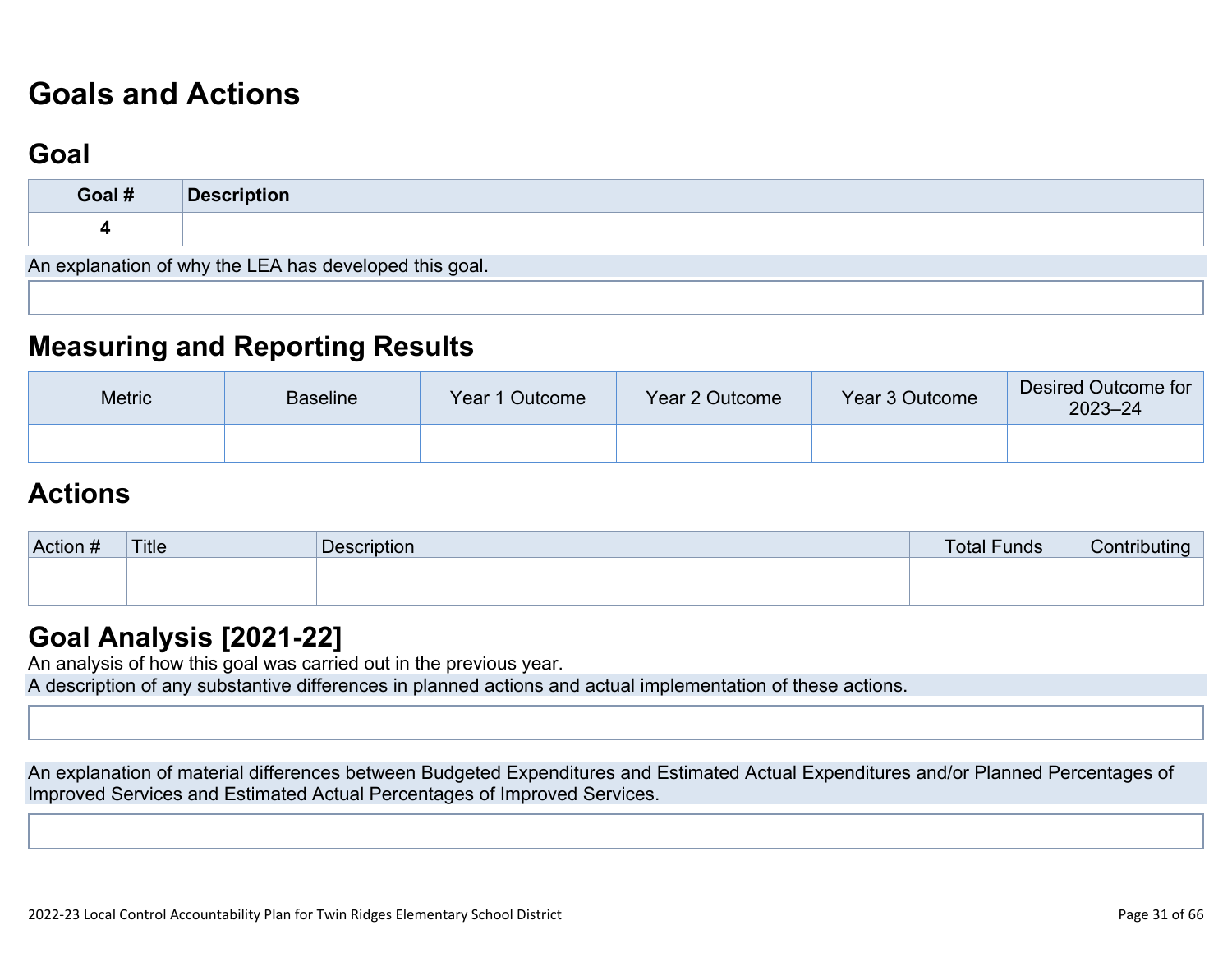An explanation of how effective the specific actions were in making progress toward the goal.

A description of any changes made to the planned goal, metrics, desired outcomes, or actions for the coming year that resulted from reflections on prior practice.

**A report of the Total Estimated Actual Expenditures for last year's actions may be found in the Annual Update Table. A report of the Estimated Actual Percentages of Improved Services for last year's actions may be found in the Contributing Actions Annual Update Table.**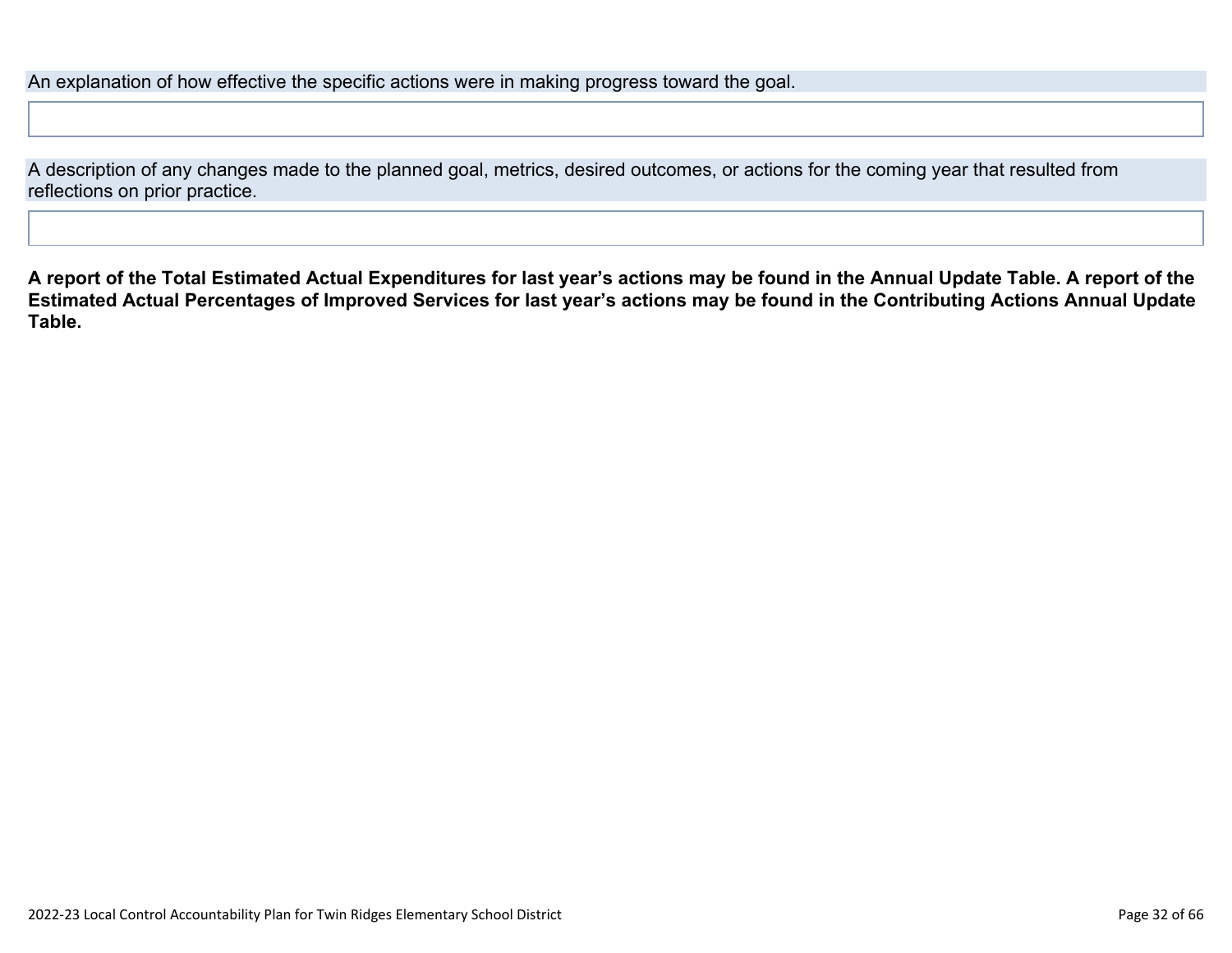# **[Goals and Actions](http://www.doc-tracking.com/screenshots/22LCAP/Instructions/22LCAPInstructions.htm#GoalsandActions)**

## **[Goal](http://www.doc-tracking.com/screenshots/22LCAP/Instructions/22LCAPInstructions.htm#goalDescription)**

| Goal # | Description                                            |
|--------|--------------------------------------------------------|
|        |                                                        |
|        | An explanation of why the LEA has developed this goal. |

### **[Measuring and Reporting Results](http://www.doc-tracking.com/screenshots/22LCAP/Instructions/22LCAPInstructions.htm#MeasuringandReportingResults)**

| <b>Metric</b> | <b>Baseline</b> | Year 1 Outcome | Year 2 Outcome | Year 3 Outcome | Desired Outcome for<br>$2023 - 24$ |
|---------------|-----------------|----------------|----------------|----------------|------------------------------------|
|               |                 |                |                |                |                                    |

### **[Actions](http://www.doc-tracking.com/screenshots/22LCAP/Instructions/22LCAPInstructions.htm#actions)**

| Action # | Title | <b>Description</b> | <b>Total Funds</b> | Contributina |
|----------|-------|--------------------|--------------------|--------------|
|          |       |                    |                    |              |
|          |       |                    |                    |              |

### **[Goal Analysis \[2021-22\]](http://www.doc-tracking.com/screenshots/22LCAP/Instructions/22LCAPInstructions.htm#GoalAnalysis)**

An analysis of how this goal was carried out in the previous year.

A description of any substantive differences in planned actions and actual implementation of these actions.

An explanation of material differences between Budgeted Expenditures and Estimated Actual Expenditures and/or Planned Percentages of Improved Services and Estimated Actual Percentages of Improved Services.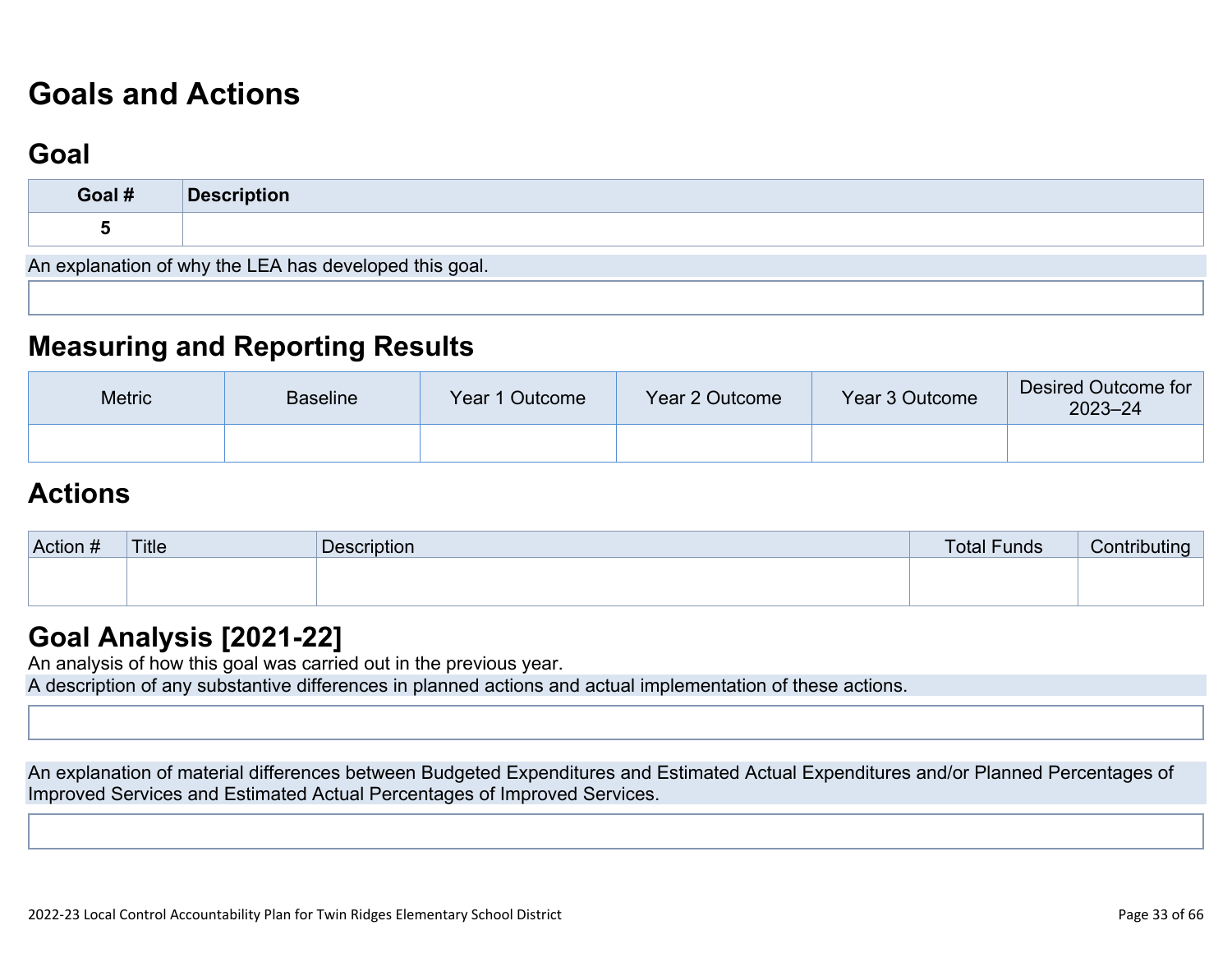An explanation of how effective the specific actions were in making progress toward the goal.

A description of any changes made to the planned goal, metrics, desired outcomes, or actions for the coming year that resulted from reflections on prior practice.

**A report of the Total Estimated Actual Expenditures for last year's actions may be found in the Annual Update Table. A report of the Estimated Actual Percentages of Improved Services for last year's actions may be found in the Contributing Actions Annual Update Table.**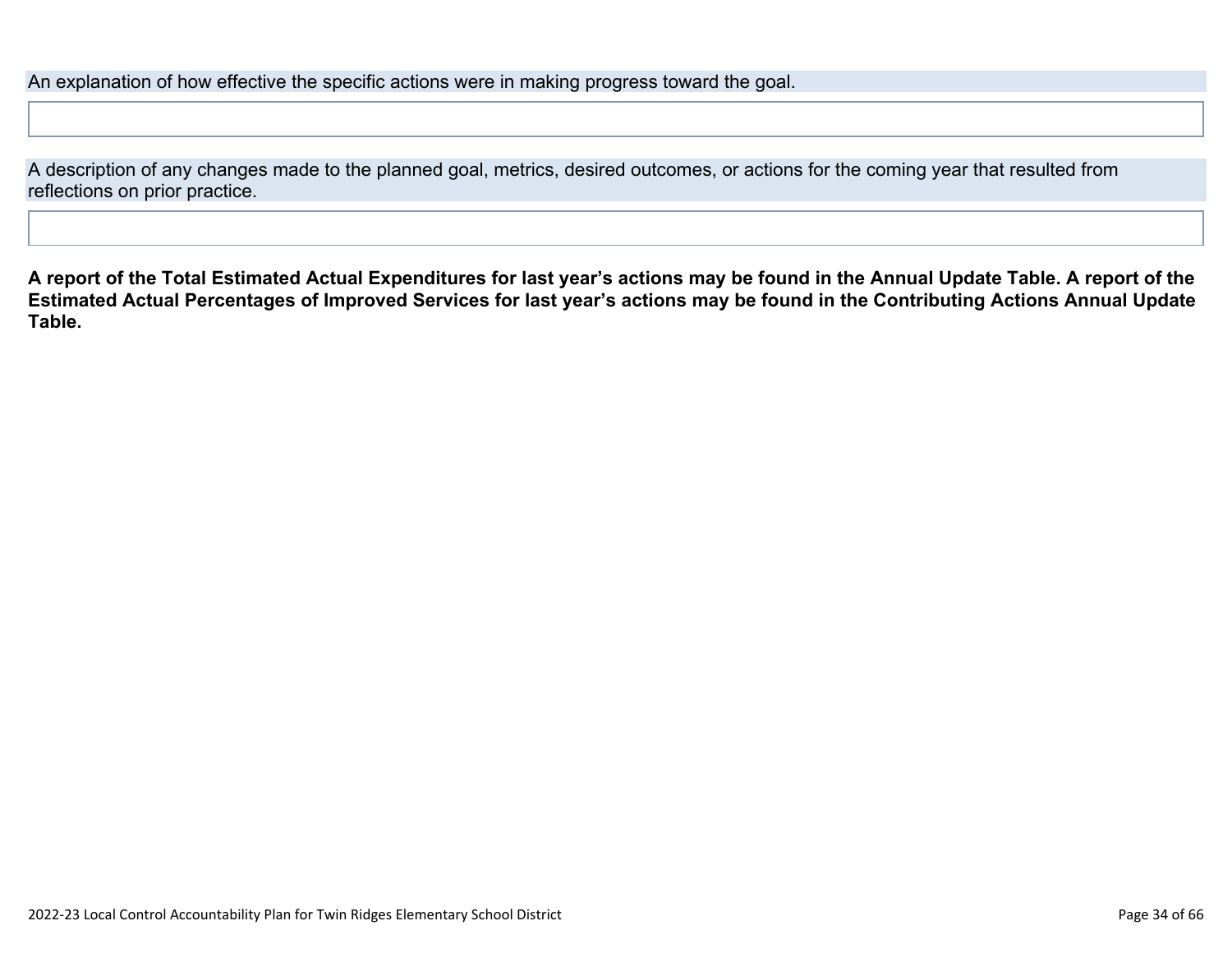# **[Increased or Improved Services for Foster Youth, English Learners, and Low-](http://www.doc-tracking.com/screenshots/22LCAP/Instructions/22LCAPInstructions.htm#IncreasedImprovedServices)[Income Students \[2022-23\]](http://www.doc-tracking.com/screenshots/22LCAP/Instructions/22LCAPInstructions.htm#IncreasedImprovedServices)**

| Projected LCFF Supplemental and/or Concentration Grants | Projected Additional LCFF Concentration Grant (15 percent) |
|---------------------------------------------------------|------------------------------------------------------------|
|                                                         |                                                            |

#### **Required Percentage to Increase or Improve Services for the LCAP Year**

| <b>Projected Percentage to Increase</b><br>or Improve Services for the<br>Coming School Year | <b>LCFF Carryover — Percentage</b> | <b>ILCFF Carryover — Dollar</b> | Total Percentage to Increase or<br>Improve Services for the Coming<br>School Year |
|----------------------------------------------------------------------------------------------|------------------------------------|---------------------------------|-----------------------------------------------------------------------------------|
|                                                                                              | $0.00\%$                           | \$0.00                          |                                                                                   |

### **The Budgeted Expenditures for Actions identified as Contributing may be found in the Contributing Actions Table.**

### **[Required Descriptions](http://www.doc-tracking.com/screenshots/22LCAP/Instructions/22LCAPInstructions.htm#RequiredDescriptions)**

For each action being provided to an entire school, or across the entire school district or county office of education (COE), an explanation of (1) how the needs of foster youth, English learners, and low-income students were considered first, and (2) how these actions are effective in meeting the goals for these students.

The details of the required justifications for how the district is increasing and improving services for the unduplicated student groups are contained in the Goals, Actions & Services section of this plan. The contributing actions are:

Goal 1

Action 3, Experiential Education Curriculum

Action 5, Supplemental Education Curriculum

Action 7, Low-Class sizes

Goal 2:

Action 1, Provide a Drug Free and Positive School Environment (Food Services, Transportation, Sports Programs)

Action 2, Student Support Services Staff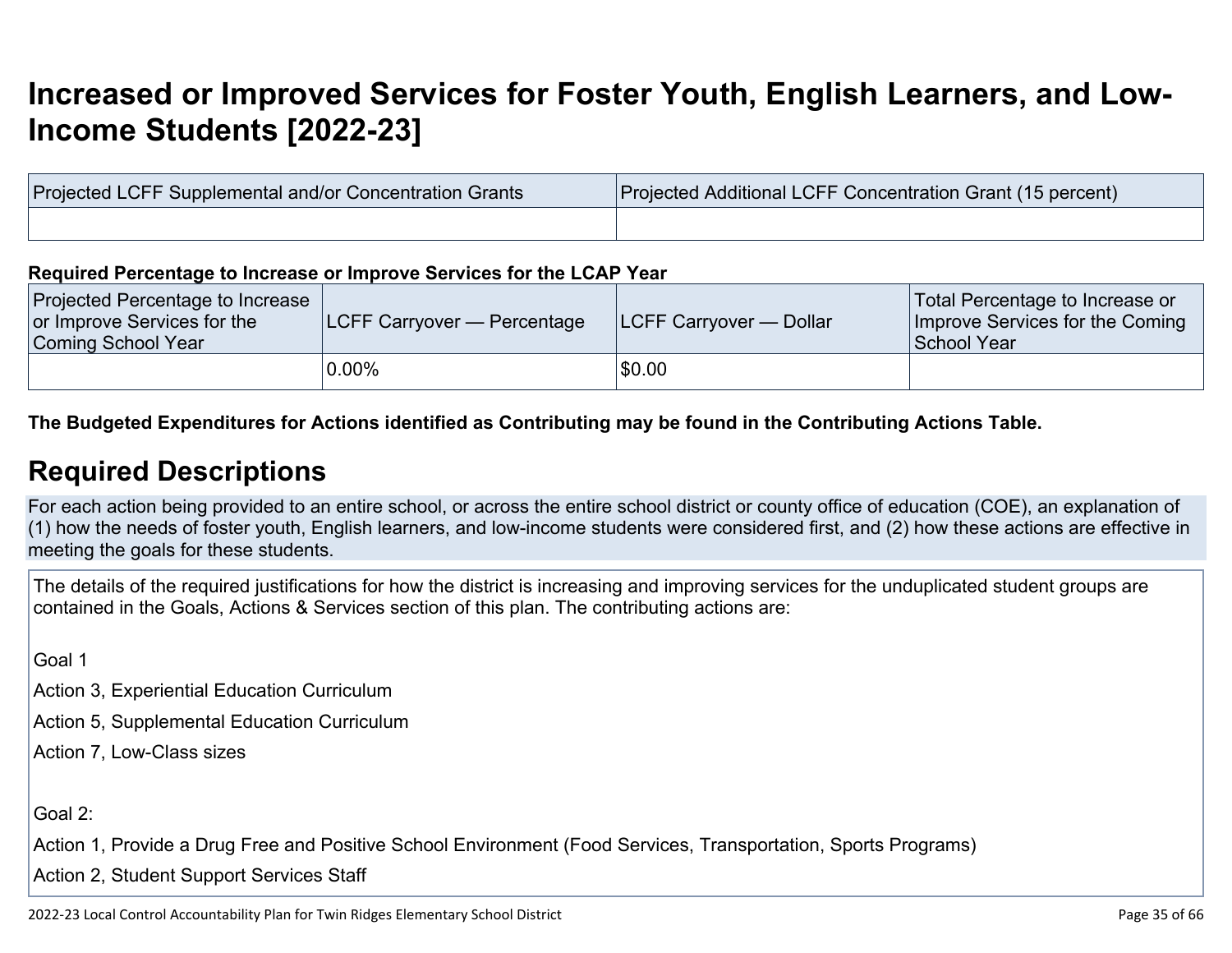Goal 3:

Action 1, Parent Engagement Materials and Supplies

All actions and expenditures of funds marked as contributing to increased or improved services were developed focusing on the needs, conditions, or circumstances of our unduplicated population with further consideration of the actions design, content, method, and/or location that best meets the identified need. These contributing actions are principally directed toward our unduplicated student population to help TRESD be effective in meeting the LEA LCAP goals and the identified needs of the unduplicated student groups. In the goals section of this plan, each action marked "yes" for contributing contains a detailed explanation of how that action is principally directed toward the unduplicated student population and effective in helping close equity and performance gaps and meet the goals of our LEA. All of these actions and services are being provided on an LEA wide basis in order to increase access to these services to students who may be struggling with the barriers of low-income, foster or English learner challenges but have not been identified in these categories.

A description of how services for foster youth, English learners, and low-income students are being increased or improved by the percentage required.

Services for low-income, foster youth and English learners are increased in quantity by more than 26.73% through the Actions specified above. The total amount in increased services in this plan are \$287,551.

A description of the plan for how the additional concentration grant add-on funding identified above will be used to increase the number of staff providing direct services to students at schools that have a high concentration (above 55 percent) of foster youth, English learners, and lowincome students, as applicable.

| Staff-to-student ratios by<br>type of school and<br>concentration of<br>unduplicated students | Schools with a student concentration of 55 percent or<br>less | Schools with a student concentration of greater than 55<br>  percent |
|-----------------------------------------------------------------------------------------------|---------------------------------------------------------------|----------------------------------------------------------------------|
| Staff-to-student ratio of<br>classified staff providing<br>direct services to students        |                                                               |                                                                      |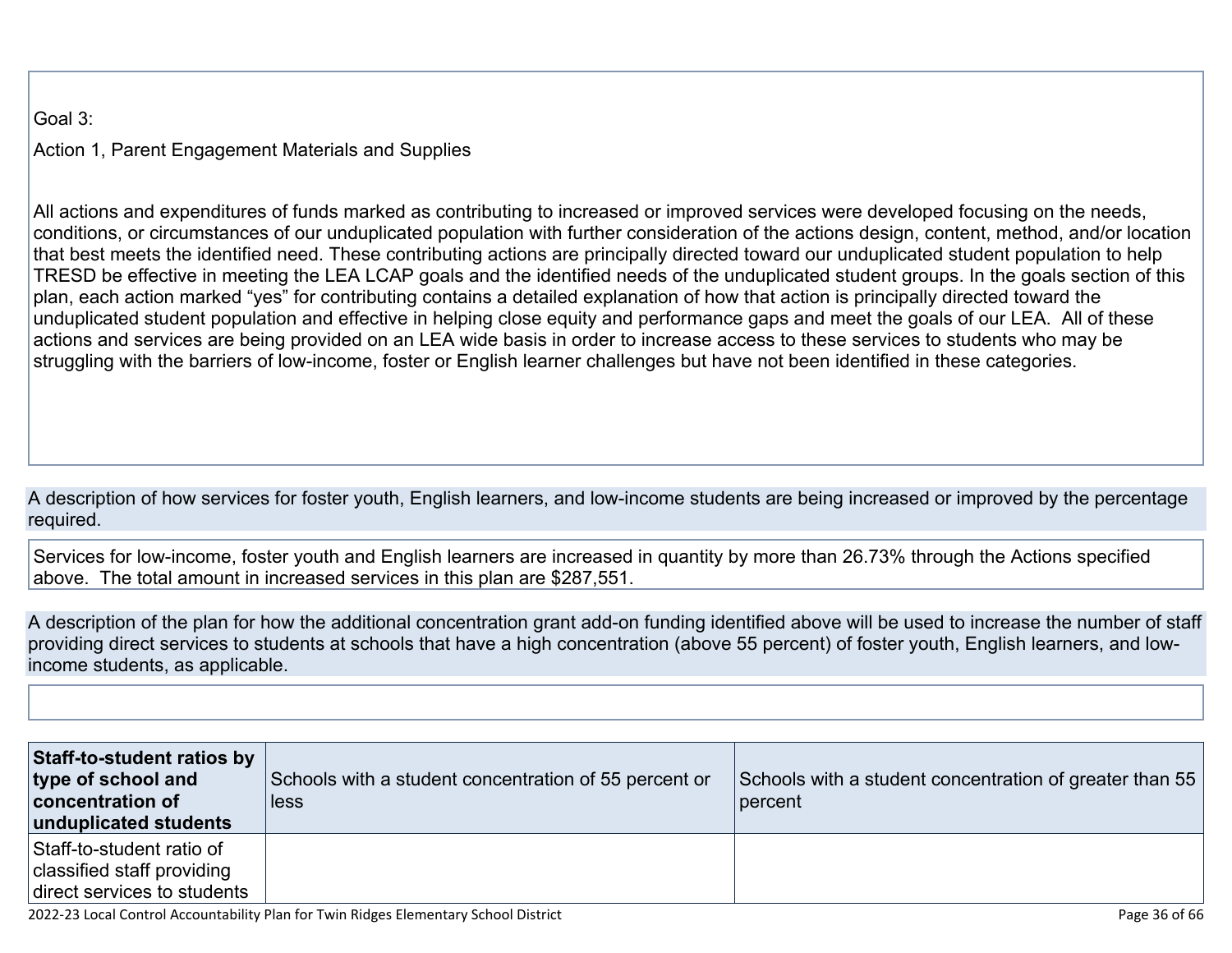| Staff-to-student ratios by<br>type of school and<br>concentration of<br>unduplicated students | Schools with a student concentration of 55 percent or<br>less | Schools with a student concentration of greater than 55<br>percent |
|-----------------------------------------------------------------------------------------------|---------------------------------------------------------------|--------------------------------------------------------------------|
| Staff-to-student ratio of<br>certificated staff providing<br>direct services to students      |                                                               |                                                                    |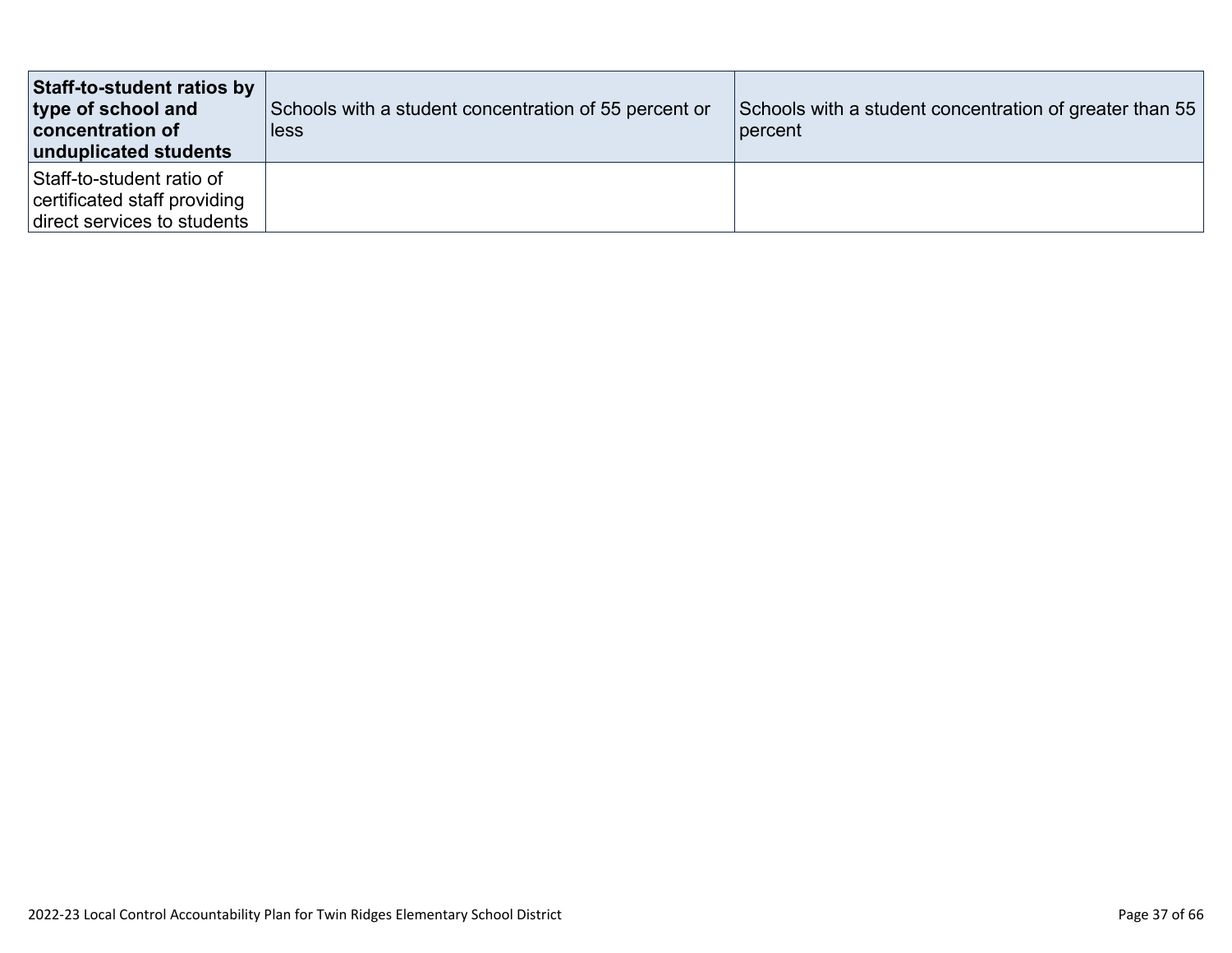### **2022-23 Total Expenditures Table**

| <b>Totals</b>        |                         | <b>LCFF Funds</b>                                                                                | <b>Other State</b><br><b>Funds</b>     | <b>Local Funds</b>      |                   | <b>Federal Funds</b> | <b>Total Funds</b>       | <b>Total Personnel</b> | <b>Total Non-</b><br>personnel      |                                   |
|----------------------|-------------------------|--------------------------------------------------------------------------------------------------|----------------------------------------|-------------------------|-------------------|----------------------|--------------------------|------------------------|-------------------------------------|-----------------------------------|
| <b>Totals</b>        |                         | \$709,861.00                                                                                     | \$38,491.00                            | \$56,341.00             |                   | \$328,399.00         | \$1,133,092.00           | \$673,255.00           | \$459,837.00                        |                                   |
|                      |                         |                                                                                                  |                                        |                         |                   |                      |                          |                        |                                     |                                   |
| Goal<br>$\mathbf{1}$ | <b>Action#</b><br>$1.1$ | <b>Action Title</b><br>Reading and<br><b>Mathmatics</b><br>Intervention<br><b>Teachers/Aides</b> | All                                    | <b>Student Group(s)</b> | <b>LCFF Funds</b> |                      | <b>Other State Funds</b> | <b>Local Funds</b>     | <b>Federal Funds</b><br>\$82,477.00 | <b>Total Funds</b><br>\$82,477.00 |
| $\mathbf{1}$         | $1.2$                   | <b>Districtwide</b><br>instructional practices<br>for special education<br>students.             | <b>Students</b><br>s with Disabilities | w/disabilities Student  | \$429,210.00      |                      |                          | \$56,341.00            | \$26,363.00                         | \$511,914.00                      |
| $\mathbf{1}$         | $1.3$                   | <b>Enhanced Education</b><br>Curriculum                                                          | <b>Foster Youth</b><br>Low Income      | <b>English Learners</b> | \$10,000.00       |                      |                          |                        |                                     | \$10,000.00                       |
| $\mathbf{1}$         | $1.4$                   | Experiential<br><b>Education Director</b>                                                        | All                                    |                         |                   |                      |                          |                        | \$131,846.00                        | \$131,846.00                      |
| $\mathbf{1}$         | 1.5                     | <b>Supplemental Online</b><br><b>Academic Support</b><br>Programs                                | <b>Foster Youth</b><br>Low Income      | <b>English Learners</b> | \$4,400.00        |                      |                          |                        |                                     | \$4,400.00                        |
| $\mathbf{1}$         | 1.6                     | After School Program                                                                             | All                                    |                         |                   |                      | \$38,491.00              |                        |                                     | \$38,491.00                       |
| $\mathbf{1}$         | $1.7$                   | Low class sizes,<br>adding two teachers<br>to GH and a FT<br>teacher to<br>Washington            | <b>Foster Youth</b><br>Low Income      | <b>English Learners</b> | \$128,525.00      |                      |                          |                        |                                     | \$128,525.00                      |
| $\mathbf{2}$         | 2.1                     | Providing a drug free<br>and positive school<br>environment                                      | <b>Foster Youth</b><br>Low Income      | <b>English Learners</b> | \$135,726.00      |                      |                          |                        | \$42,518.00                         | \$178,244.00                      |
| $\mathbf{2}$         | 2.2                     | <b>Student Support</b><br>Services employee                                                      | All                                    |                         |                   |                      |                          |                        | \$45,195.00                         | \$45,195.00                       |
| $\overline{2}$       | 2.3                     | <b>TUPE Coordinator</b>                                                                          | All                                    |                         |                   |                      |                          |                        |                                     |                                   |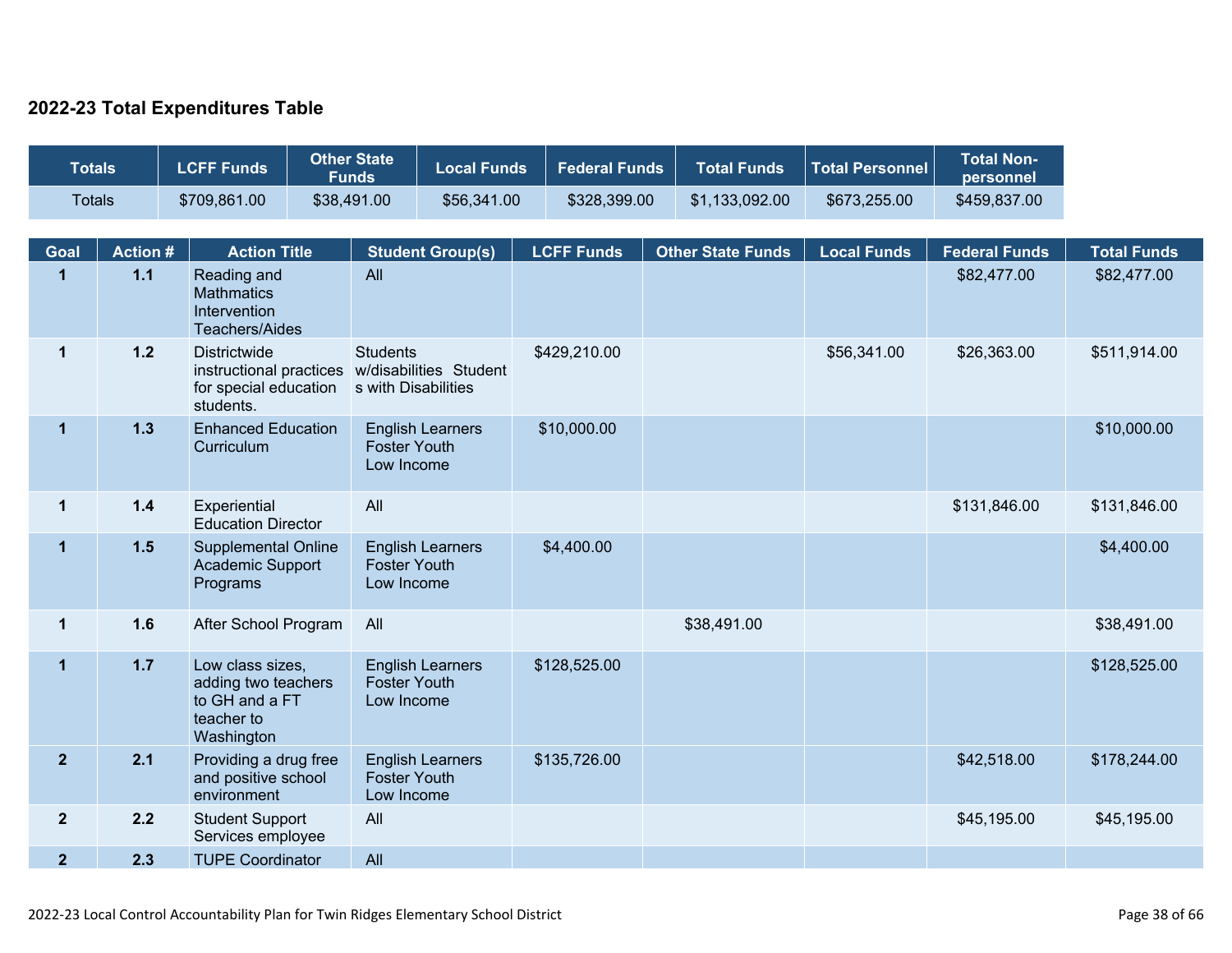| Goal | <b>Action #</b> | <b>Action Title</b>                                                         | <b>Student Group(s)</b>                               | <b>LCFF Funds</b> | <b>Other State Funds</b> | Local Funds | <b>Federal Funds</b> | <b>Total Funds</b> |
|------|-----------------|-----------------------------------------------------------------------------|-------------------------------------------------------|-------------------|--------------------------|-------------|----------------------|--------------------|
|      | 3.1             | Parent Engagement,<br><b>Support Services</b><br>personnel, and<br>Supplies | <b>English Learners</b><br>Foster Youth<br>Low Income | \$2,000.00        |                          |             |                      | \$2,000.00         |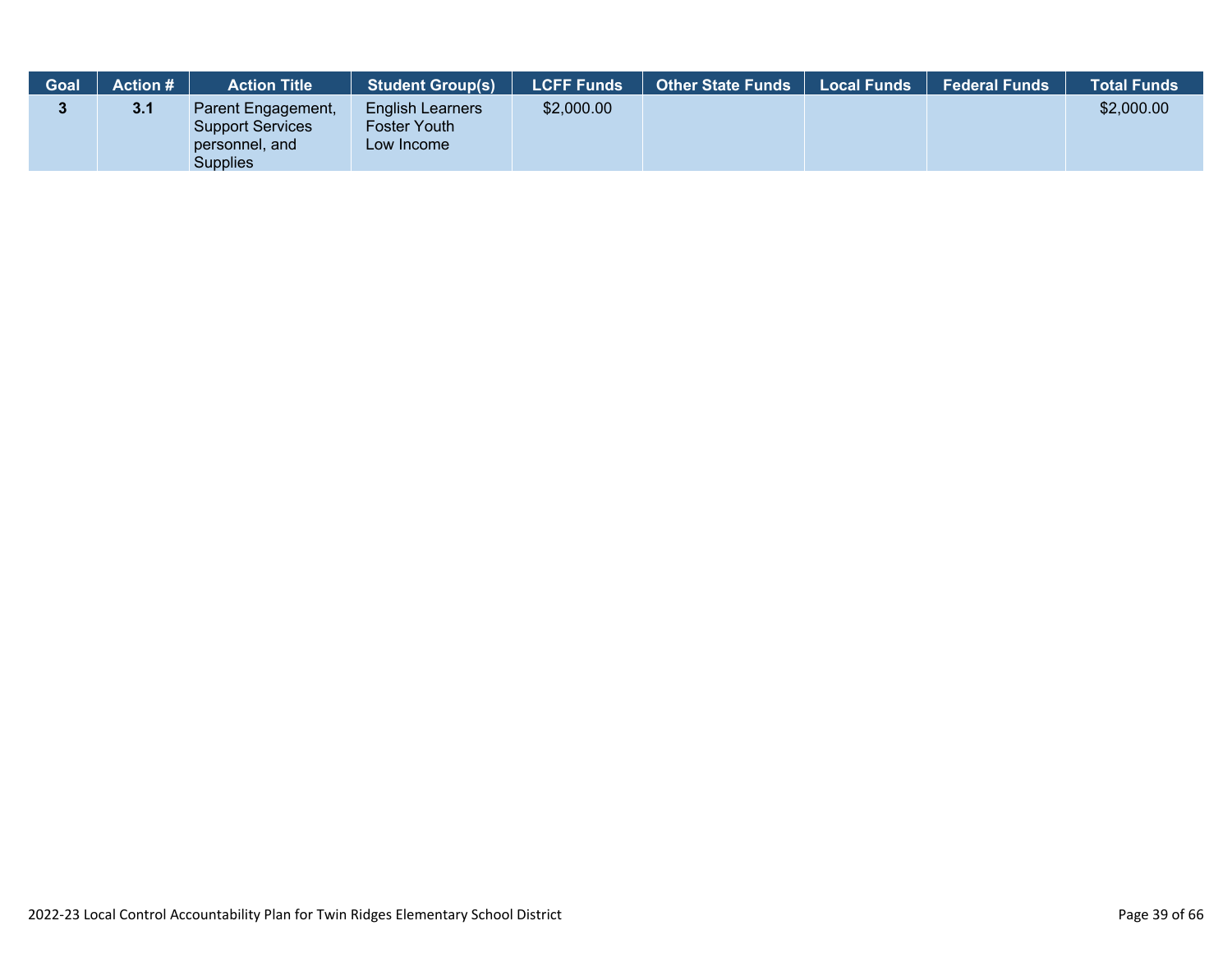### **2022-23 Contributing Actions Table**

| 1. Projected<br><b>LCFF Base</b><br>Grant | 2. Projected<br><b>LCFF</b><br><b>Supplemental</b><br>and/or<br><b>Concentration</b><br>Grants | 3. Projected<br>Percentage to<br>Increase or<br><b>Improve</b><br><b>Services for</b><br>the Coming<br><b>School Year</b><br>(2 divided by | <b>LCFF</b><br><b>Carryover</b> —<br>Percentage<br>(Percentage<br>from Prior<br>Year) | <b>Total</b><br><b>Percentage to</b><br>Increase or<br><b>Improve</b><br><b>Services for</b><br>the Coming<br><b>School Year</b><br>(3 + Carryover<br>%) | 4. Total<br><b>Planned</b><br><b>Contributing</b><br><b>Expenditures</b><br>(LCFF Funds) | 5. Total<br><b>Planned</b><br>Percentage of<br><b>Improved</b><br><b>Services</b><br>(%) | <b>Planned</b><br><b>Percentage to</b><br>Increase or<br><b>Improve</b><br><b>Services for</b><br>the Coming<br><b>School Year</b><br>(4 divided by<br>$1$ , plus $5$ ) | <b>Totals by</b><br><b>Type</b> | <b>Total LCFF</b><br><b>Funds</b> |
|-------------------------------------------|------------------------------------------------------------------------------------------------|--------------------------------------------------------------------------------------------------------------------------------------------|---------------------------------------------------------------------------------------|----------------------------------------------------------------------------------------------------------------------------------------------------------|------------------------------------------------------------------------------------------|------------------------------------------------------------------------------------------|-------------------------------------------------------------------------------------------------------------------------------------------------------------------------|---------------------------------|-----------------------------------|
|                                           |                                                                                                |                                                                                                                                            | 0.00%                                                                                 |                                                                                                                                                          | \$280,651.00                                                                             | $0.00\%$                                                                                 |                                                                                                                                                                         | Total:                          | \$280,651.00                      |
|                                           |                                                                                                |                                                                                                                                            |                                                                                       |                                                                                                                                                          |                                                                                          |                                                                                          |                                                                                                                                                                         | <b>LEA-wide</b><br>Total:       | \$280,651.00                      |
|                                           |                                                                                                |                                                                                                                                            |                                                                                       |                                                                                                                                                          |                                                                                          |                                                                                          |                                                                                                                                                                         | <b>Limited Total:</b>           | \$0.00                            |
|                                           |                                                                                                |                                                                                                                                            |                                                                                       |                                                                                                                                                          |                                                                                          |                                                                                          |                                                                                                                                                                         | <b>Schoolwide</b><br>Total:     | \$0.00                            |

| <b>Goal</b>    | <b>Action #</b> | <b>Action Title</b>                                                             | <b>Contributing to</b><br>Increased or<br><b>Improved</b><br>Services? | <b>Scope</b> | <b>Unduplicated</b><br><b>Student Group(s)</b>               | <b>Location</b>    | <b>Planned</b><br><b>Expenditures for</b><br><b>Contributing</b><br><b>Actions (LCFF</b><br>Funds) | <b>Planned</b><br>Percentage of<br><b>Improved</b><br>Services (%) |
|----------------|-----------------|---------------------------------------------------------------------------------|------------------------------------------------------------------------|--------------|--------------------------------------------------------------|--------------------|----------------------------------------------------------------------------------------------------|--------------------------------------------------------------------|
|                | 1.3             | <b>Enhanced Education</b><br>Curriculum                                         | <b>Yes</b>                                                             | LEA-wide     | <b>English Learners</b><br><b>Foster Youth</b><br>Low Income | <b>All Schools</b> | \$10,000.00                                                                                        |                                                                    |
|                | 1.5             | <b>Supplemental Online</b><br><b>Academic Support</b><br>Programs               | <b>Yes</b>                                                             | LEA-wide     | <b>English Learners</b><br><b>Foster Youth</b><br>Low Income | All Schools        | \$4,400.00                                                                                         |                                                                    |
|                | 1.7             | Low class sizes, adding two<br>teachers to GH and a FT<br>teacher to Washington | <b>Yes</b>                                                             | LEA-wide     | <b>English Learners</b><br><b>Foster Youth</b><br>Low Income | <b>All Schools</b> | \$128,525.00                                                                                       |                                                                    |
| $\overline{2}$ | 2.1             | Providing a drug free and<br>positive school environment                        | <b>Yes</b>                                                             | LEA-wide     | <b>English Learners</b><br><b>Foster Youth</b><br>Low Income | <b>All Schools</b> | \$135,726.00                                                                                       |                                                                    |
| 3              | 3.1             | Parent Engagement,<br>Support Services personnel,<br>and Supplies               | <b>Yes</b>                                                             | LEA-wide     | <b>English Learners</b><br><b>Foster Youth</b><br>Low Income | All Schools        | \$2,000.00                                                                                         |                                                                    |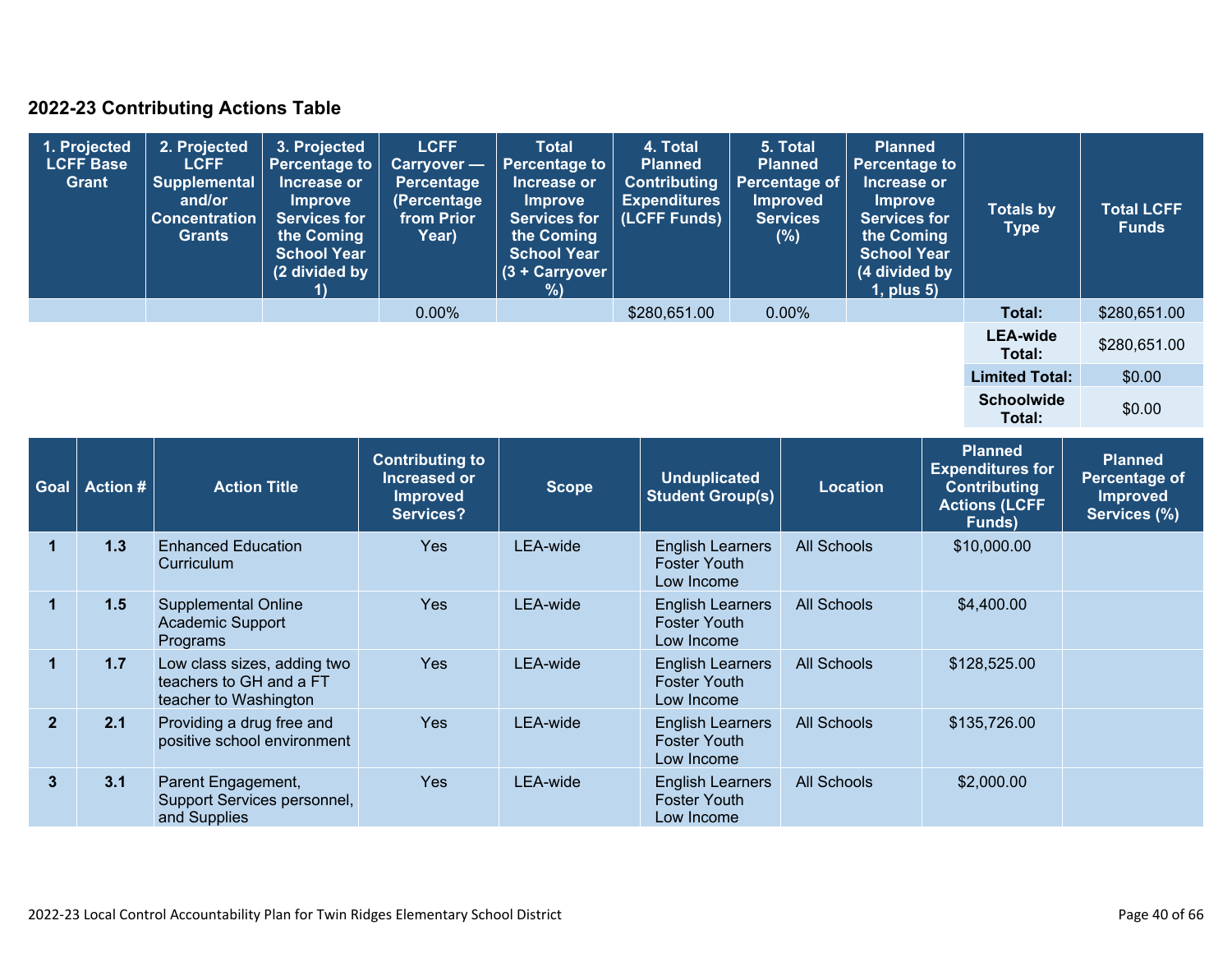### **2021-22 Annual Update Table**

| Totals        | <b>Last Year's</b><br><b>Total Planned</b><br><b>Expenditures</b><br>(Total Funds) | <b>Total Estimated</b><br><b>Expenditures</b><br>(Total Funds) |
|---------------|------------------------------------------------------------------------------------|----------------------------------------------------------------|
| <b>Totals</b> | \$1,133,092.00                                                                     | \$0.00                                                         |

| <b>Last Year's</b><br>Goal # | <b>Last Year's Action</b> | <b>Prior Action/Service Title</b>                                               | <b>Contributed to Increased</b><br>or Improved Services? | <b>Last Year's Planned</b><br><b>Expenditures</b><br>(Total Funds) | <b>Estimated Actual</b><br><b>Expenditures</b><br>(Input Total Funds) |
|------------------------------|---------------------------|---------------------------------------------------------------------------------|----------------------------------------------------------|--------------------------------------------------------------------|-----------------------------------------------------------------------|
| $\overline{1}$               | $1.1$                     | <b>Reading and Mathmatics</b><br><b>Intervention Teachers/Aides</b>             | <b>No</b>                                                | \$82,477.00                                                        |                                                                       |
| $\mathbf{1}$                 | $1.2$                     | Districtwide instructional practices<br>for special education students.         | <b>No</b>                                                | \$511,914.00                                                       |                                                                       |
| $\overline{1}$               | $1.3$                     | <b>Experiential Education Curriculum</b>                                        | Yes                                                      | \$10,000.00                                                        |                                                                       |
| $\mathbf{1}$                 | $1.4$                     | <b>Experiential Education Director</b>                                          | <b>No</b>                                                | \$131,846.00                                                       |                                                                       |
| $\mathbf{1}$                 | $1.5$                     | Supplemental Online Academic<br><b>Support Programs</b>                         | Yes                                                      | \$4,400.00                                                         |                                                                       |
| $\overline{1}$               | 1.6                       | After School Program                                                            | <b>No</b>                                                | \$38,491.00                                                        |                                                                       |
| $\mathbf 1$                  | $1.7$                     | Low class sizes, adding two<br>teachers to GH and a FT teacher to<br>Washington | Yes                                                      | \$128,525.00                                                       |                                                                       |
| 2 <sup>2</sup>               | 2.1                       | Providing a drug free and positive<br>school environment                        | Yes                                                      | \$178,244.00                                                       |                                                                       |
| $\overline{2}$               | 2.2                       | <b>Student Support Services employee</b>                                        | <b>No</b>                                                | \$45,195.00                                                        |                                                                       |
| $\overline{2}$               | 2.3                       | <b>TUPE Coordinator</b>                                                         | <b>No</b>                                                |                                                                    |                                                                       |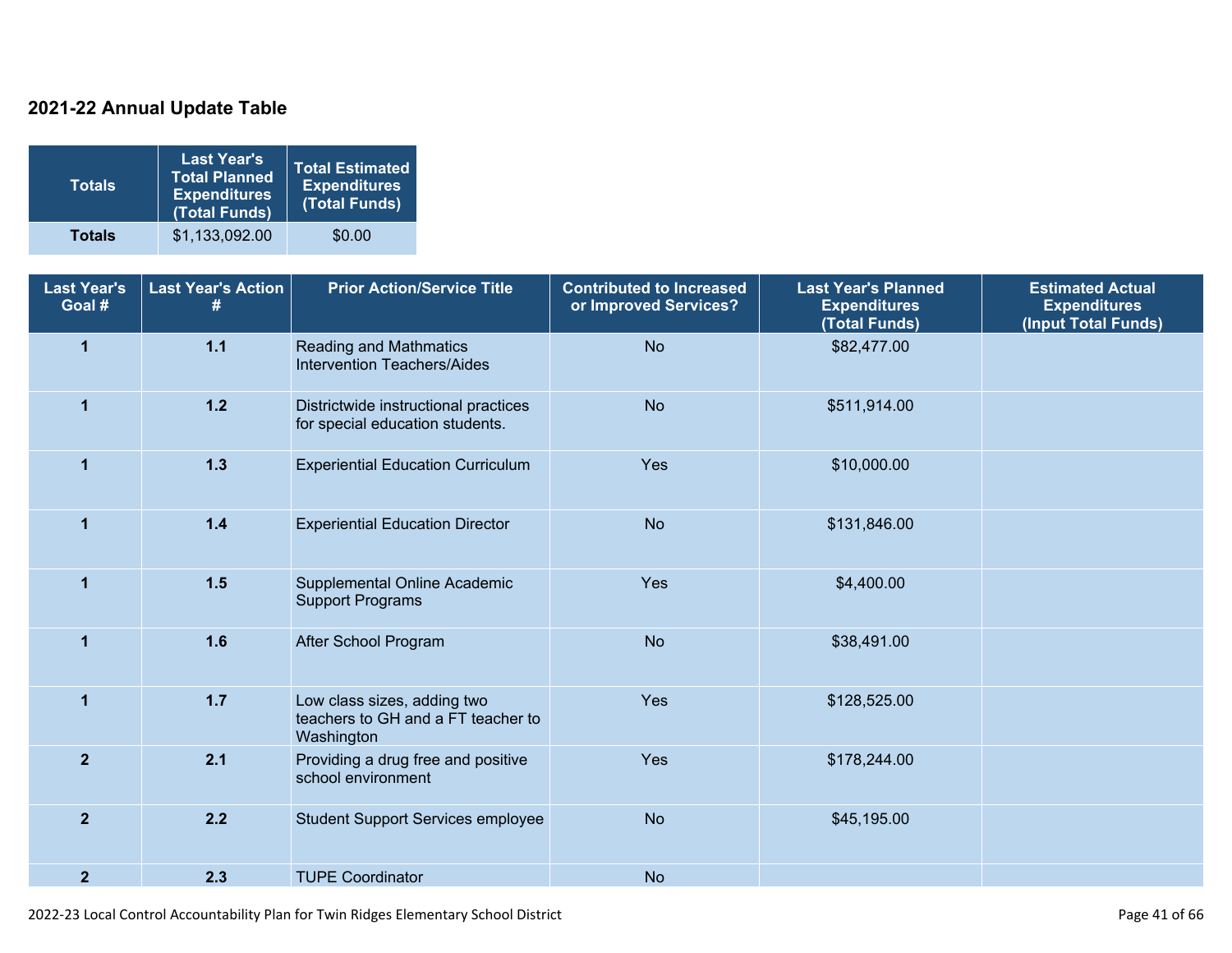| <b>Last Year's</b><br>Goal # | <b>Last Year's Action</b><br># | <b>Prior Action/Service Title</b>                              | <b>Contributed to Increased</b><br>or Improved Services? | <b>Last Year's Planned</b><br><b>Expenditures</b><br>(Total Funds) | <b>Estimated Actual</b><br><b>Expenditures</b><br>(Input Total Funds) |
|------------------------------|--------------------------------|----------------------------------------------------------------|----------------------------------------------------------|--------------------------------------------------------------------|-----------------------------------------------------------------------|
|                              |                                |                                                                |                                                          |                                                                    |                                                                       |
|                              | 3.1                            | Parent Engagement, Support<br>Services personnel, and Supplies | Yes                                                      | \$2,000.00                                                         |                                                                       |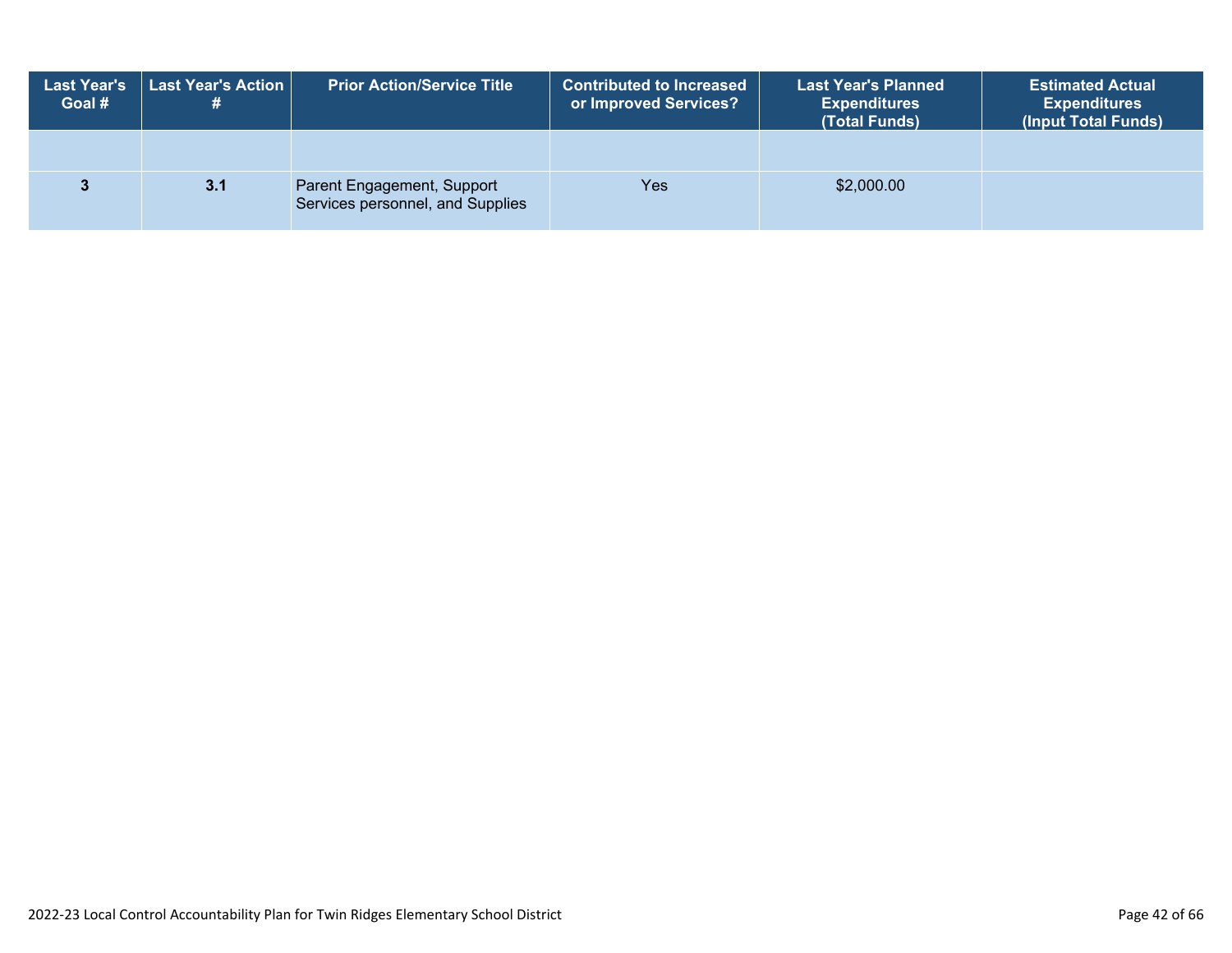### **2021-22 Contributing Actions Annual Update Table**

| <b>6. Estimated</b><br><b>LCFF</b><br><b>Supplemental</b><br>and/or<br><b>Concentration</b><br><b>Grants</b><br>(Input Dollar<br><b>Amount)</b> |                                   | 7. Total Estimated<br><b>Expenditures for</b><br>4. Total Planned<br><b>Contributing</b><br><b>Actions</b><br><b>Contributing</b><br><b>Expenditures</b><br>(LCFF Funds)<br>(LCFF Funds) |                                   | <b>Difference</b><br><b>Between Planned</b><br>and Estimated<br><b>Expenditures for</b><br><b>Contributing</b><br><b>Actions</b><br>(Subtract 7 from<br>4) |                                                                            |  | <b>5. Total Planned</b><br>Percentage of<br>Improved<br>Services (%)                                           |  | 8. Total Estimated<br>Percentage of<br><b>Improved</b><br><b>Services</b><br>(% )                                 | <b>Difference</b><br><b>Between Planned</b><br>and Estimated<br>Percentage of<br><b>Improved</b><br><b>Services</b><br>(Subtract 5 from<br>8) |                                                                                            |
|-------------------------------------------------------------------------------------------------------------------------------------------------|-----------------------------------|------------------------------------------------------------------------------------------------------------------------------------------------------------------------------------------|-----------------------------------|------------------------------------------------------------------------------------------------------------------------------------------------------------|----------------------------------------------------------------------------|--|----------------------------------------------------------------------------------------------------------------|--|-------------------------------------------------------------------------------------------------------------------|-----------------------------------------------------------------------------------------------------------------------------------------------|--------------------------------------------------------------------------------------------|
|                                                                                                                                                 |                                   | \$280,651.00                                                                                                                                                                             | \$0.00                            |                                                                                                                                                            | \$0.00                                                                     |  | 0.00%                                                                                                          |  | $0.00\%$                                                                                                          | $0.00\%$                                                                                                                                      |                                                                                            |
| Last<br>Year's<br>Goal #                                                                                                                        | Last<br>Year's<br><b>Action #</b> |                                                                                                                                                                                          | <b>Prior Action/Service Title</b> |                                                                                                                                                            | <b>Contributing to</b><br><b>Increased or</b><br><b>Improved Services?</b> |  | <b>Last Year's Planned</b><br><b>Expenditures for</b><br><b>Contributing</b><br><b>Actions (LCFF</b><br>Funds) |  | <b>Estimated Actual</b><br><b>Expenditures for</b><br><b>Contributing</b><br><b>Actions</b><br>(Input LCFF Funds) | <b>Planned Percentage</b><br>of Improved<br><b>Services</b>                                                                                   | <b>Estimated Actual</b><br>Percentage of<br><b>Improved Services</b><br>(Input Percentage) |
| 1                                                                                                                                               | 1.3                               | <b>Experiential Education</b><br>Curriculum                                                                                                                                              |                                   | <b>Yes</b>                                                                                                                                                 |                                                                            |  | \$10,000.00                                                                                                    |  |                                                                                                                   |                                                                                                                                               |                                                                                            |
| 1                                                                                                                                               | 1.5                               | <b>Supplemental Online</b><br><b>Academic Support Programs</b>                                                                                                                           |                                   |                                                                                                                                                            | <b>Yes</b>                                                                 |  | \$4,400.00                                                                                                     |  |                                                                                                                   |                                                                                                                                               |                                                                                            |
| $\mathbf 1$                                                                                                                                     | 1.7                               | Low class sizes, adding two<br>teachers to GH and a FT<br>teacher to Washington                                                                                                          |                                   |                                                                                                                                                            | Yes                                                                        |  | \$128,525.00                                                                                                   |  |                                                                                                                   |                                                                                                                                               |                                                                                            |
| $\overline{2}$                                                                                                                                  | 2.1                               | Providing a drug free and<br>positive school environment                                                                                                                                 |                                   | <b>Yes</b>                                                                                                                                                 |                                                                            |  | \$135,726.00                                                                                                   |  |                                                                                                                   |                                                                                                                                               |                                                                                            |
| $\mathbf{3}$                                                                                                                                    | 3.1                               | Parent Engagement, Support<br>Services personnel, and<br><b>Supplies</b>                                                                                                                 |                                   |                                                                                                                                                            | <b>Yes</b>                                                                 |  | \$2,000.00                                                                                                     |  |                                                                                                                   |                                                                                                                                               |                                                                                            |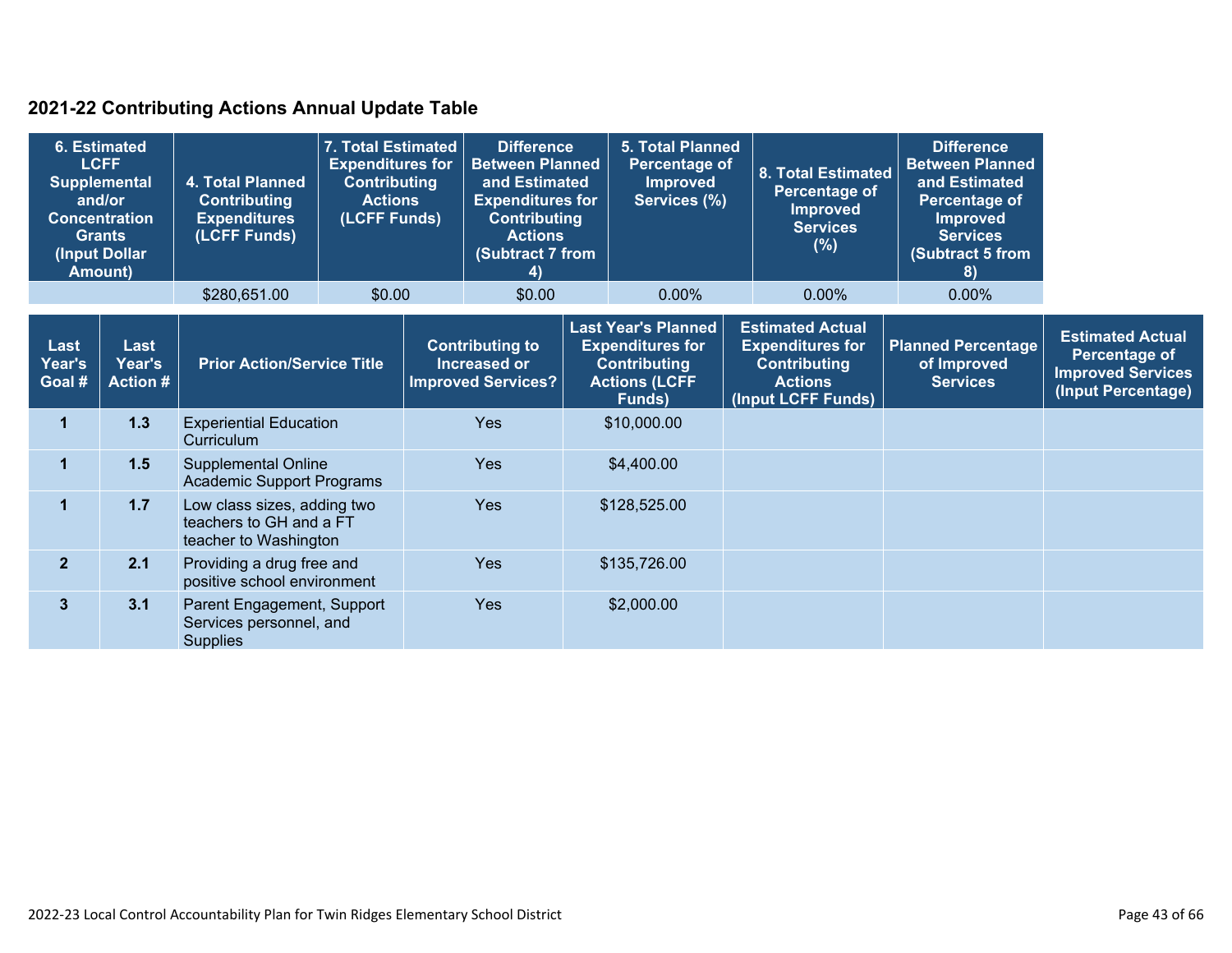### **2021-22 LCFF Carryover Table**

| 9. Estimated<br><b>Actual LCFF</b><br><b>Base Grant</b><br>(Input Dollar<br>Amount) | 6. Estimated<br><b>Actual LCFF</b><br><b>Supplemental</b><br>and/or<br><b>Concentration</b><br><b>Grants</b> | <b>LCFF</b><br>Carryover —<br>Percentage<br>(Percentage<br>from Prior<br>Year) | <b>10. Total</b><br><b>Percentage to</b><br>Increase or<br><b>Improve</b><br><b>Services for</b><br>the Current<br><b>School Year</b><br>(6 divided by $9$ $ $<br>+ Carryover<br>%) | 7. Total<br><b>Estimated</b><br><b>Actual</b><br><b>Expenditures</b><br>for<br><b>Contributing</b><br><b>Actions</b><br>(LCFF Funds) | 8. Total<br><b>Estimated</b><br><b>Actual</b><br>Percentage of<br><b>Improved</b><br><b>Services</b><br>$(\%)$ | 11. Estimated<br><b>Actual</b><br>Percentage of<br>Increased or<br><b>Improved</b><br><b>Services</b><br>(7 divided by<br><b>9, plus 8)</b> | <b>12. LCFF</b><br>$Carryover -$<br>Dollar Amount<br>(Subtract 11<br>from 10 and<br>multiply by 9) | <b>13. LCFF</b><br><b>Carryover</b> —<br>Percentage<br>(12 divided by<br>9) |
|-------------------------------------------------------------------------------------|--------------------------------------------------------------------------------------------------------------|--------------------------------------------------------------------------------|-------------------------------------------------------------------------------------------------------------------------------------------------------------------------------------|--------------------------------------------------------------------------------------------------------------------------------------|----------------------------------------------------------------------------------------------------------------|---------------------------------------------------------------------------------------------------------------------------------------------|----------------------------------------------------------------------------------------------------|-----------------------------------------------------------------------------|
|                                                                                     |                                                                                                              |                                                                                | $0.00\%$                                                                                                                                                                            | \$0.00                                                                                                                               | $0.00\%$                                                                                                       | $0.00\%$                                                                                                                                    | \$0.00                                                                                             | 0.00%                                                                       |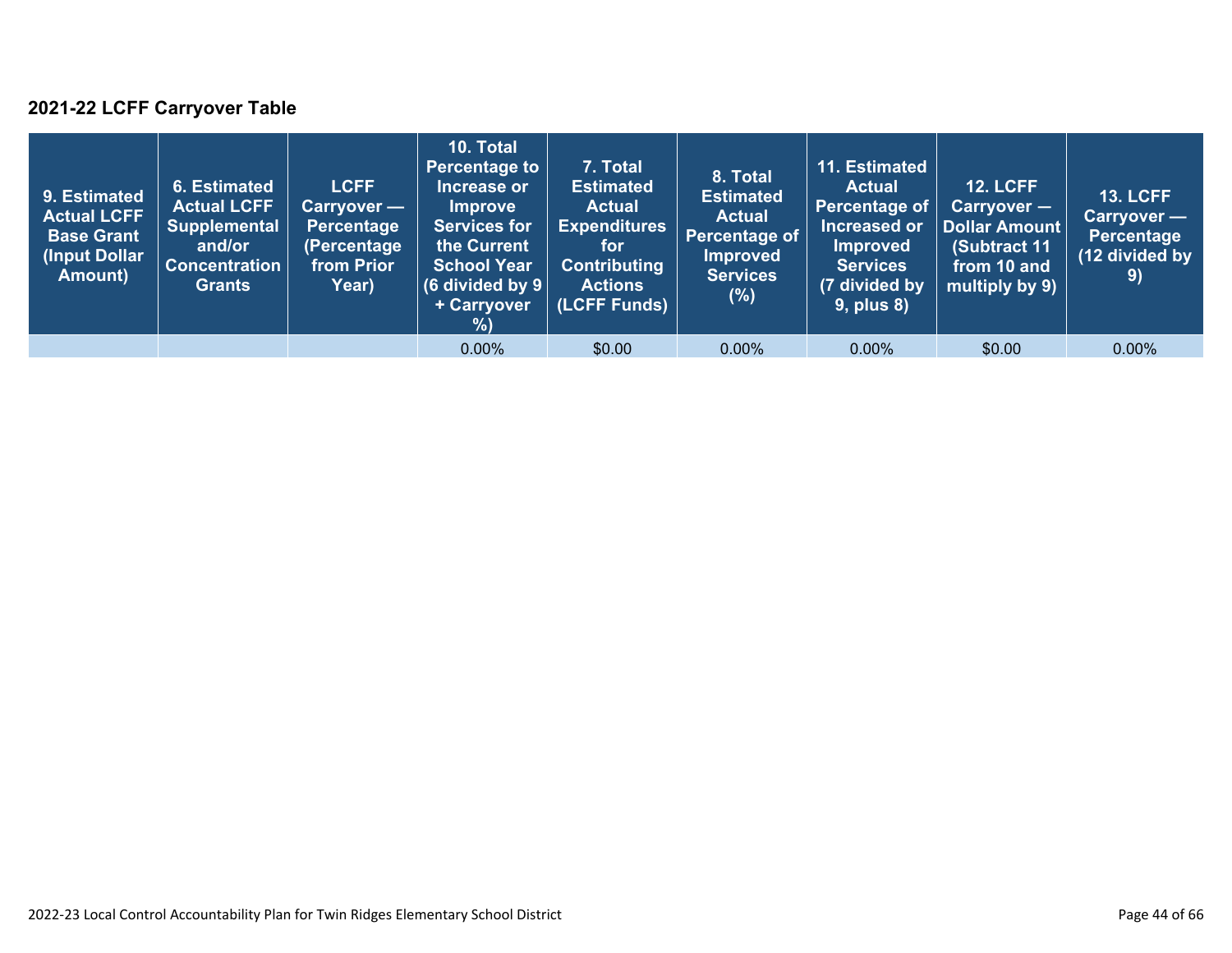# **Instructions**

Plan Summary

Engaging Educational Partners

Goals and Actions

Increased or Improved Services for Foster Youth, English Learners, and Low-Income Students

*For additional questions or technical assistance related to the completion of the Local Control and Accountability Plan (LCAP) template, please contact the local county office of education (COE), or the California Department of Education's (CDE's) Local Agency Systems Support Office, by phone at 916-319-0809 or by email at [lcff@cde.ca.gov](mailto:lcff@cde.ca.gov).*

# **Introduction and Instructions**

The Local Control Funding Formula (LCFF) requires local educational agencies (LEAs) to engage their local educational partners in an annual planning process to evaluate their progress within eight state priority areas encompassing all statutory metrics (COEs have 10 state priorities). LEAs document the results of this planning process in the LCAP using the template adopted by the State Board of Education.

The LCAP development process serves three distinct, but related functions:

- **Comprehensive Strategic Planning:** The process of developing and annually updating the LCAP supports comprehensive strategic planning (California *Education Code* [*EC*] Section 52064[e][1]). Strategic planning that is comprehensive connects budgetary decisions to teaching and learning performance data. LEAs should continually evaluate the hard choices they make about the use of limited resources to meet student and community needs to ensure opportunities and outcomes are improved for all students.
- **Meaningful Engagement of Educational Partners:** The LCAP development process should result in an LCAP that reflects decisions made through meaningful engagement (*EC* Section 52064[e][1]). Local educational partners possess valuable perspectives and insights about an LEA's programs and services. Effective strategic planning will incorporate these perspectives and insights in order to identify potential goals and actions to be included in the LCAP.
- **Accountability and Compliance:** The LCAP serves an important accountability function because aspects of the LCAP template require LEAs to show that they have complied with various requirements specified in the LCFF statutes and regulations, most notably:
	- o Demonstrating that LEAs are increasing or improving services for foster youth, English learners, and low-income students in proportion to the amount of additional funding those students generate under LCFF (*EC* Section 52064[b][4-6]).
	- o Establishing goals, supported by actions and related expenditures, that address the statutory priority areas and statutory metrics (*EC* sections 52064[b][1] and [2]).
	- o Annually reviewing and updating the LCAP to reflect progress toward the goals (*EC* Section 52064[b][7]).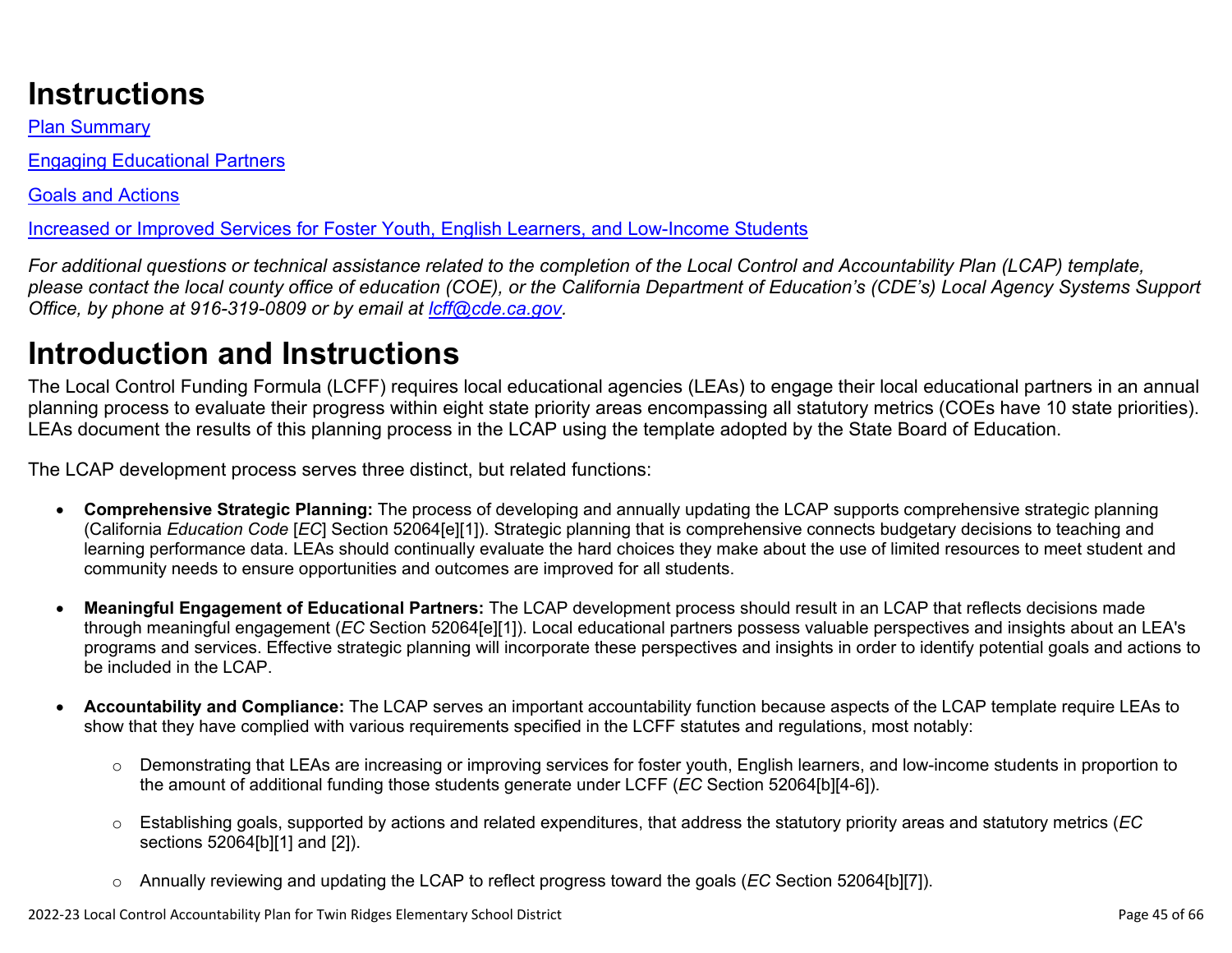The LCAP template, like each LEA's final adopted LCAP, is a document, not a process. LEAs must use the template to memorialize the outcome of their LCAP development process, which should: (a) reflect comprehensive strategic planning (b) through meaningful engagement with educational partners that (c) meets legal requirements, as reflected in the final adopted LCAP. The sections included within the LCAP template do not and cannot reflect the full development process, just as the LCAP template itself is not intended as a tool for engaging educational partners.

If a county superintendent of schools has jurisdiction over a single school district, the county board of education and the governing board of the school district may adopt and file for review and approval a single LCAP consistent with the requirements in *EC* sections 52060, 52062, 52066, 52068, and 52070. The LCAP must clearly articulate to which entity's budget (school district or county superintendent of schools) all budgeted and actual expenditures are aligned.

The revised LCAP template for the 2021–22, 2022–23, and 2023–24 school years reflects statutory changes made through Assembly Bill 1840 (Committee on Budget), Chapter 243, Statutes of 2018. These statutory changes enhance transparency regarding expenditures on actions included in the LCAP, including actions that contribute to meeting the requirement to increase or improve services for foster youth, English learners, and low-income students, and to streamline the information presented within the LCAP to make adopted LCAPs more accessible for educational partners and the public.

At its most basic, the adopted LCAP should attempt to distill not just what the LEA is doing for students in transitional kindergarten through grade twelve (TK–12), but also allow educational partners to understand why, and whether those strategies are leading to improved opportunities and outcomes for students. LEAs are strongly encouraged to use language and a level of detail in their adopted LCAPs intended to be meaningful and accessible for the LEA's diverse educational partners and the broader public.

In developing and finalizing the LCAP for adoption, LEAs are encouraged to keep the following overarching frame at the forefront of the strategic planning and educational partner engagement functions:

Given present performance across the state priorities and on indicators in the California School Dashboard (Dashboard), how is the LEA using its budgetary resources to respond to TK–12 student and community needs, and address any performance gaps, including by meeting its obligation to increase or improve services for foster youth, English learners, and low-income students?

LEAs are encouraged to focus on a set of metrics and actions that the LEA believes, based on input gathered from educational partners, research, and experience, will have the biggest impact on behalf of its TK–12 students.

These instructions address the requirements for each section of the LCAP, but may include information about effective practices when developing the LCAP and completing the LCAP itself. Additionally, information is included at the beginning of each section emphasizing the purpose that each section serves.

# **Plan Summary Purpose**

2022-23 Local Control Accountability Plan for Twin Ridges Elementary School District Page 46 of 66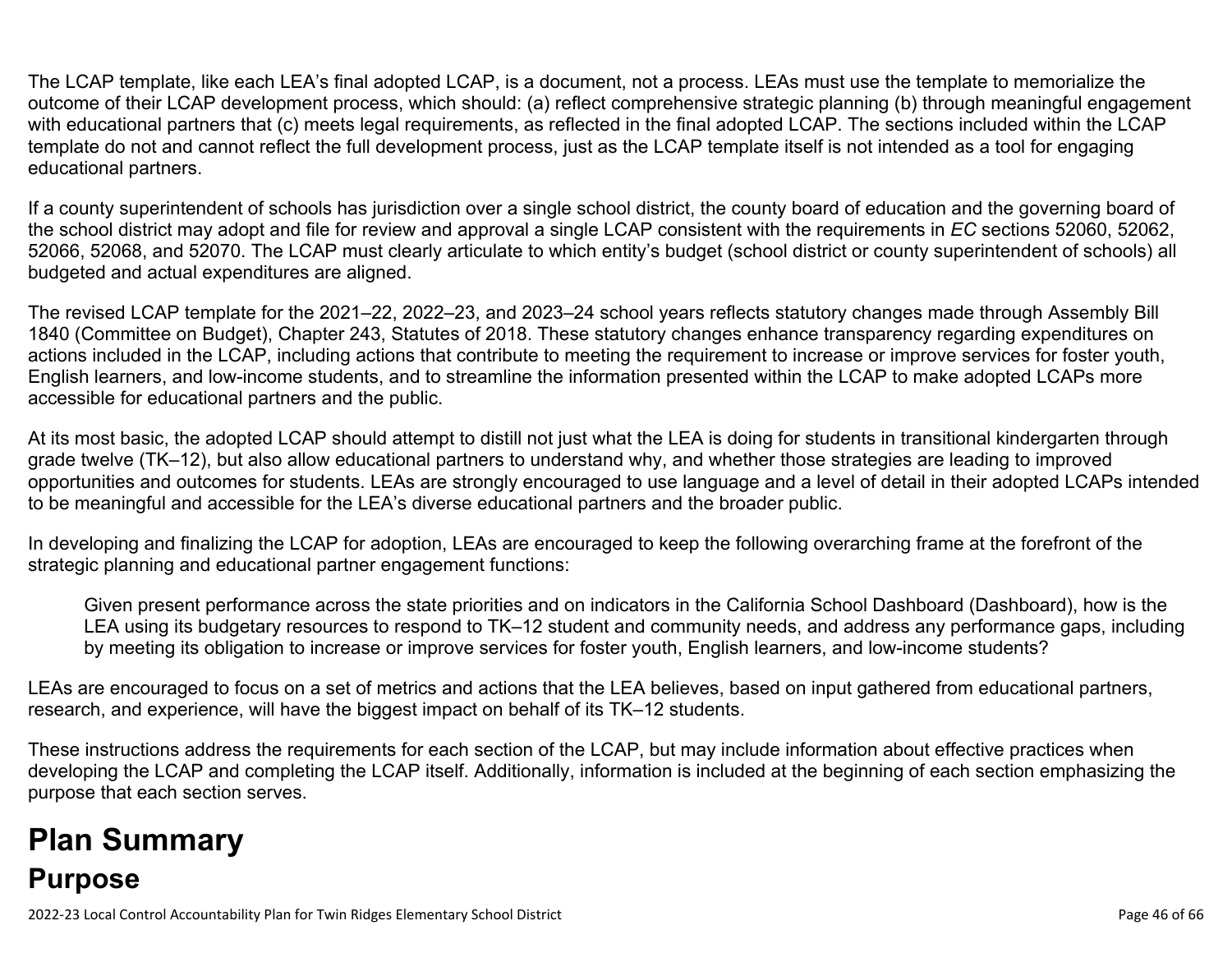A well-developed Plan Summary section provides a meaningful context for the LCAP. This section provides information about an LEA's community as well as relevant information about student needs and performance. In order to provide a meaningful context for the rest of the LCAP, the content of this section should be clearly and meaningfully related to the content included in the subsequent sections of the LCAP.

## **Requirements and Instructions**

*General Information* – Briefly describe the LEA, its schools, and its students in grades TK–12, as applicable to the LEA. For example, information about an LEA in terms of geography, enrollment, or employment, the number and size of specific schools, recent community challenges, and other such information as an LEA wishes to include can enable a reader to more fully understand an LEA's LCAP.

*Reflections: Successes* – Based on a review of performance on the state indicators and local performance indicators included in the Dashboard, progress toward LCAP goals, local self-assessment tools, input from educational partners, and any other information, what progress is the LEA most proud of and how does the LEA plan to maintain or build upon that success? This may include identifying specific examples of how past increases or improvements in services for foster youth, English learners, and low-income students have led to improved performance for these students.

*Reflections: Identified Need* – Referring to the Dashboard, identify: (a) any state indicator for which overall performance was in the "Red" or "Orange" performance category or any local indicator where the LEA received a "Not Met" or "Not Met for Two or More Years" rating AND (b) any state indicator for which performance for any student group was two or more performance levels below the "all student*"* performance. What steps is the LEA planning to take to address these areas of low performance and performance gaps? An LEA that is required to include a goal to address one or more consistently low-performing student groups or low-performing schools must identify that it is required to include this goal and must also identify the applicable student group(s) and/or school(s). Other needs may be identified using locally collected data including data collected to inform the self-reflection tools and reporting local indicators on the Dashboard.

*LCAP Highlights* – Identify and briefly summarize the key features of this year's LCAP.

*Comprehensive Support and Improvement* – An LEA with a school or schools identified for comprehensive support and improvement (CSI) under the Every Student Succeeds Act must respond to the following prompts:

- **Schools Identified**: Identify the schools within the LEA that have been identified for CSI.
- **Support for Identified Schools**: Describe how the LEA has or will support the identified schools in developing CSI plans that included a school-level needs assessment, evidence-based interventions, and the identification of any resource inequities to be addressed through the implementation of the CSI plan.
- **Monitoring and Evaluating Effectiveness**: Describe how the LEA will monitor and evaluate the implementation and effectiveness of the CSI plan to support student and school improvement.

# **Engaging Educational Partners**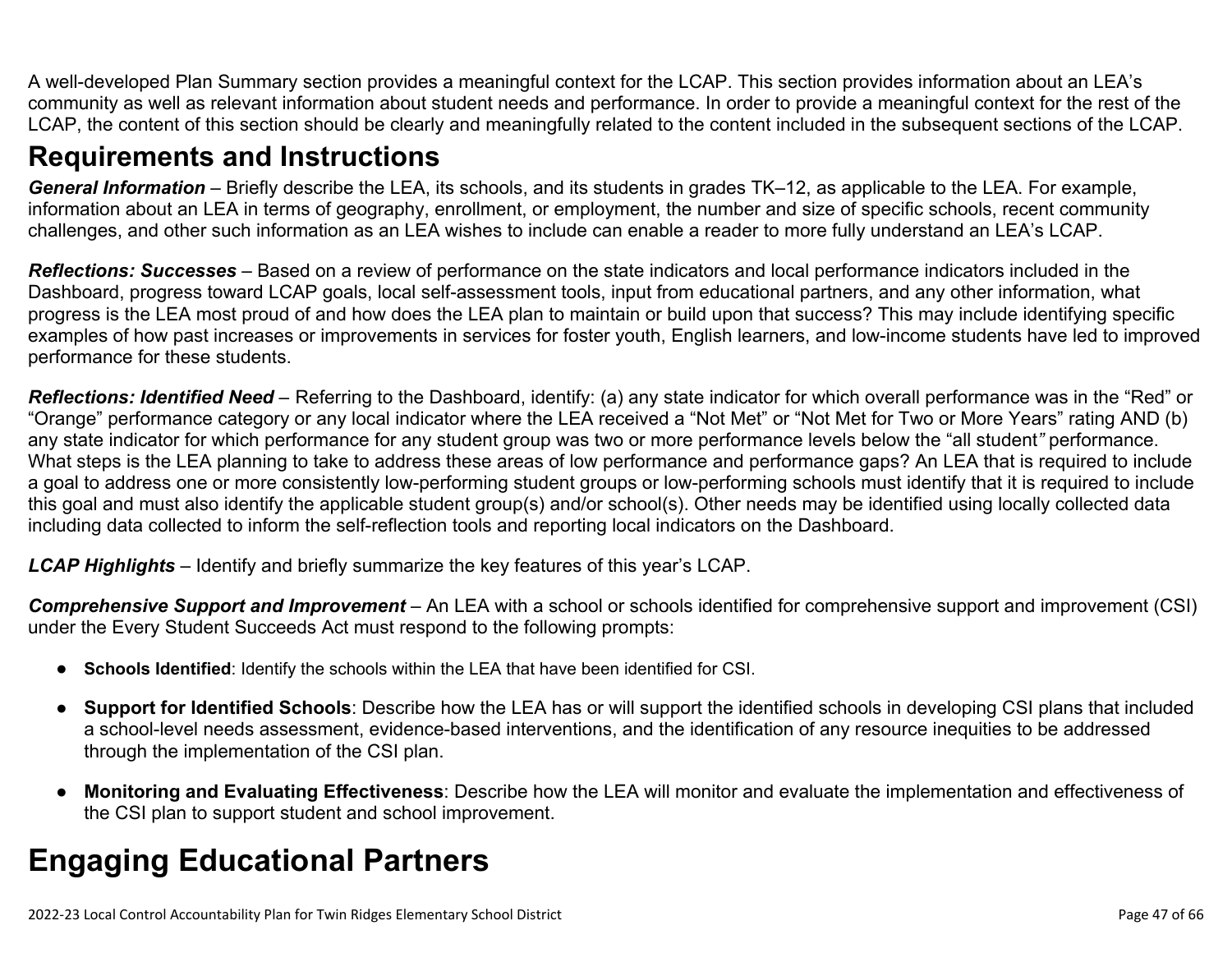## **Purpose**

Significant and purposeful engagement of parents, students, educators, and other educational partners, including those representing the student groups identified by LCFF, is critical to the development of the LCAP and the budget process. Consistent with statute, such engagement should support comprehensive strategic planning, accountability, and improvement across the state priorities and locally identified priorities (*EC* Section 52064[e][1]). Engagement of educational partners is an ongoing, annual process.

This section is designed to reflect how the engagement of educational partners influenced the decisions reflected in the adopted LCAP. The goal is to allow educational partners that participated in the LCAP development process and the broader public understand how the LEA engaged educational partners and the impact of that engagement. LEAs are encouraged to keep this goal in the forefront when completing this section.

Statute and regulations specify the educational partners that school districts and COEs must consult when developing the LCAP: teachers, principals, administrators, other school personnel, local bargaining units of the LEA, parents, and students. Before adopting the LCAP, school districts and COEs must share it with the Parent Advisory Committee and, if applicable, to its English Learner Parent Advisory Committee. The superintendent is required by statute to respond in writing to the comments received from these committees. School districts and COEs must also consult with the special education local plan area administrator(s) when developing the LCAP.

Statute requires charter schools to consult with teachers, principals, administrators, other school personnel, parents, and students in developing the LCAP. The LCAP should also be shared with, and LEAs should request input from, schoolsite-level advisory groups, as applicable (e.g., schoolsite councils, English Learner Advisory Councils, student advisory groups, etc.), to facilitate alignment between schoolsite and district-level goals and actions.

Information and resources that support effective engagement, define student consultation, and provide the requirements for advisory group composition, can be found under Resources on the following web page of the CDE's website: <https://www.cde.ca.gov/re/lc/>.

### **Requirements and Instructions**

Below is an excerpt from the 2018–19 *Guide for Annual Audits of K–12 Local Education Agencies and State Compliance Reporting*, which is provided to highlight the legal requirements for engagement of educational partners in the LCAP development process:

### **Local Control and Accountability Plan:**

For county offices of education and school districts only, verify the LEA:

- a) Presented the local control and accountability plan to the parent advisory committee in accordance with Education Code section 52062(a)(1) or 52068(a)(1), as appropriate.
- b) If applicable, presented the local control and accountability plan to the English learner parent advisory committee, in accordance with Education Code section 52062(a)(2) or 52068(a)(2), as appropriate.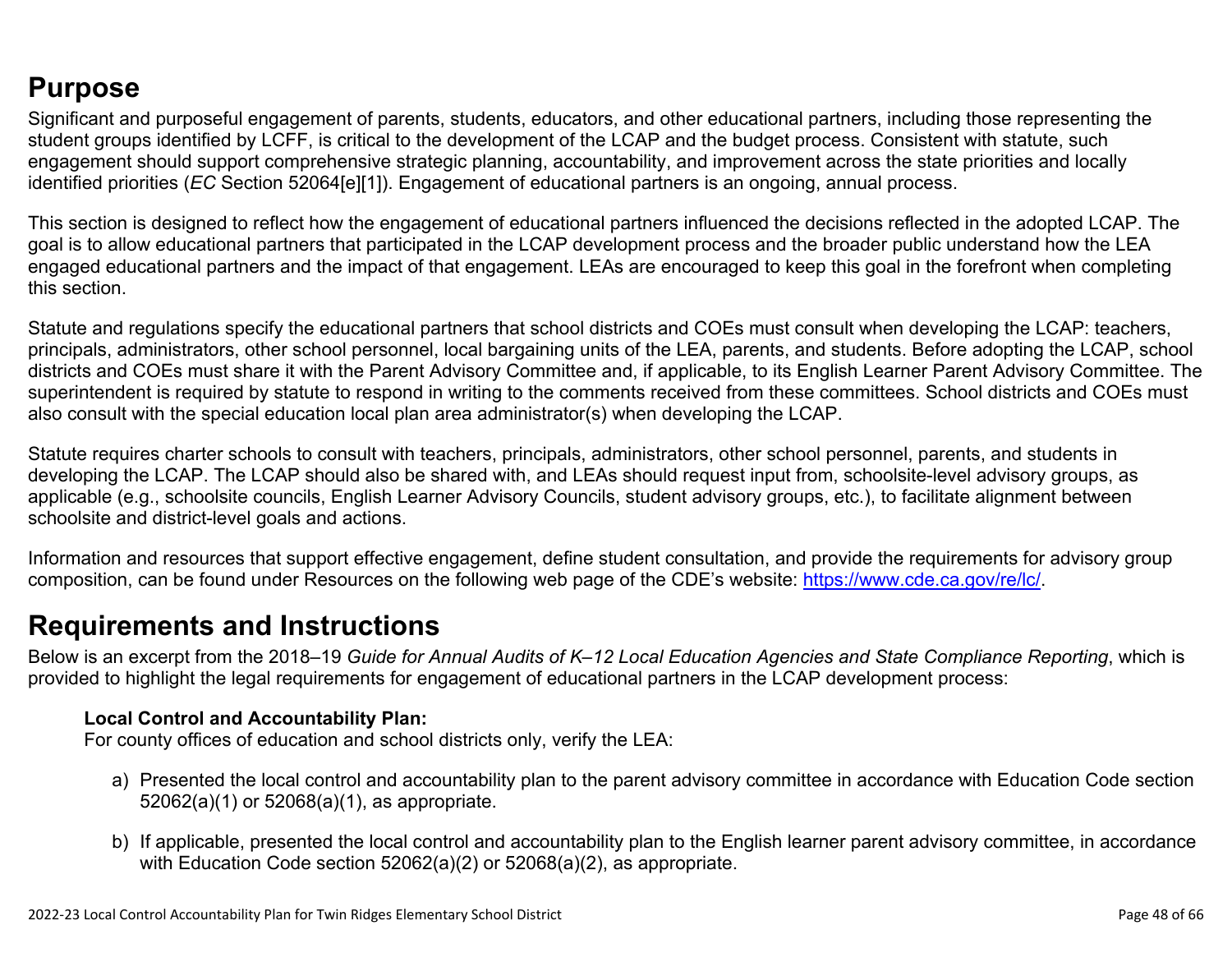- c) Notified members of the public of the opportunity to submit comments regarding specific actions and expenditures proposed to be included in the local control and accountability plan in accordance with Education Code section 52062(a)(3) or 52068(a)(3), as appropriate.
- d) Held at least one public hearing in accordance with Education Code section 52062(b)(1) or 52068(b)(1), as appropriate.
- e) Adopted the local control and accountability plan in a public meeting in accordance with Education Code section 52062(b)(2) or 52068(b)(2), as appropriate.

**Prompt 1**: "A summary of the process used to engage educational partners and how this engagement was considered before finalizing the LCAP."

Describe the engagement process used by the LEA to involve educational partners in the development of the LCAP, including, at a minimum, describing how the LEA met its obligation to consult with all statutorily required educational partners as applicable to the type of LEA. A sufficient response to this prompt must include general information about the timeline of the process and meetings or other engagement strategies with educational partners. A response may also include information about an LEA's philosophical approach to engaging its educational partners.

**Prompt 2:** "A summary of the feedback provided by specific educational partners."

Describe and summarize the feedback provided by specific educational partners. A sufficient response to this prompt will indicate ideas, trends, or inputs that emerged from an analysis of the feedback received from educational partners.

**Prompt 3**: "A description of the aspects of the LCAP that were influenced by specific input from educational partners."

A sufficient response to this prompt will provide educational partners and the public with clear, specific information about how the engagement process influenced the development of the LCAP. The response must describe aspects of the LCAP that were influenced by or developed in response to the educational partner feedback described in response to Prompt 2. This may include a description of how the LEA prioritized requests of educational partners within the context of the budgetary resources available or otherwise prioritized areas of focus within the LCAP. For the purposes of this prompt, "aspects" of an LCAP that may have been influenced by educational partner input can include, but are not necessarily limited to:

- Inclusion of a goal or decision to pursue a Focus Goal (as described below)
- Inclusion of metrics other than the statutorily required metrics
- Determination of the desired outcome on one or more metrics
- Inclusion of performance by one or more student groups in the Measuring and Reporting Results subsection
- Inclusion of action(s) or a group of actions
- Elimination of action(s) or group of actions
- Changes to the level of proposed expenditures for one or more actions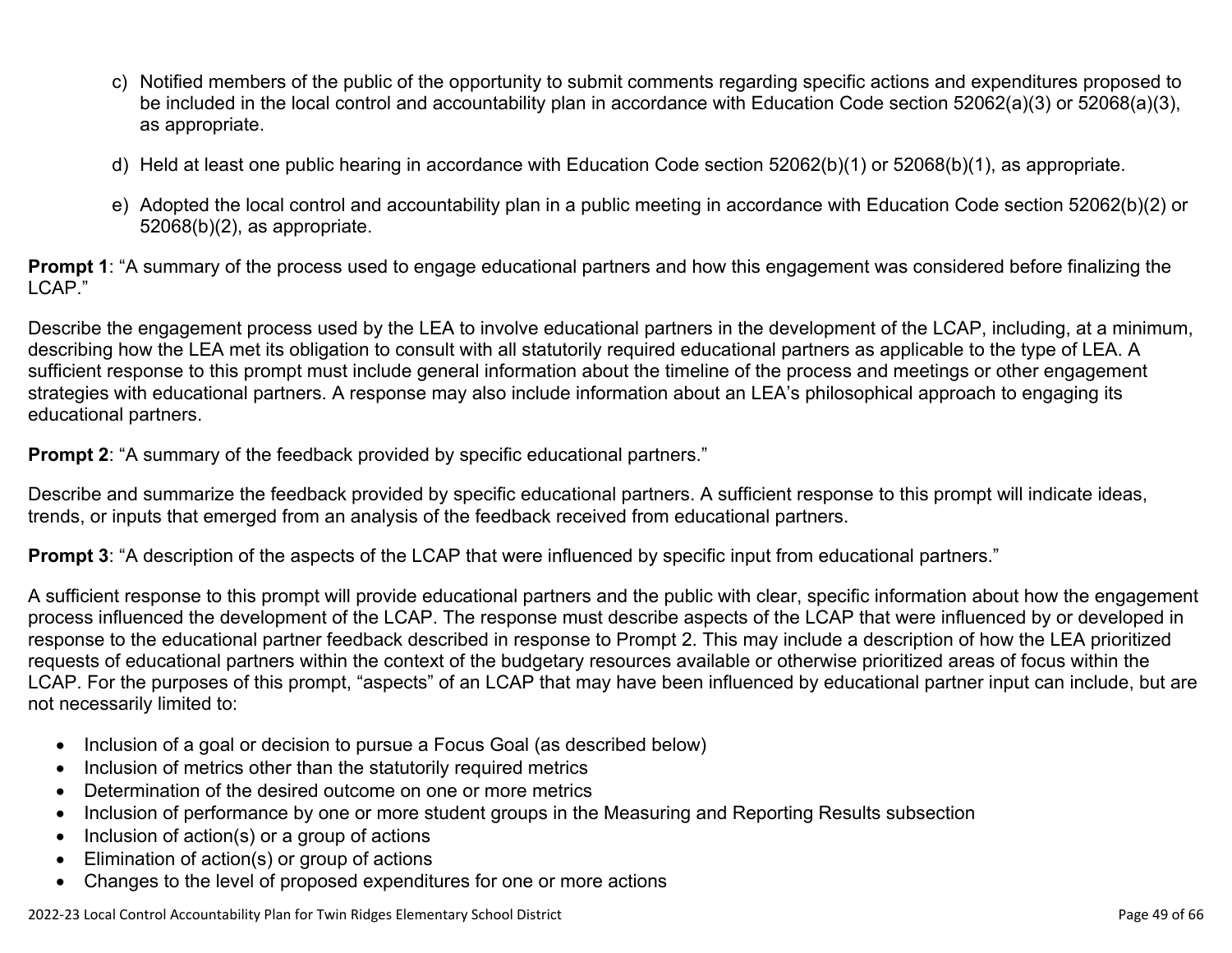- Inclusion of action(s) as contributing to increased or improved services for unduplicated services
- Determination of effectiveness of the specific actions to achieve the goal
- Determination of material differences in expenditures
- Determination of changes made to a goal for the ensuing LCAP year based on the annual update process
- Determination of challenges or successes in the implementation of actions

# **Goals and Actions**

## **Purpose**

Well-developed goals will clearly communicate to educational partners what the LEA plans to accomplish, what the LEA plans to do in order to accomplish the goal, and how the LEA will know when it has accomplished the goal. A goal statement, associated metrics and expected outcomes, and the actions included in the goal should be in alignment. The explanation for why the LEA included a goal is an opportunity for LEAs to clearly communicate to educational partners and the public why, among the various strengths and areas for improvement highlighted by performance data and strategies and actions that could be pursued, the LEA decided to pursue this goal, and the related metrics, expected outcomes, actions, and expenditures.

A well-developed goal can be focused on the performance relative to a metric or metrics for all students, a specific student group(s), narrowing performance gaps, or implementing programs or strategies expected to impact outcomes. LEAs should assess the performance of their student groups when developing goals and the related actions to achieve such goals.

## **Requirements and Instructions**

LEAs should prioritize the goals, specific actions, and related expenditures included within the LCAP within one or more state priorities. LEAs should consider performance on the state and local indicators, including their locally collected and reported data for the local indicators that are included in the Dashboard in determining whether and how to prioritize its goals within the LCAP.

In order to support prioritization of goals, the LCAP template provides LEAs with the option of developing three different kinds of goals:

- Focus Goal: A Focus Goal is relatively more concentrated in scope and may focus on a fewer number of metrics to measure improvement. A Focus Goal statement will be time bound and make clear how the goal is to be measured.
- Broad Goal: A Broad Goal is relatively less concentrated in its scope and may focus on improving performance across a wide range of metrics.
- Maintenance of Progress Goal: A Maintenance of Progress Goal includes actions that may be ongoing without significant changes and allows an LEA to track performance on any metrics not addressed in the other goals of the LCAP.

At a minimum, the LCAP must address all LCFF priorities and associated metrics.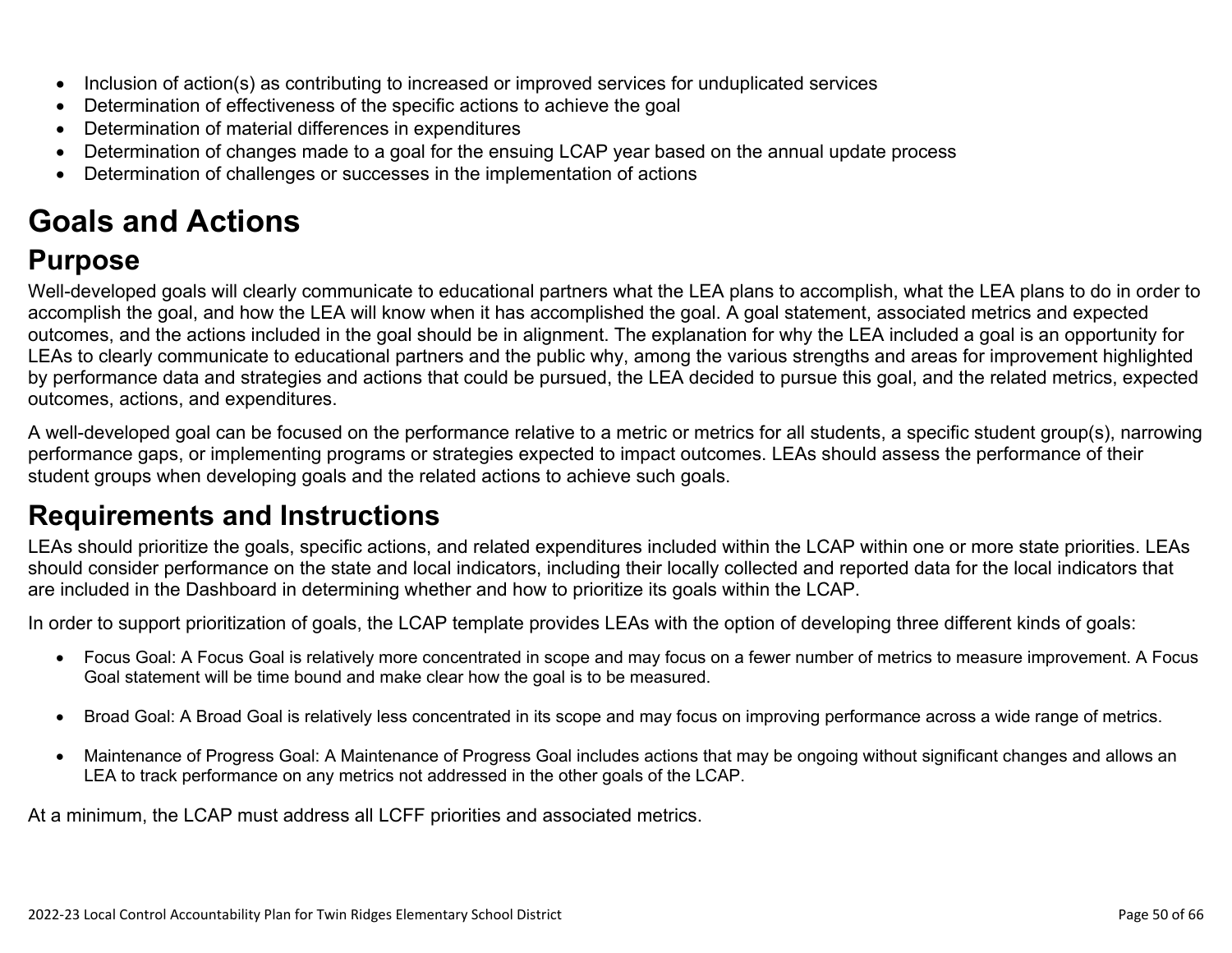### **Focus Goal(s)**

**Goal Description:** The description provided for a Focus Goal must be specific, measurable, and time bound. An LEA develops a Focus Goal to address areas of need that may require or benefit from a more specific and data intensive approach. The Focus Goal can explicitly reference the metric(s) by which achievement of the goal will be measured and the time frame according to which the LEA expects to achieve the goal.

**Explanation of why the LEA has developed this goal:** Explain why the LEA has chosen to prioritize this goal. An explanation must be based on Dashboard data or other locally collected data. LEAs must describe how the LEA identified this goal for focused attention, including relevant consultation with educational partners. LEAs are encouraged to promote transparency and understanding around the decision to pursue a focus goal.

#### **Broad Goal**

Goal Description: Describe what the LEA plans to achieve through the actions included in the goal. The description of a broad goal will be clearly aligned with the expected measurable outcomes included for the goal. The goal description organizes the actions and expected outcomes in a cohesive and consistent manner. A goal description is specific enough to be measurable in either quantitative or qualitative terms. A broad goal is not as specific as a focus goal. While it is specific enough to be measurable, there are many different metrics for measuring progress toward the goal.

**Explanation of why the LEA has developed this goal:** Explain why the LEA developed this goal and how the actions and metrics grouped together will help achieve the goal.

#### **Maintenance of Progress Goal**

**Goal Description:** Describe how the LEA intends to maintain the progress made in the LCFF State Priorities not addressed by the other goals in the LCAP. Use this type of goal to address the state priorities and applicable metrics not addressed within the other goals in the LCAP. The state priorities and metrics to be addressed in this section are those for which the LEA, in consultation with educational partners, has determined to maintain actions and monitor progress while focusing implementation efforts on the actions covered by other goals in the LCAP.

**Explanation of why the LEA has developed this goal**: Explain how the actions will sustain the progress exemplified by the related metrics.

#### **Required Goals**

In general, LEAs have flexibility in determining what goals to include in the LCAP and what those goals will address; however, beginning with the development of the 2022–23 LCAP, LEAs that meet certain criteria are required to include a specific goal in their LCAP.

**Consistently low-performing student group(s) criteria:** An LEA is eligible for Differentiated Assistance for three or more consecutive years based on the performance of the same student group or groups in the Dashboard. A list of the LEAs required to include a goal in the LCAP based on student group performance, and the student group(s) that lead to identification, may be found on the CDE's Local Control Funding Formula web page at [https://www.cde.ca.gov/fg/aa/lc/.](https://www.cde.ca.gov/fg/aa/lc/)

2022-23 Local Control Accountability Plan for Twin Ridges Elementary School District Page 51 of 66 • **Consistently low-performing student group(s) goal requirement:** An LEA meeting the consistently low-performing student group(s) criteria must include a goal in its LCAP focused on improving the performance of the student group or groups that led to the LEA's eligibility for Differentiated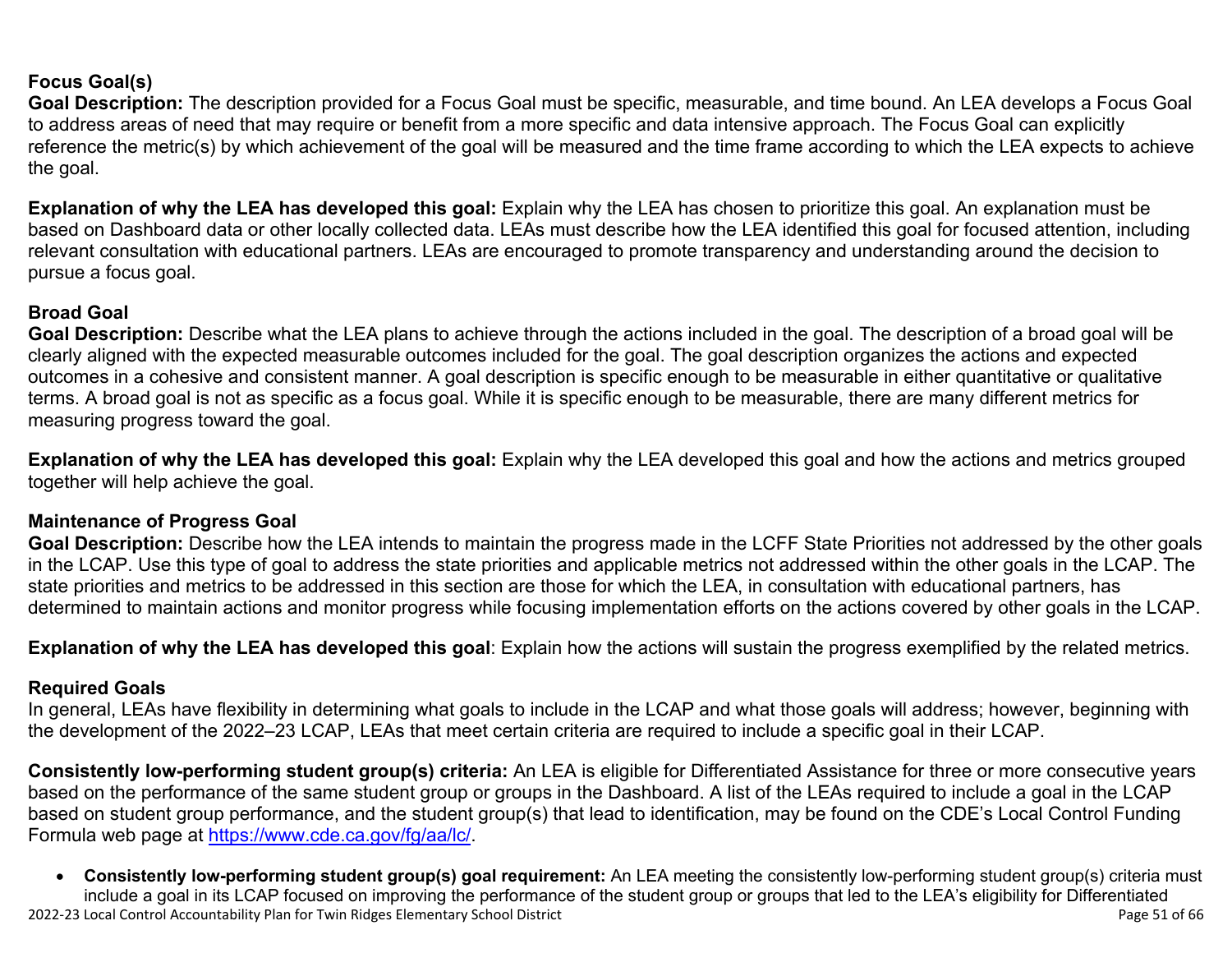Assistance. This goal must include metrics, outcomes, actions, and expenditures specific to addressing the needs of, and improving outcomes for, this student group or groups. An LEA required to address multiple student groups is not required to have a goal to address each student group; however, each student group must be specifically addressed in the goal. This requirement may not be met by combining this required goal with another goal.

- **Goal Description:** Describe the outcomes the LEA plans to achieve to address the needs of, and improve outcomes for, the student group or groups that led to the LEA's eligibility for Differentiated Assistance.
- **Explanation of why the LEA has developed this goal**: Explain why the LEA is required to develop this goal, including identifying the student group(s) that lead to the LEA being required to develop this goal, how the actions and associated metrics included in this goal differ from previous efforts to improve outcomes for the student group(s), and why the LEA believes the actions, metrics, and expenditures included in this goal will help achieve the outcomes identified in the goal description.

**Low-performing school(s) criteria:** The following criteria only applies to a school district or COE with two or more schools; it does not apply to a single-school district. A school district or COE has one or more schools that, for two consecutive years, received the two lowest performance levels on all but one of the state indicators for which the school(s) receive performance levels in the Dashboard and the performance of the "All Students" student group for the LEA is at least one performance level higher in all of those indicators. A list of the LEAs required to include a goal in the LCAP based on school performance, and the school(s) that lead to identification, may be found on the CDE's Local Control Funding Formula web page at [https://www.cde.ca.gov/fg/aa/lc/.](https://www.cde.ca.gov/fg/aa/lc/)

- **Low-performing school(s) goal requirement:** A school district or COE meeting the low-performing school(s) criteria must include a goal in its LCAP focusing on addressing the disparities in performance between the school(s) and the LEA as a whole. This goal must include metrics, outcomes, actions, and expenditures specific to addressing the needs of, and improving outcomes for, the students enrolled at the low-performing school or schools. An LEA required to address multiple schools is not required to have a goal to address each school; however, each school must be specifically addressed in the goal. This requirement may not be met by combining this goal with another goal.
- **Goal Description:** Describe what outcomes the LEA plans to achieve to address the disparities in performance between the students enrolled at the low-performing school(s) and the students enrolled at the LEA as a whole.
- **Explanation of why the LEA has developed this goal**: Explain why the LEA is required to develop this goal, including identifying the schools(s) that lead to the LEA being required to develop this goal; how the actions and associated metrics included in this goal differ from previous efforts to improve outcomes for the school(s); and why the LEA believes the actions, metrics, and expenditures included in this goal will help achieve the outcomes for students enrolled at the low-performing school or schools identified in the goal description.

### **Measuring and Reporting Results:**

For each LCAP year, identify the metric(s) that the LEA will use to track progress toward the expected outcomes. LEAs are encouraged to identify metrics for specific student groups, as appropriate, including expected outcomes that would reflect narrowing of any existing performance gaps.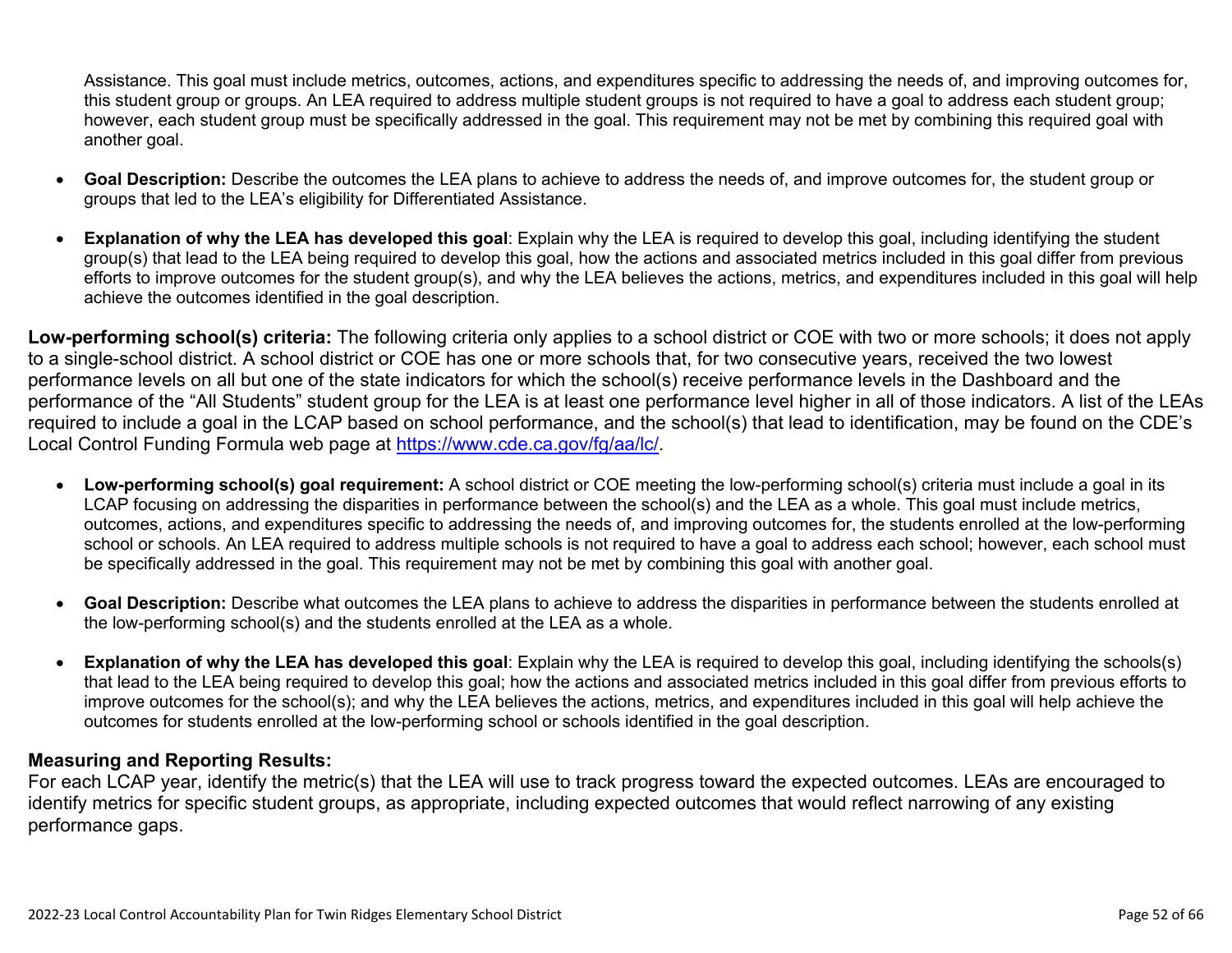Include in the baseline column the most recent data associated with this metric available at the time of adoption of the LCAP for the first year of the three-year plan. LEAs may use data as reported on the 2019 Dashboard for the baseline of a metric only if that data represents the most recent available (e.g., high school graduation rate).

Using the most recent data available may involve reviewing data the LEA is preparing for submission to the California Longitudinal Pupil Achievement Data System (CALPADS) or data that the LEA has recently submitted to CALPADS. Because final 2020–21 outcomes on some metrics may not be computable at the time the 2021–24 LCAP is adopted (e.g., graduation rate, suspension rate), the most recent data available may include a point in time calculation taken each year on the same date for comparability purposes.

The baseline data shall remain unchanged throughout the three-year LCAP.

Complete the table as follows:

- **Metric**: Indicate how progress is being measured using a metric.
- **Baseline**: Enter the baseline when completing the LCAP for 2021–22. As described above, the baseline is the most recent data associated with a metric. Indicate the school year to which the data applies, consistent with the instructions above.
- **Year 1 Outcome**: When completing the LCAP for 2022–23, enter the most recent data available. Indicate the school year to which the data applies, consistent with the instructions above.
- **Year 2 Outcome**: When completing the LCAP for 2023–24, enter the most recent data available. Indicate the school year to which the data applies, consistent with the instructions above.
- **Year 3 Outcome**: When completing the LCAP for 2024–25, enter the most recent data available. Indicate the school year to which the data applies, consistent with the instructions above. The 2024–25 LCAP will be the first year in the next three-year cycle. Completing this column will be part of the Annual Update for that year.
- **Desired Outcome for 2023**–**24**: When completing the first year of the LCAP, enter the desired outcome for the relevant metric the LEA expects to achieve by the end of the 2023–24 LCAP year.

Timeline for completing the "**Measuring and Reporting Results**" part of the Goal.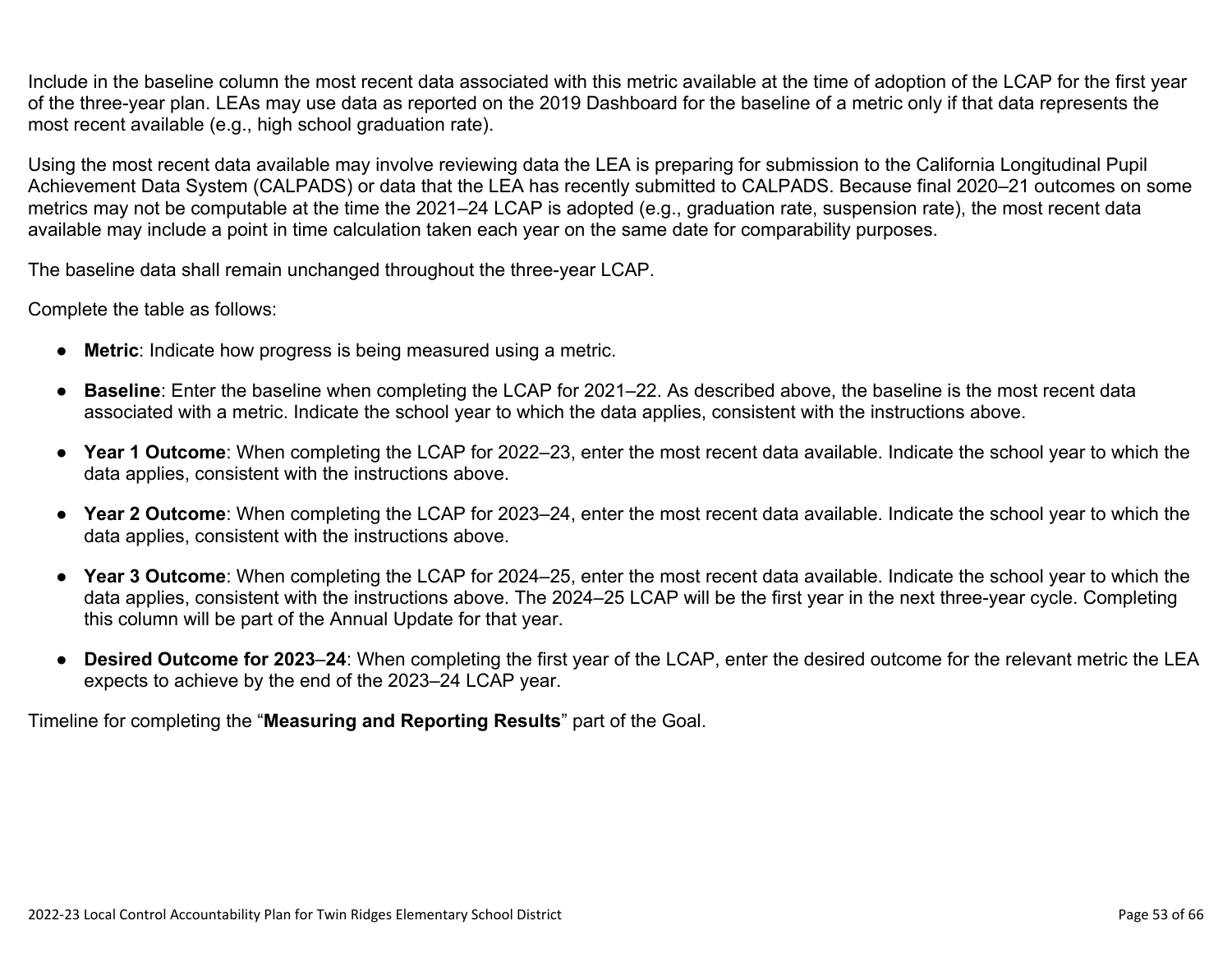| <b>Metric</b>                                                                    | <b>Baseline</b>                                                                  | Year 1 Outcome                                                                                              | Year 2 Outcome                                                                                              | Year 3 Outcome                                                                                              | <b>Desired Outcome</b><br>for Year 3<br>$(2023 - 24)$                                                              |
|----------------------------------------------------------------------------------|----------------------------------------------------------------------------------|-------------------------------------------------------------------------------------------------------------|-------------------------------------------------------------------------------------------------------------|-------------------------------------------------------------------------------------------------------------|--------------------------------------------------------------------------------------------------------------------|
| Enter information<br>in this box when<br>completing the<br>LCAP for 2021-<br>22. | Enter information<br>in this box when<br>completing the<br>LCAP for 2021-<br>22. | Enter information<br>in this box when<br>completing the<br>LCAP for 2022-<br>23. Leave blank<br>until then. | Enter information<br>in this box when<br>completing the<br>LCAP for 2023-<br>24. Leave blank<br>until then. | Enter information<br>in this box when<br>completing the<br>LCAP for 2024-<br>25. Leave blank<br>until then. | Enter information<br>in this box when<br>completing the<br>LCAP for 2021-<br>22 or when<br>adding a new<br>metric. |

The metrics may be quantitative or qualitative; but at minimum, an LEA's LCAP must include goals that are measured using all of the applicable metrics for the related state priorities, in each LCAP year as applicable to the type of LEA. To the extent a state priority does not specify one or more metrics (e.g., implementation of state academic content and performance standards), the LEA must identify a metric to use within the LCAP. For these state priorities, LEAs are encouraged to use metrics based on or reported through the relevant self-reflection tool for local indicators within the Dashboard.

*Actions*: Enter the action number. Provide a short title for the action. This title will also appear in the action tables. Provide a description of the action. Enter the total amount of expenditures associated with this action. Budgeted expenditures from specific fund sources will be provided in the summary tables. Indicate whether the action contributes to meeting the increase or improved services requirement as described in the Increased or Improved Services section using a "Y" for Yes or an "N" for No. (**Note:** for each such action offered on an LEA-wide or schoolwide basis, the LEA will need to provide additional information in the Increased or Improved Summary Section to address the requirements in *California Code of Regulations*, Title 5 [5 *CCR*] Section 15496(b) in the Increased or Improved Services Section of the LCAP).

*Actions for English Learners:* School districts, COEs, and charter schools that have a numerically significant English learner student subgroup must include specific actions in the LCAP related to, at a minimum, the language acquisition programs, as defined in *EC* Section 306, provided to students and professional development activities specific to English learners.

*Actions for Foster Youth*: School districts, COEs, and charter schools that have a numerically significant Foster Youth student subgroup are encouraged to include specific actions in the LCAP designed to meet needs specific to Foster Youth students.

#### **Goal Analysis:**

Enter the LCAP Year.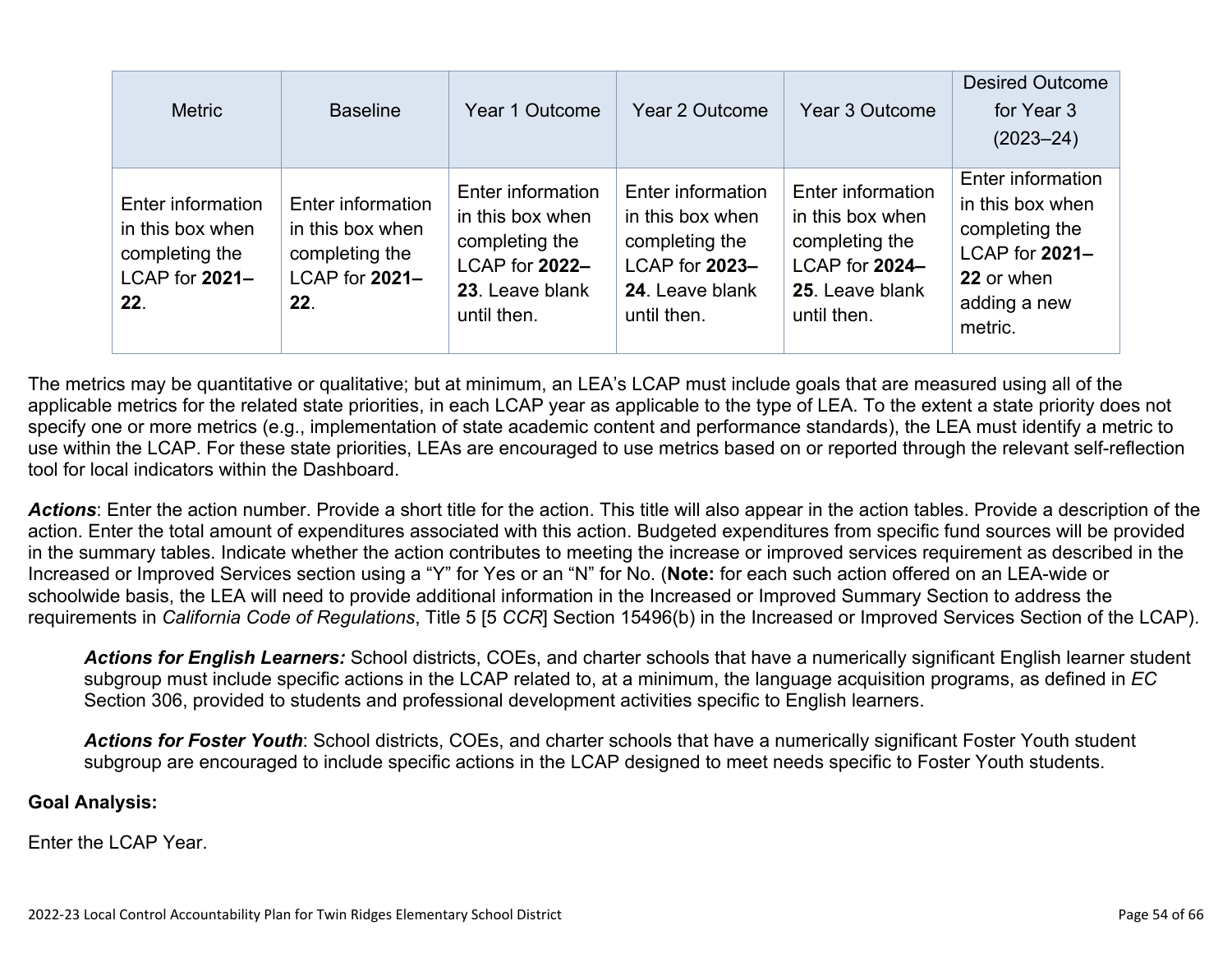Using actual annual measurable outcome data, including data from the Dashboard, analyze whether the planned actions were effective in achieving the goal. Respond to the prompts as instructed.

- Describe the overall implementation of the actions to achieve the articulated goal. Include a discussion of relevant challenges and successes experienced with the implementation process. This must include any instance where the LEA did not implement a planned action or implemented a planned action in a manner that differs substantively from how it was described in the adopted LCAP.
- Explain material differences between Budgeted Expenditures and Estimated Actual Expenditures and between the Planned Percentages of Improved Services and Estimated Actual Percentages of Improved Services, as applicable. Minor variances in expenditures or percentages do not need to be addressed, and a dollar-for-dollar accounting is not required.
- Describe the effectiveness of the specific actions to achieve the articulated goal as measured by the LEA. In some cases, not all actions in a goal will be intended to improve performance on all of the metrics associated with the goal. When responding to this prompt, LEAs may assess the effectiveness of a single action or group of actions within the goal in the context of performance on a single metric or group of specific metrics within the goal that are applicable to the action(s). Grouping actions with metrics will allow for more robust analysis of whether the strategy the LEA is using to impact a specified set of metrics is working and increase transparency for educational partners. LEAs are encouraged to use such an approach when goals include multiple actions and metrics that are not closely associated.
- Describe any changes made to this goal, expected outcomes, metrics, or actions to achieve this goal as a result of this analysis and analysis of the data provided in the Dashboard or other local data, as applicable.

# **Increased or Improved Services for Foster Youth, English Learners, and Low-Income Students**

# **Purpose**

A well-written Increased or Improved Services section provides educational partners with a comprehensive description, within a single dedicated section, of how an LEA plans to increase or improve services for its unduplicated students in grades TK–12 as compared to all students in grades TK–12, as applicable, and how LEA-wide or schoolwide actions identified for this purpose meet regulatory requirements. Descriptions provided should include sufficient detail yet be sufficiently succinct to promote a broader understanding of educational partners to facilitate their ability to provide input. An LEA's description in this section must align with the actions included in the Goals and Actions section as contributing.

# **Requirements and Instructions**

*Projected LCFF Supplemental and/or Concentration Grants*: Specify the amount of LCFF supplemental and concentration grant funds the LEA estimates it will receive in the coming year based on the number and concentration of low income, foster youth, and English learner students.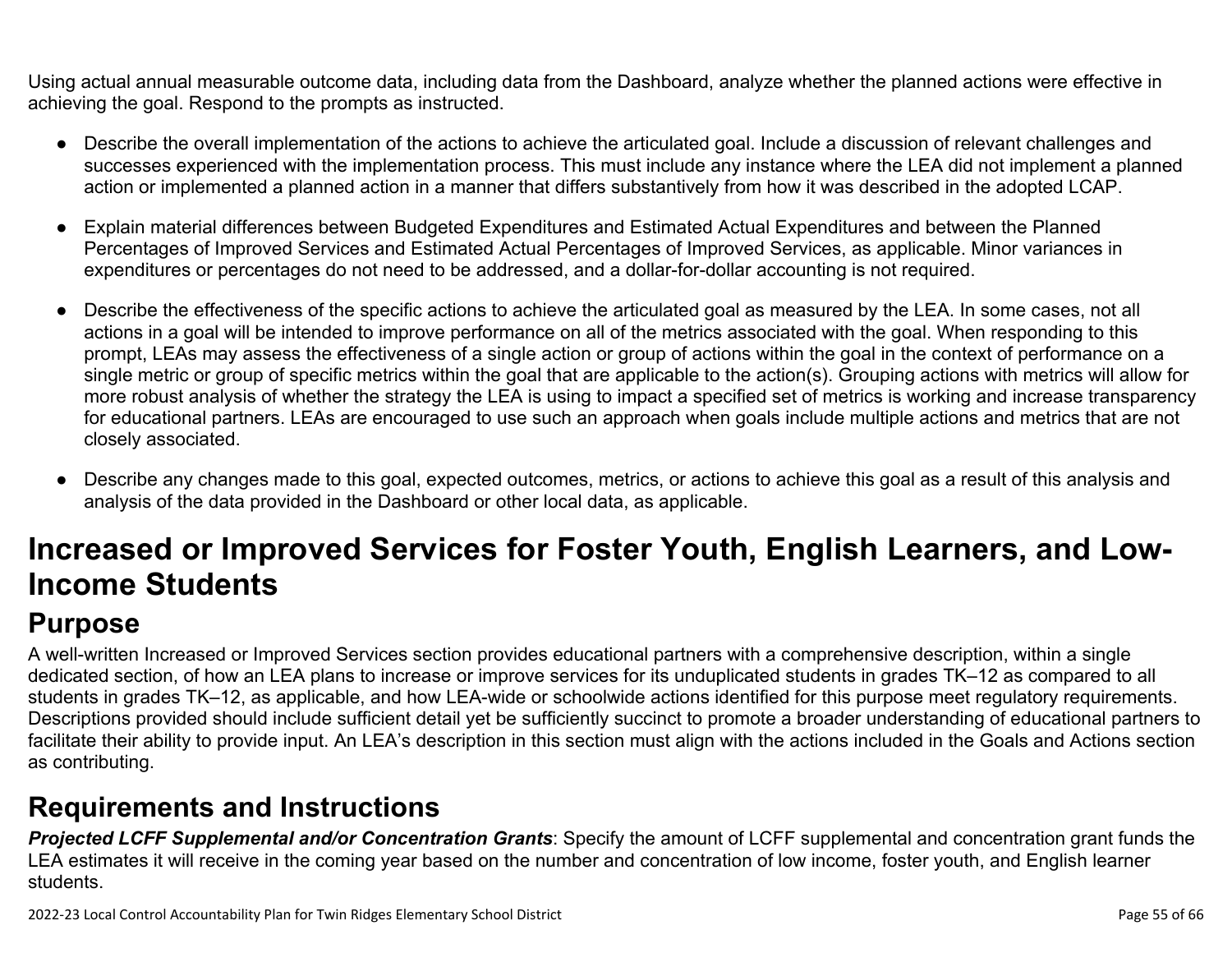**Projected Additional LCFF Concentration Grant (15 percent):** Specify the amount of additional LCFF concentration grant add-on funding, as described in *EC* Section 42238.02, that the LEA estimates it will receive in the coming year.

*Projected Percentage to Increase or Improve Services for the Coming School Year***:** Specify the estimated percentage by which services for unduplicated pupils must be increased or improved as compared to the services provided to all students in the LCAP year as calculated pursuant to 5 *CCR* Section 15496(a)(7).

*LCFF Carryover — Percentage:* Specify the LCFF Carryover — Percentage identified in the LCFF Carryover Table. If a carryover percentage is not identified in the LCFF Carryover Table, specify a percentage of zero (0.00%).

*LCFF Carryover — Dollar:* Specify the LCFF Carryover — Dollar amount identified in the LCFF Carryover Table. If a carryover amount is not identified in the LCFF Carryover Table, specify an amount of zero (\$0).

**Total Percentage to Increase or Improve Services for the Coming School Year:** Add the Projected Percentage to Increase or Improve Services for the Coming School Year and the Proportional LCFF Required Carryover Percentage and specify the percentage. This is the LEAs percentage by which services for unduplicated pupils must be increased or improved as compared to the services provided to all students in the LCAP year, as calculated pursuant to 5 *CCR* Section 15496(a)(7).

#### *Required Descriptions:*

**For each action being provided to an entire school, or across the entire school district or COE, an explanation of (1) how the needs of foster youth, English learners, and low-income students were considered first, and (2) how these actions are effective in meeting the goals for these students.**

For each action included in the Goals and Actions section as contributing to the increased or improved services requirement for unduplicated pupils and provided on an LEA-wide or schoolwide basis, the LEA must include an explanation consistent with 5 *CCR* Section 15496(b). For any such actions continued into the 2021–24 LCAP from the 2017–2020 LCAP, the LEA must determine whether or not the action was effective as expected, and this determination must reflect evidence of outcome data or actual implementation to date.

**Principally Directed and Effective:** An LEA demonstrates how an action is principally directed towards and effective in meeting the LEA's goals for unduplicated students when the LEA explains how:

- It considers the needs, conditions, or circumstances of its unduplicated pupils;
- The action, or aspect(s) of the action (including, for example, its design, content, methods, or location), is based on these considerations; and
- The action is intended to help achieve an expected measurable outcome of the associated goal.

As such, the response provided in this section may rely on a needs assessment of unduplicated students.

2022-23 Local Control Accountability Plan for Twin Ridges Elementary School District Page 10 and 2022-23 Local Control Accountability Plan for Twin Ridges Elementary School District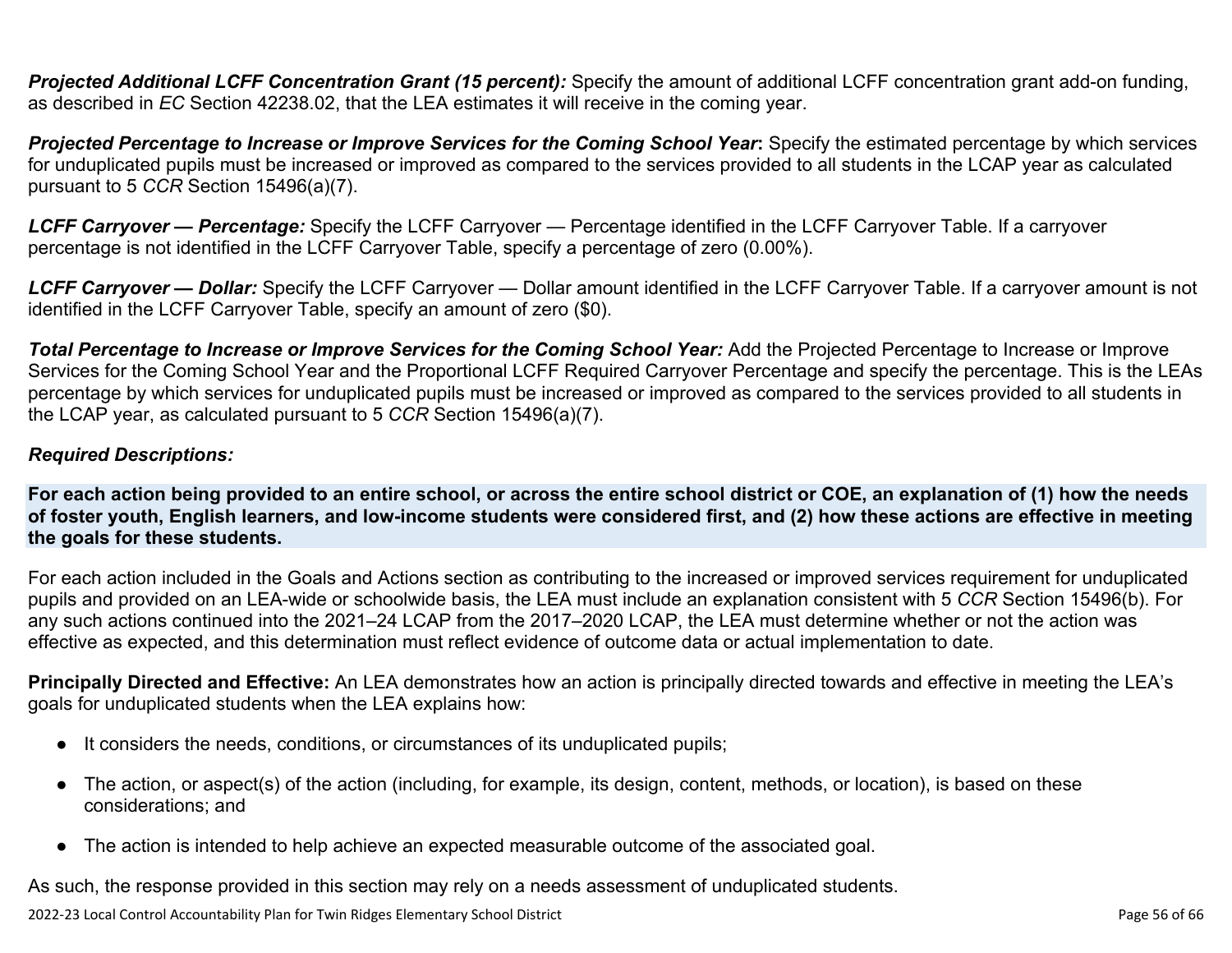Conclusory statements that a service will help achieve an expected outcome for the goal, without an explicit connection or further explanation as to how, are not sufficient. Further, simply stating that an LEA has a high enrollment percentage of a specific student group or groups does not meet the increase or improve services standard because enrolling students is not the same as serving students.

For example, if an LEA determines that low-income students have a significantly lower attendance rate than the attendance rate for all students, it might justify LEA-wide or schoolwide actions to address this area of need in the following way:

After assessing the needs, conditions, and circumstances of our low-income students, we learned that the attendance rate of our lowincome students is 7 percent lower than the attendance rate for all students. (Needs, Conditions, Circumstances [Principally Directed])

In order to address this condition of our low-income students, we will develop and implement a new attendance program that is designed to address some of the major causes of absenteeism, including lack of reliable transportation and food, as well as a school climate that does not emphasize the importance of attendance. Goal N, Actions X, Y, and Z provide additional transportation and nutritional resources as well as a districtwide educational campaign on the benefits of high attendance rates. (Contributing Action[s])

These actions are being provided on an LEA-wide basis and we expect/hope that all students with less than a 100 percent attendance rate will benefit. However, because of the significantly lower attendance rate of low-income students, and because the actions meet needs most associated with the chronic stresses and experiences of a socio-economically disadvantaged status, we expect that the attendance rate for our low-income students will increase significantly more than the average attendance rate of all other students. (Measurable Outcomes [Effective In])

**COEs and Charter Schools**: Describe how actions included as contributing to meeting the increased or improved services requirement on an LEA-wide basis are principally directed to and effective in meeting its goals for unduplicated pupils in the state and any local priorities as described above. In the case of COEs and charter schools, schoolwide and LEA-wide are considered to be synonymous.

### **For School Districts Only:**

### **Actions Provided on an LEA-Wide Basis:**

*Unduplicated Percentage > 55 percent:* For school districts with an unduplicated pupil percentage of 55 percent or more, describe how these actions are principally directed to and effective in meeting its goals for unduplicated pupils in the state and any local priorities as described above.

*Unduplicated Percentage < 55 percent:* For school districts with an unduplicated pupil percentage of less than 55 percent, describe how these actions are principally directed to and effective in meeting its goals for unduplicated pupils in the state and any local priorities. Also describe how the actions **are the most effective use of the funds** to meet these goals for its unduplicated pupils. Provide the basis for this determination, including any alternatives considered, supporting research, experience, or educational theory.

### **Actions Provided on a Schoolwide Basis:**

2022-23 Local Control Accountability Plan for Twin Ridges Elementary School District **Page 57** of 66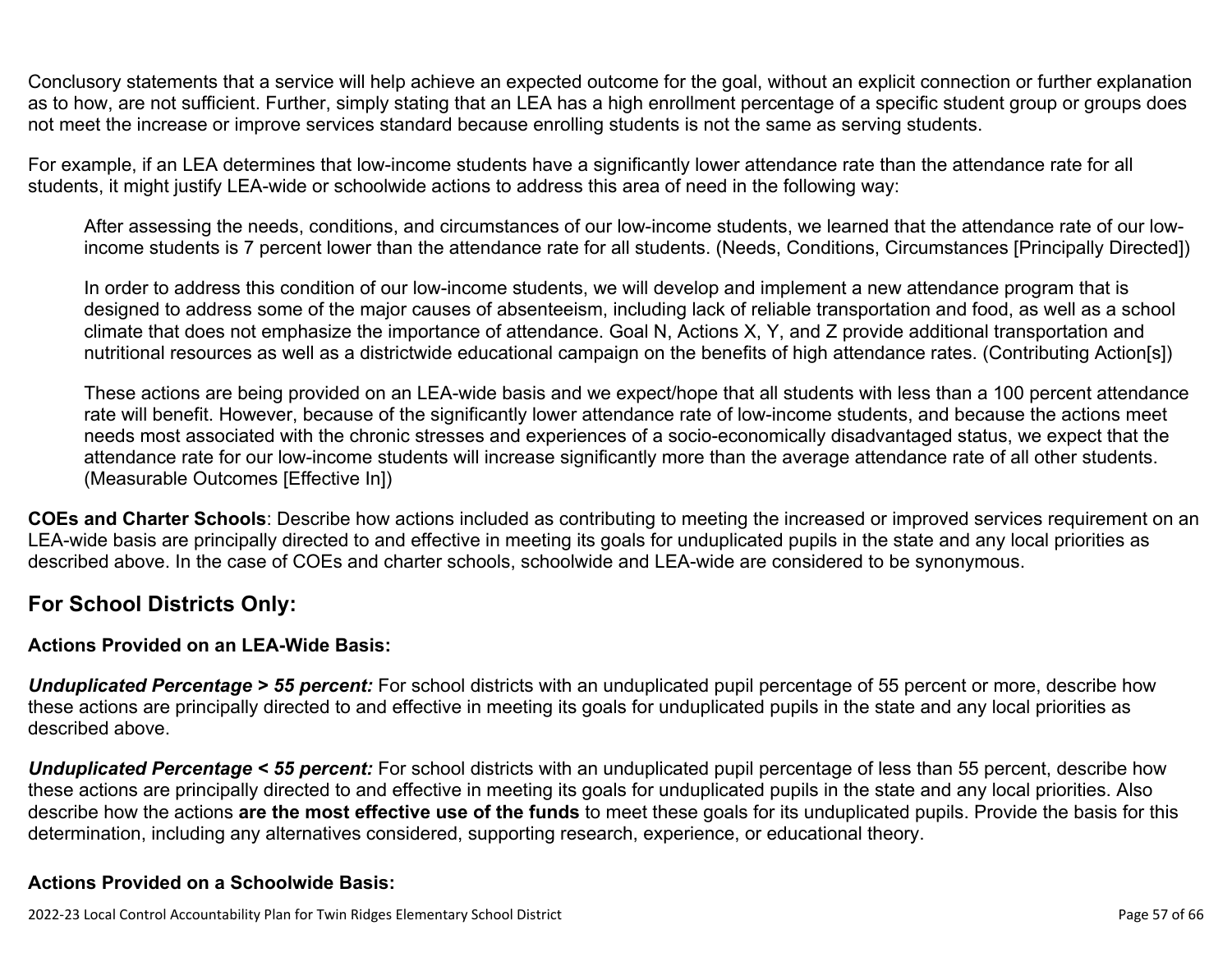School Districts must identify in the description those actions being funded and provided on a schoolwide basis, and include the required description supporting the use of the funds on a schoolwide basis.

**For schools with 40 percent or more enrollment of unduplicated pupils:** Describe how these actions are principally directed to and effective in meeting its goals for its unduplicated pupils in the state and any local priorities.

**For school districts expending funds on a schoolwide basis at a school with less than 40 percent enrollment of unduplicated pupils:** Describe how these actions are principally directed to and how the actions are the most effective use of the funds to meet its goals for foster youth, English learners, and low-income students in the state and any local priorities.

#### **A description of how services for foster youth, English learners, and low-income students are being increased or improved by the percentage required.**

Consistent with the requirements of 5 *CCR* Section 15496, describe how services provided for unduplicated pupils are increased or improved by at least the percentage calculated as compared to the services provided for all students in the LCAP year. To improve services means to grow services in quality and to increase services means to grow services in quantity. Services are increased or improved by those actions in the LCAP that are included in the Goals and Actions section as contributing to the increased or improved services requirement, whether they are provided on an LEA-wide or schoolwide basis or provided on a limited basis to unduplicated students. A limited action is an action that only serves foster youth, English learners, and/or low-income students. This description must address how these action(s) are expected to result in the required proportional increase or improvement in services for unduplicated pupils as compared to the services the LEA provides to all students for the relevant LCAP year.

For any action contributing to meeting the increased or improved services requirement that is associated with a Planned Percentage of Improved Services in the Contributing Summary Table rather than an expenditure of LCFF funds, describe the methodology that was used to determine the contribution of the action towards the proportional percentage. See the instructions for determining the Planned Percentage of Improved Services for information on calculating the Percentage of Improved Services.

#### **A description of the plan for how the additional concentration grant add-on funding identified above will be used to increase the number of staff providing direct services to students at schools that have a high concentration (above 55 percent) of foster youth, English learners, and low-income students, as applicable.**

An LEA that receives the additional concentration grant add-on described in *EC* Section 42238.02 is required to demonstrate how it is using these funds to increase the number of staff who provide direct services to students at schools with an enrollment of unduplicated students that is greater than 55 percent as compared to the number of staff who provide direct services to students at schools with an enrollment of unduplicated students that is equal to or less than 55 percent. The staff who provide direct services to students must be certificated staff and/or classified staff employed by the LEA; classified staff includes custodial staff.

Provide the following descriptions, as applicable to the LEA: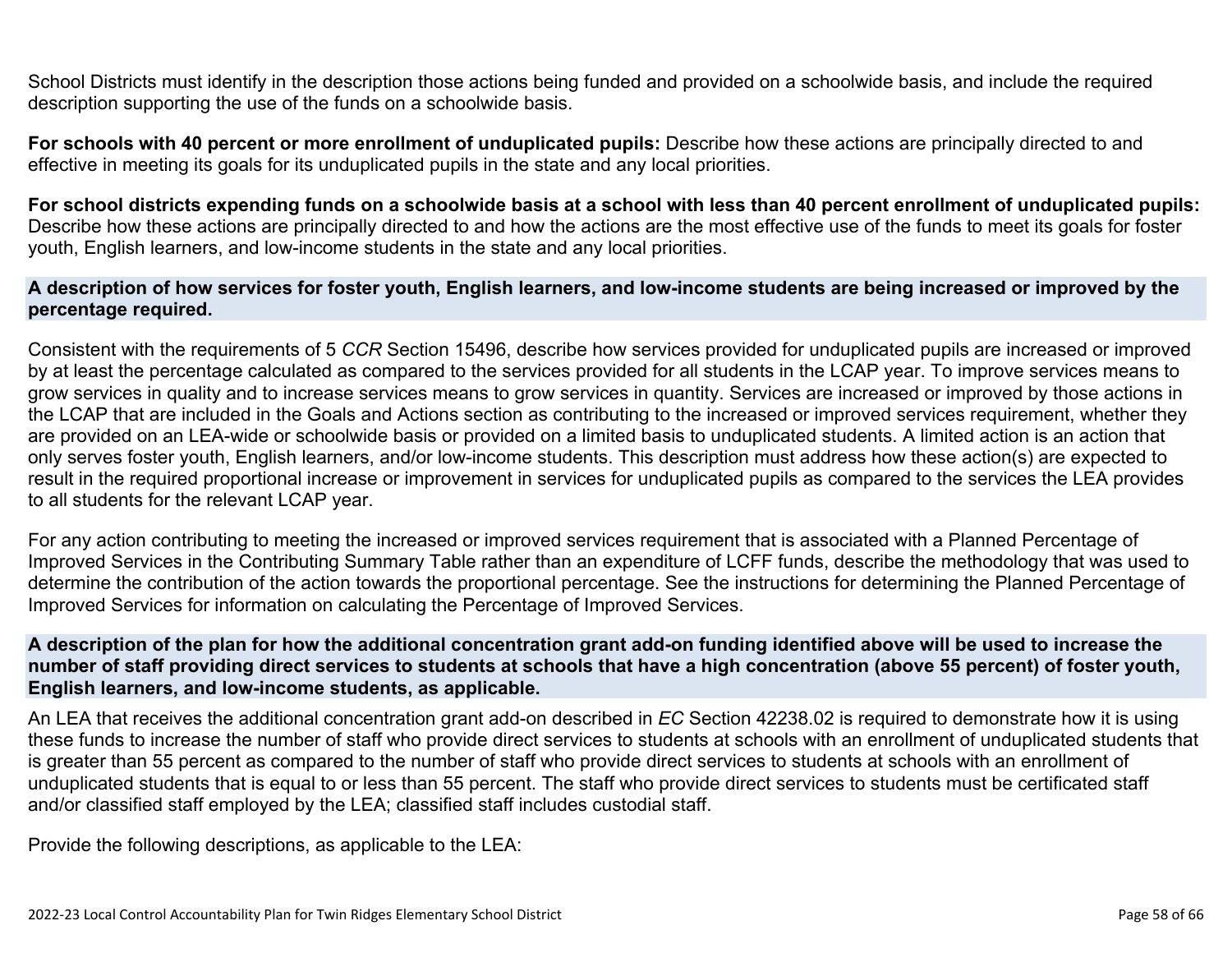An LEA that does not receive a concentration grant or the concentration grant add-on must indicate that a response to this prompt is not applicable.

Identify the goal and action numbers of the actions in the LCAP that the LEA is implementing to meet the requirement to increase the number of staff who provide direct services to students at schools with an enrollment of unduplicated students that is greater than 55 percent.

An LEA that does not have comparison schools from which to describe how it is using the concentration grant add-on funds, such as an LEA that only has schools with an enrollment of unduplicated students that is greater than 55 percent, must describe how it is using the funds to increase the number of credentialed staff, classified staff, or both, including custodial staff, who provide direct services to students at selected schools and the criteria used to determine which schools require additional staffing support.

In the event that an additional concentration grant add-on is not sufficient to increase staff providing direct services to students at a school with an enrollment of unduplicated students that is greater than 55 percent, the LEA must describe how it is using the funds to retain staff providing direct services to students at a school with an enrollment of unduplicated students that is greater than 55 percent.

Complete the table as follows:

- Provide the staff-to-student ratio of classified staff providing direct services to students with a concentration of unduplicated students that is 55 percent or less and the staff-to-student ratio of classified staff providing direct services to students at schools with a concentration of unduplicated students that is greater than 55 percent, as applicable to the LEA. The LEA may group its schools by grade span (Elementary, Middle/Junior High, and High Schools), as applicable to the LEA. The staff-to-student ratio must be based on the number of full time equivalent (FTE) staff and the number of enrolled students as counted on the first Wednesday in October of each year.
- Provide the staff-to-student ratio of certificated staff providing direct services to students at schools with a concentration of unduplicated students that is 55 percent or less and the staff-to-student ratio of certificated staff providing direct services to students at schools with a concentration of unduplicated students that is greater than 55 percent, as applicable to the LEA. The LEA may group its schools by grade span (Elementary, Middle/Junior High, and High Schools), as applicable to the LEA. The staff-to-student ratio must be based on the number of FTE staff and the number of enrolled students as counted on the first Wednesday in October of each year.

# **Action Tables**

Complete the Data Entry Table for each action in the LCAP. The information entered into this table will automatically populate the other Action Tables. Information is only entered into the Data Entry Table, the Annual Update Table, the Contributing Actions Annual Update Table, and the LCFF Carryover Table. With the exception of the Data Entry Table, the word "input" has been added to column headers to aid in identifying the column(s) where information will be entered. Information is not entered on the remaining Action tables.

The following tables are required to be included as part of the LCAP adopted by the local governing board or governing body:

• Table 1: Total Planned Expenditures Table (for the coming LCAP Year)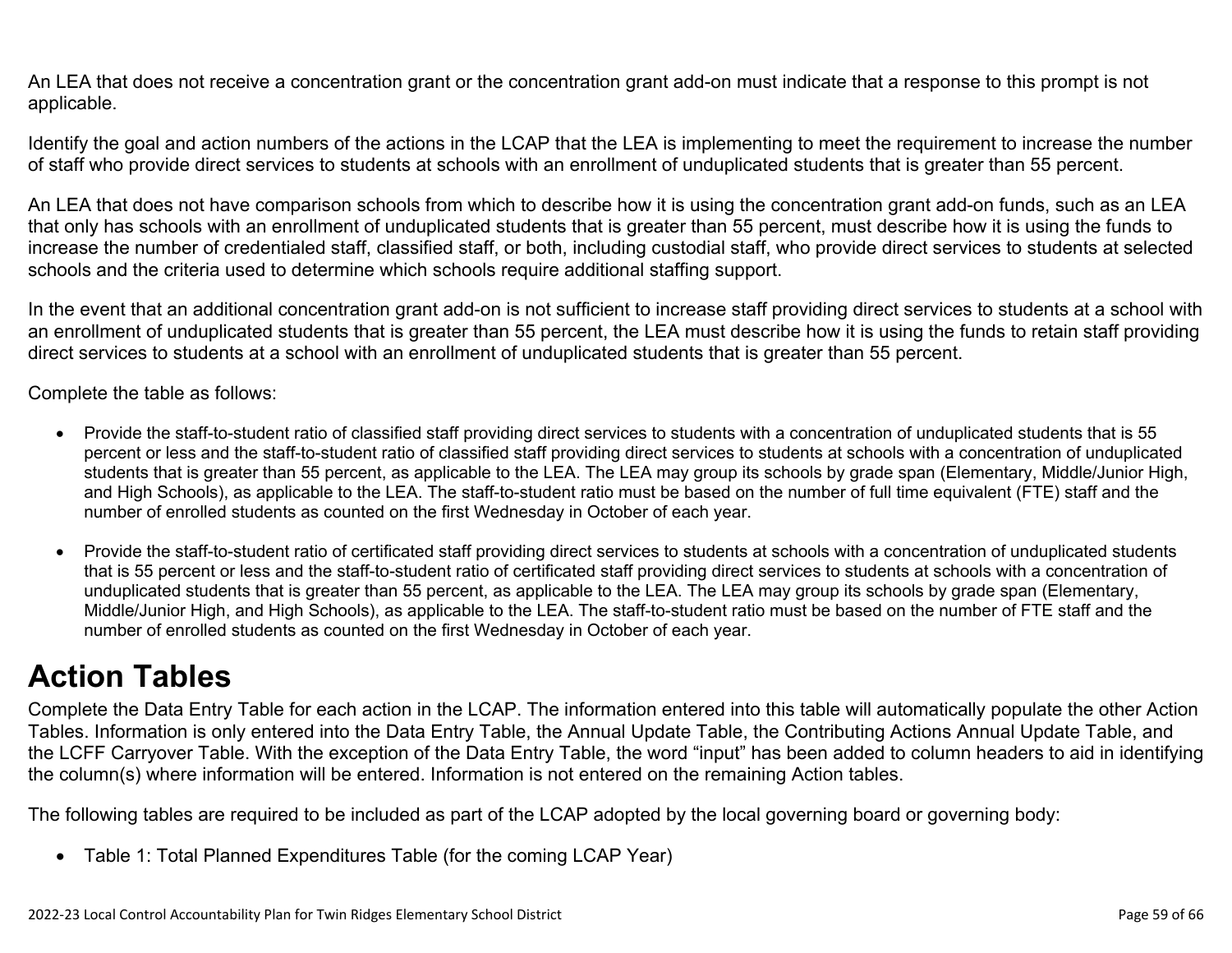- Table 2: Contributing Actions Table (for the coming LCAP Year)
- Table 3: Annual Update Table (for the current LCAP Year)
- Table 4: Contributing Actions Annual Update Table (for the current LCAP Year)
- Table 5: LCFF Carryover Table (for the current LCAP Year)

Note: The coming LCAP Year is the year that is being planned for, while the current LCAP year is the current year of implementation. For example, when developing the 2022–23 LCAP, 2022–23 will be the coming LCAP Year and 2021–22 will be the current LCAP Year.

# **Data Entry Table**

The Data Entry Table may be included in the LCAP as adopted by the local governing board or governing body, but is not required to be included. In the Data Entry Table, input the following information for each action in the LCAP for that applicable LCAP year:

- **LCAP Year**: Identify the applicable LCAP Year.
- **1. Projected LCFF Base Grant**: Provide the total amount of LCFF funding the LEA estimates it will receive for the coming school year, excluding the supplemental and concentration grants and the add-ons for the Targeted Instructional Improvement Grant Program and the Home to School Transportation Program, pursuant to 5 *CCR* Section 15496(a)(8).

See *EC* sections 2574 (for COEs) and 42238.02 (for school districts and charter schools), as applicable, for LCFF apportionment calculations.

- **2. Projected LCFF Supplemental and/or Concentration Grants:** Provide the total amount of LCFF supplemental and concentration grants the LEA estimates it will receive on the basis of the number and concentration of unduplicated students for the coming school year.
- **3. Projected Percentage to Increase or Improve Services for the Coming School Year:** This percentage will not be entered; it is calculated based on the Projected LCFF Base Grant and the Projected LCFF Supplemental and/or Concentration Grants, pursuant to 5 *CCR* Section 15496(a)(8). This is the percentage by which services for unduplicated pupils must be increased or improved as compared to the services provided to all students in the coming LCAP year.
- **LCFF Carryover Percentage:** Specify the LCFF Carryover Percentage identified in the LCFF Carryover Table from the prior LCAP year. If a carryover percentage is not identified in the LCFF Carryover Table, specify a percentage of zero (0.00%).
- **Total Percentage to Increase or Improve Services for the Coming School Year:** This percentage will not be entered; it is calculated based on the Projected Percentage to Increase or Improve Services for the Coming School Year and the LCFF Carryover —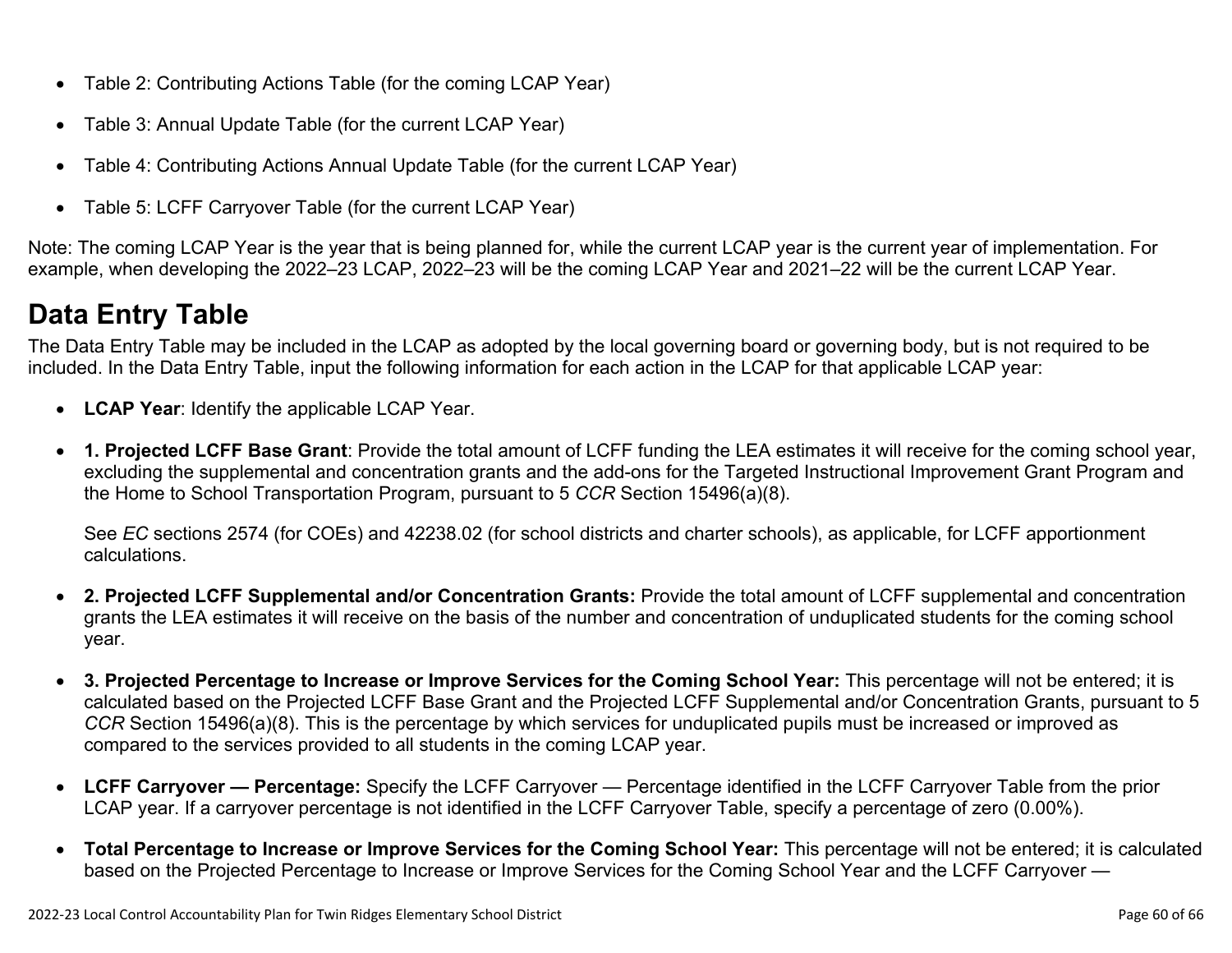Percentage. This is the percentage by which the LEA must increase or improve services for unduplicated pupils as compared to the services provided to all students in the coming LCAP year.

- **Goal #**: Enter the LCAP Goal number for the action.
- **Action #**: Enter the action's number as indicated in the LCAP Goal.
- **Action Title**: Provide a title of the action.
- **Student Group(s)**: Indicate the student group or groups who will be the primary beneficiary of the action by entering "All," or by entering a specific student group or groups.
- **Contributing to Increased or Improved Services?:** Type "Yes" if the action **is** included as contributing to meeting the increased or improved services; OR, type "No" if the action is **not** included as contributing to meeting the increased or improved services.
- If "Yes" is entered into the Contributing column, then complete the following columns:
	- o **Scope**: The scope of an action may be LEA-wide (i.e., districtwide, countywide, or charterwide), schoolwide, or limited. An action that is LEA-wide in scope upgrades the entire educational program of the LEA. An action that is schoolwide in scope upgrades the entire educational program of a single school. An action that is limited in its scope is an action that serves only one or more unduplicated student groups.
	- o **Unduplicated Student Group(s)**: Regardless of scope, contributing actions serve one or more unduplicated student groups. Indicate one or more unduplicated student groups for whom services are being increased or improved as compared to what all students receive.
	- o **Location**: Identify the location where the action will be provided. If the action is provided to all schools within the LEA, the LEA must indicate "All Schools." If the action is provided to specific schools within the LEA or specific grade spans only, the LEA must enter "Specific Schools" or "Specific Grade Spans." Identify the individual school or a subset of schools or grade spans (e.g., all high schools or grades transitional kindergarten through grade five), as appropriate.
- **Time Span**: Enter "ongoing" if the action will be implemented for an indeterminate period of time. Otherwise, indicate the span of time for which the action will be implemented. For example, an LEA might enter "1 Year," or "2 Years," or "6 Months."
- **Total Personnel**: Enter the total amount of personnel expenditures utilized to implement this action.
- **Total Non-Personnel**: This amount will be automatically calculated based on information provided in the Total Personnel column and the Total Funds column.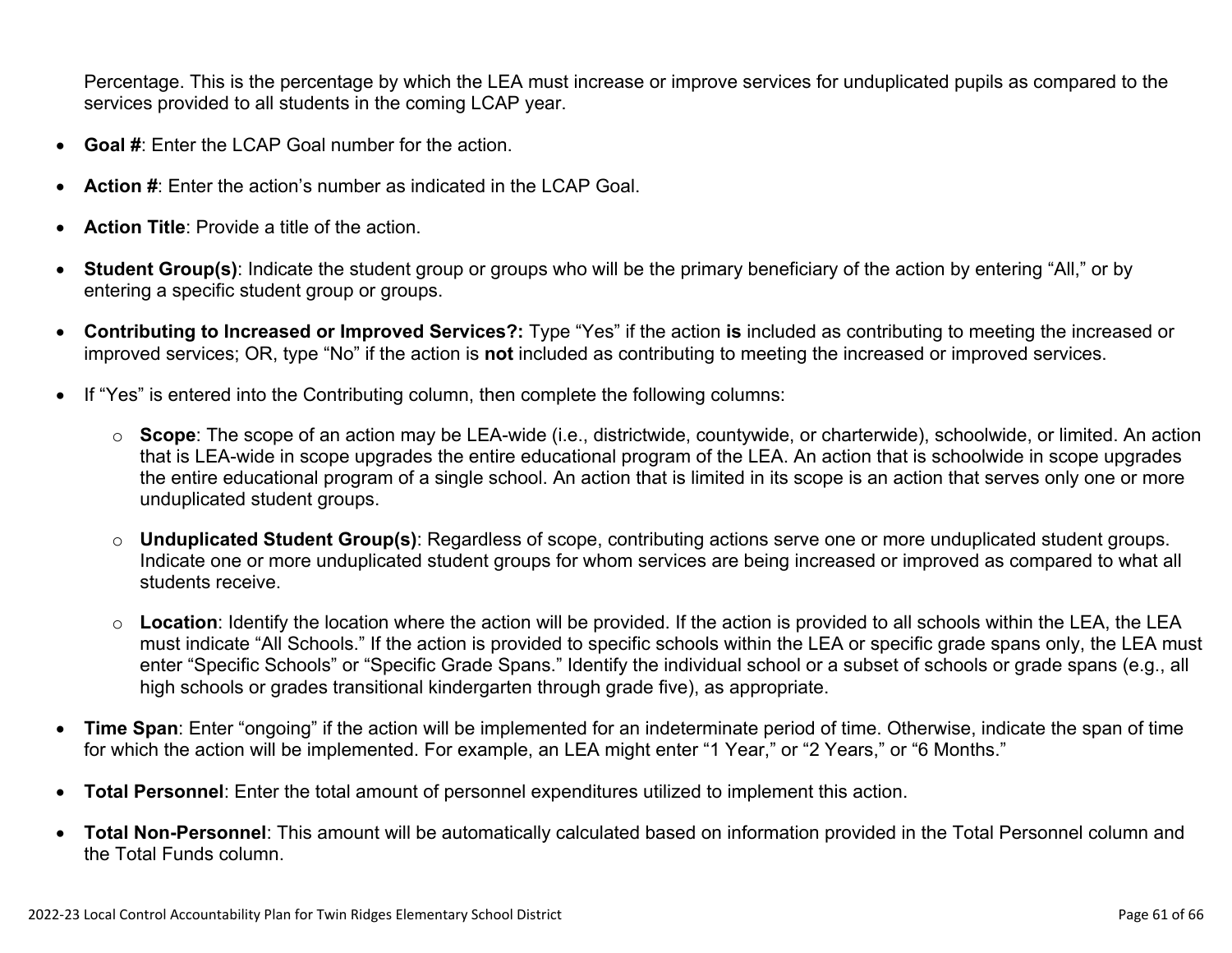- **LCFF Funds**: Enter the total amount of LCFF funds utilized to implement this action, if any. LCFF funds include all funds that make up an LEA's total LCFF target (i.e., base grant, grade span adjustment, supplemental grant, concentration grant, Targeted Instructional Improvement Block Grant, and Home-To-School Transportation).
	- o **Note:** For an action to contribute towards meeting the increased or improved services requirement it must include some measure of LCFF funding. The action may also include funding from other sources, however the extent to which an action contributes to meeting the increased or improved services requirement is based on the LCFF funding being used to implement the action.
- **Other State Funds**: Enter the total amount of Other State Funds utilized to implement this action, if any.
- **Local Funds**: Enter the total amount of Local Funds utilized to implement this action, if any.
- **Federal Funds**: Enter the total amount of Federal Funds utilized to implement this action, if any.
- **Total Funds**: This amount is automatically calculated based on amounts entered in the previous four columns.
- **Planned Percentage of Improved Services**: For any action identified as contributing, being provided on a Limited basis to unduplicated students, and that does not have funding associated with the action, enter the planned quality improvement anticipated for the action as a percentage rounded to the nearest hundredth (0.00%). A limited action is an action that only serves foster youth, English learners, and/or low-income students.
	- o As noted in the instructions for the Increased or Improved Services section, when identifying a Planned Percentage of Improved Services, the LEA must describe the methodology that it used to determine the contribution of the action towards the proportional percentage. The percentage of improved services for an action corresponds to the amount of LCFF funding that the LEA estimates it would expend to implement the action if it were funded.

For example, an LEA determines that there is a need to analyze data to ensure that instructional aides and expanded learning providers know what targeted supports to provide to students who are foster youth. The LEA could implement this action by hiring additional staff to collect and analyze data and to coordinate supports for students, which the LEA estimates would cost \$165,000. Instead, the LEA chooses to utilize a portion of existing staff time to analyze data relating to students who are foster youth. This analysis will then be shared with site principals who will use the data to coordinate services provided by instructional assistants and expanded learning providers to target support to students. In this example, the LEA would divide the estimated cost of \$165,000 by the amount of LCFF Funding identified in the Data Entry Table and then convert the quotient to a percentage. This percentage is the Planned Percentage of Improved Service for the action.

## **Contributing Actions Table**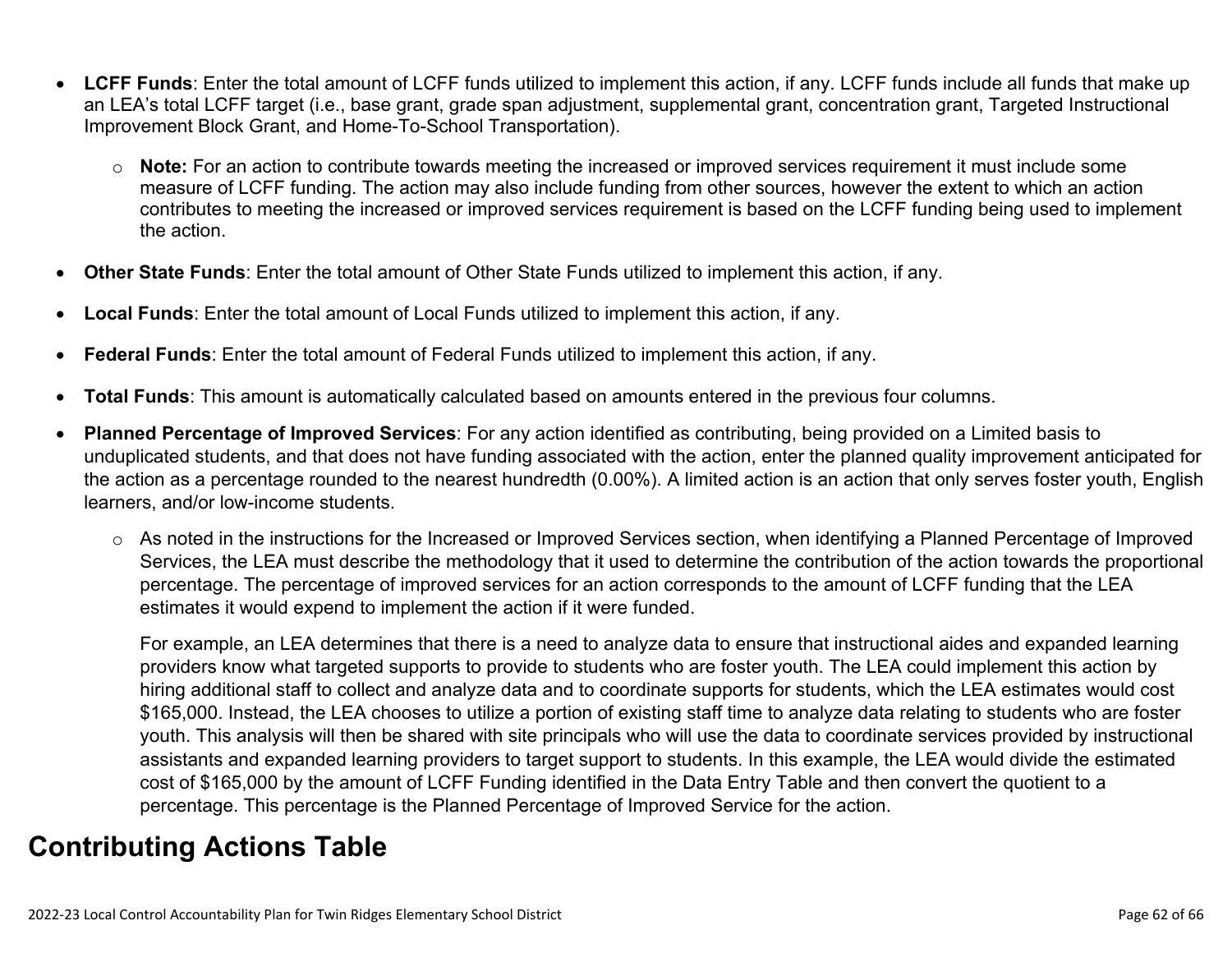As noted above, information will not be entered in the Contributing Actions Table; however, the 'Contributing to Increased or Improved Services?' column will need to be checked to ensure that only actions with a "Yes" are displaying. If actions with a "No" are displayed or if actions that are contributing are not displaying in the column, use the drop-down menu in the column header to filter only the "Yes" responses.

# **Annual Update Table**

In the Annual Update Table, provide the following information for each action in the LCAP for the relevant LCAP year:

• **Estimated Actual Expenditures**: Enter the total estimated actual expenditures to implement this action, if any.

# **Contributing Actions Annual Update Table**

In the Contributing Actions Annual Update Table, check the 'Contributing to Increased or Improved Services?' column to ensure that only actions with a "Yes" are displaying. If actions with a "No" are displayed or if actions that are contributing are not displaying in the column, use the drop-down menu in the column header to filter only the "Yes" responses. Provide the following information for each contributing action in the LCAP for the relevant LCAP year:

- **6. Estimated Actual LCFF Supplemental and/or Concentration Grants:** Provide the total amount of LCFF supplemental and concentration grants the LEA estimates it will actually receive based on of the number and concentration of unduplicated students in the current school year.
- **Estimated Actual Expenditures for Contributing Actions**: Enter the total estimated actual expenditure of LCFF funds used to implement this action, if any.
- **Estimated Actual Percentage of Improved Services:** For any action identified as contributing, being provided on a Limited basis only to unduplicated students, and that does not have funding associated with the action, enter the total estimated actual quality improvement anticipated for the action as a percentage rounded to the nearest hundredth (0.00%).
	- o Building on the example provided above for calculating the Planned Percentage of Improved Services, the LEA in the example implements the action. As part of the annual update process, the LEA reviews implementation and student outcome data and determines that the action was implemented with fidelity and that outcomes for foster youth students improved. The LEA reviews the original estimated cost for the action and determines that had it hired additional staff to collect and analyze data and to coordinate supports for students that estimated actual cost would have been \$169,500 due to a cost of living adjustment. The LEA would divide the estimated actual cost of \$169,500 by the amount of LCFF Funding identified in the Data Entry Table and then convert the quotient to a percentage. This percentage is the Estimated Actual Percentage of Improved Services for the action.

# **LCFF Carryover Table**

• **9. Estimated Actual LCFF Base Grant**: Provide the total amount of LCFF funding the LEA estimates it will receive for the current school year, excluding the supplemental and concentration grants and the add-ons for the Targeted Instructional Improvement Grant Program and the Home to School Transportation Program, pursuant to 5 *CCR* Section 15496(a)(8).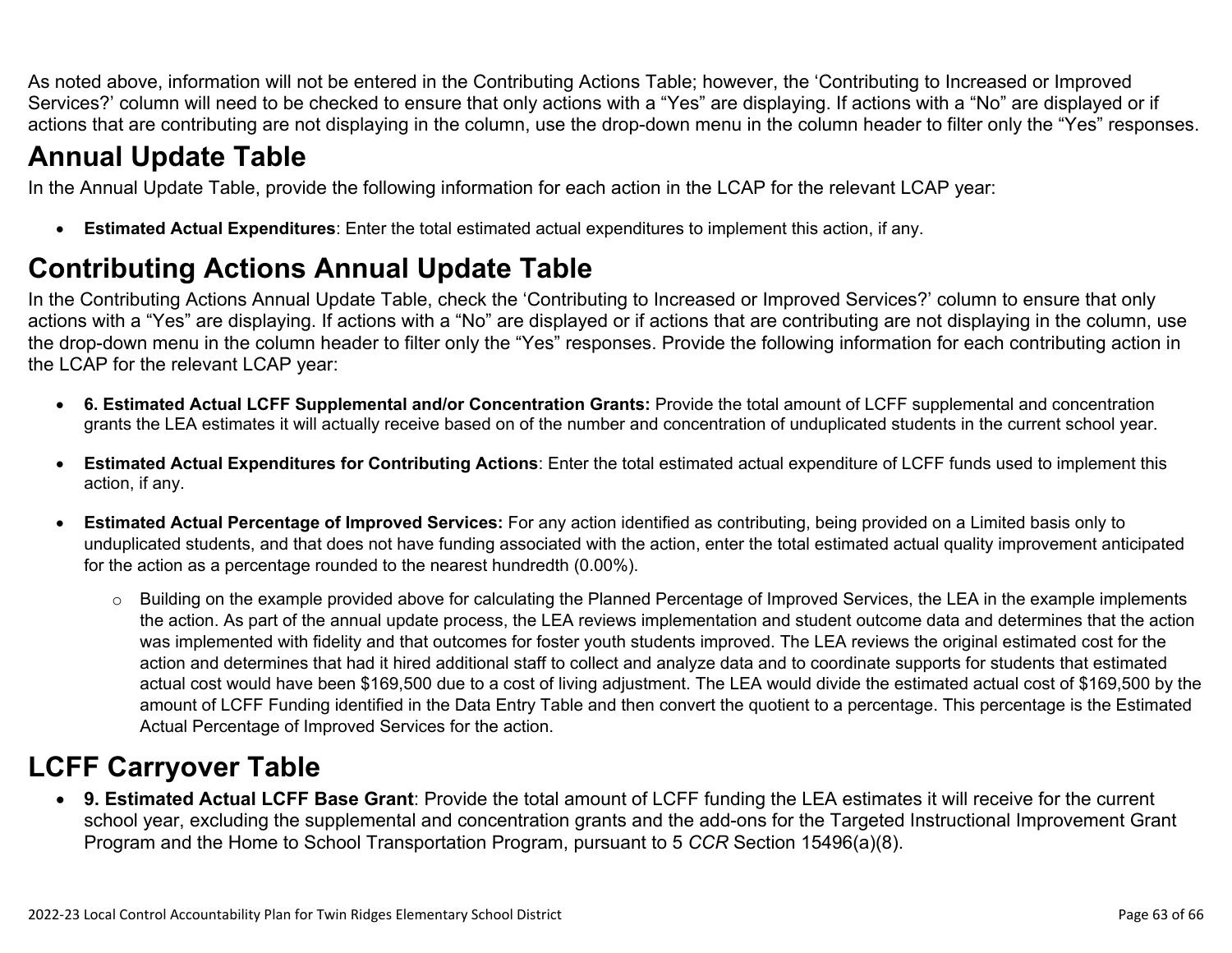• **10. Total Percentage to Increase or Improve Services for the Current School Year:** This percentage will not be entered. The percentage is calculated based on the amounts of the Estimated Actual LCFF Base Grant (9) and the Estimated Actual LCFF Supplemental and/or Concentration Grants (6), pursuant to 5 *CCR* Section 15496(a)(8), plus the LCFF Carryover – Percentage from the prior year. This is the percentage by which services for unduplicated pupils must be increased or improved as compared to the services provided to all students in the current LCAP year.

## **Calculations in the Action Tables**

To reduce the duplication of effort of LEAs, the Action Tables include functionality such as pre-population of fields and cells based on the information provided in the Data Entry Table, the Annual Update Summary Table, and the Contributing Actions Table. For transparency, the functionality and calculations used are provided below.

#### **Contributing Actions Table**

- 4. Total Planned Contributing Expenditures (LCFF Funds)
	- $\circ$  This amount is the total of the Planned Expenditures for Contributing Actions (LCFF Funds) column
- 5. Total Planned Percentage of Improved Services
	- $\circ$  This percentage is the total of the Planned Percentage of Improved Services column
- Planned Percentage to Increase or Improve Services for the coming school year (4 divided by 1, plus 5)
	- o This percentage is calculated by dividing the Total Planned Contributing Expenditures (4) by the Projected LCFF Base Grant (1), converting the quotient to a percentage, and adding it to the Total Planned Percentage of Improved Services (5).

### **Contributing Actions Annual Update Table**

Pursuant to *EC* Section 42238.07(c)(2), if the Total Planned Contributing Expenditures (4) is less than the Estimated Actual LCFF Supplemental and Concentration Grants (6), the LEA is required to calculate the difference between the Total Planned Percentage of Improved Services (5) and the Total Estimated Actual Percentage of Improved Services (7). If the Total Planned Contributing Expenditures (4) is equal to or greater than the Estimated Actual LCFF Supplemental and Concentration Grants (6), the Difference Between Planned and Estimated Actual Percentage of Improved Services will display "Not Required."

- 6. Estimated Actual LCFF Supplemental and Concentration Grants
	- $\circ$  This is the total amount of LCFF supplemental and concentration grants the LEA estimates it will actually receive based on of the number and concentration of unduplicated students in the current school year.
- 4. Total Planned Contributing Expenditures (LCFF Funds)
	- $\circ$  This amount is the total of the Last Year's Planned Expenditures for Contributing Actions (LCFF Funds)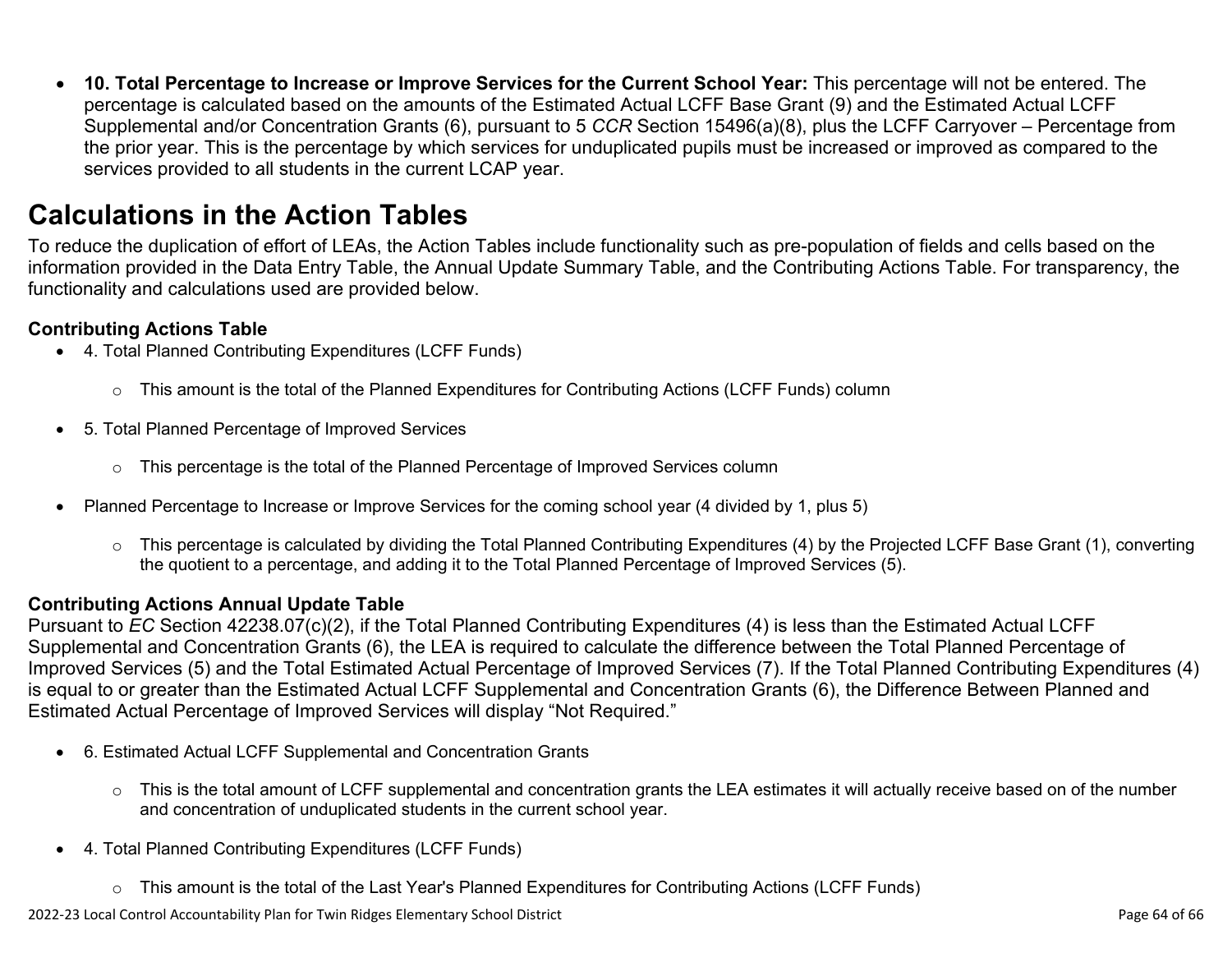- 7. Total Estimated Actual Expenditures for Contributing Actions
	- o This amount is the total of the Estimated Actual Expenditures for Contributing Actions (LCFF Funds)
- Difference Between Planned and Estimated Actual Expenditures for Contributing Actions (Subtract 7 from 4)
	- $\circ$  This amount is the Total Estimated Actual Expenditures for Contributing Actions (7) subtracted from the Total Planned Contributing Expenditures (4)
- 5. Total Planned Percentage of Improved Services (%)
	- $\circ$  This amount is the total of the Planned Percentage of Improved Services column
- 8. Total Estimated Actual Percentage of Improved Services (%)
	- o This amount is the total of the Estimated Actual Percentage of Improved Services column
- Difference Between Planned and Estimated Actual Percentage of Improved Services (Subtract 5 from 8)
	- o This amount is the Total Planned Percentage of Improved Services (5) subtracted from the Total Estimated Actual Percentage of Improved Services (8)

### **LCFF Carryover Table**

- 10. Total Percentage to Increase or Improve Services for the Current School Year (6 divided by 9 + Carryover %)
	- $\circ$  This percentage is the Estimated Actual LCFF Supplemental and/or Concentration Grants (6) divided by the Estimated Actual LCFF Base Grant (9) plus the LCFF Carryover – Percentage from the prior year.
- 11. Estimated Actual Percentage of Increased or Improved Services (7 divided by 9, plus 8)
	- o This percentage is the Total Estimated Actual Expenditures for Contributing Actions (7) divided by the LCFF Funding (9), then converting the quotient to a percentage and adding the Total Estimated Actual Percentage of Improved Services (8).
- 12. LCFF Carryover Dollar Amount LCFF Carryover (Subtract 11 from 10 and multiply by 9)
	- $\circ$  If the Estimated Actual Percentage of Increased or Improved Services (11) is less than the Estimated Actual Percentage to Increase or Improve Services (10), the LEA is required to carry over LCFF funds.

The amount of LCFF funds is calculated by subtracting the Estimated Actual Percentage to Increase or Improve Services (11) from the Estimated Actual Percentage of Increased or Improved Services (10) and then multiplying by the Estimated Actual LCFF Base Grant (9). This amount is the amount of LCFF funds that is required to be carried over to the coming year.